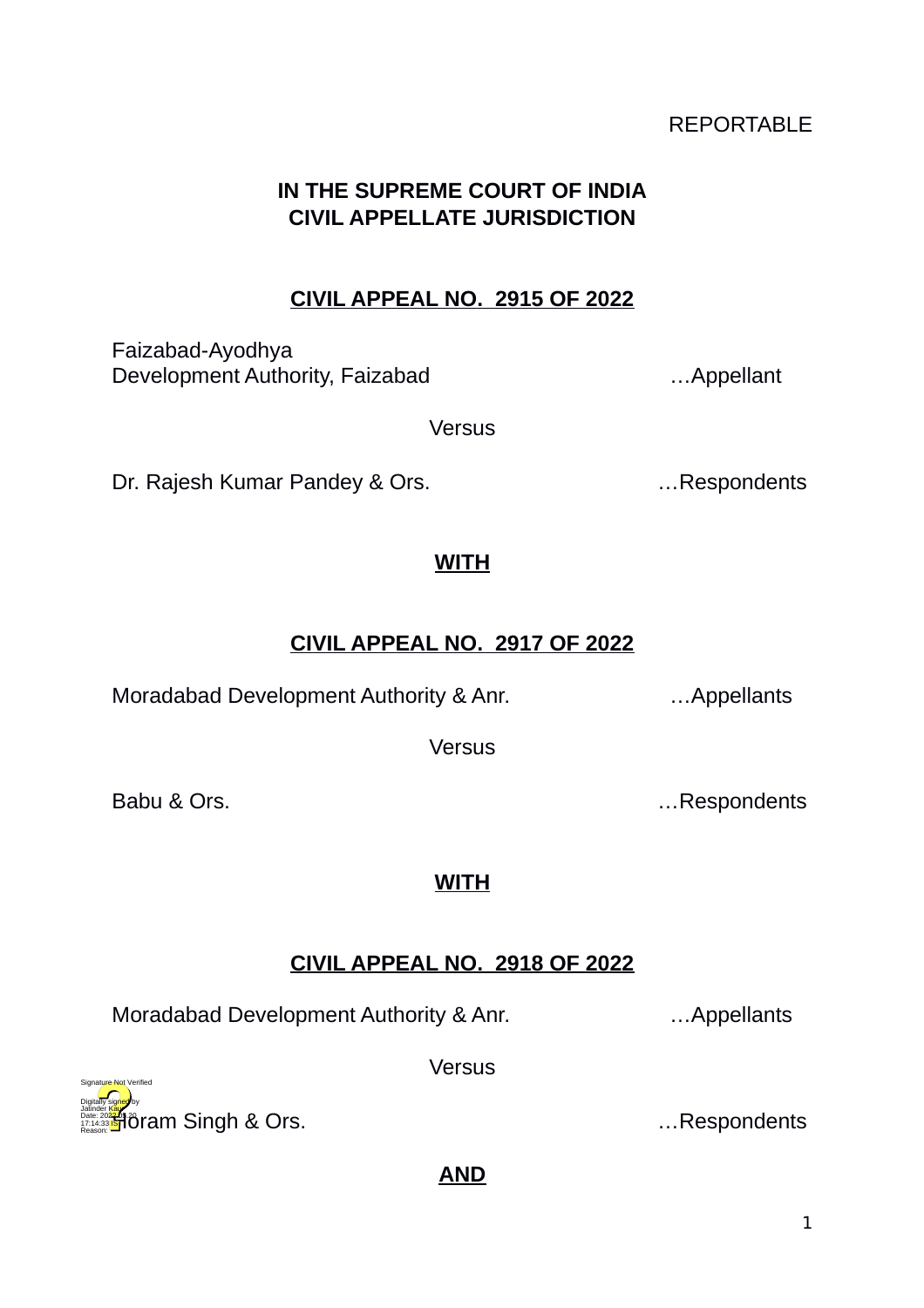#### **CIVIL APPEAL NO. 2919 OF 2022**

Moradabad Development Authority …Appellant

**Versus** 

Smt. Malka Begum & Ors. **Example 20** in the second section of the second section of the second section of the second section of the second section of the second section of the second section of the second section of the se

### J U D G M E N T

M.R. SHAH, J.

**1.** As common questions of law and facts arise in this group of appeals, they have been heard together and are being disposed of by this common judgment and order.

**2.** Feeling aggrieved and dissatisfied with the respective judgments and orders/order(s) passed by the High Court of Judicature at Allahabad passed in respective writ petitions preferred by the private respondents herein – original landowners by which the High Court has disposed of the said writ petitions by directing the respective appellant(s) – Development Authorities to pay the compensation to the original landowners as per "The Right to Fair Compensation and Transparency in Land Acquisition, Rehabilitation and Resettlement Act, 2013 (hereinafter referred to as the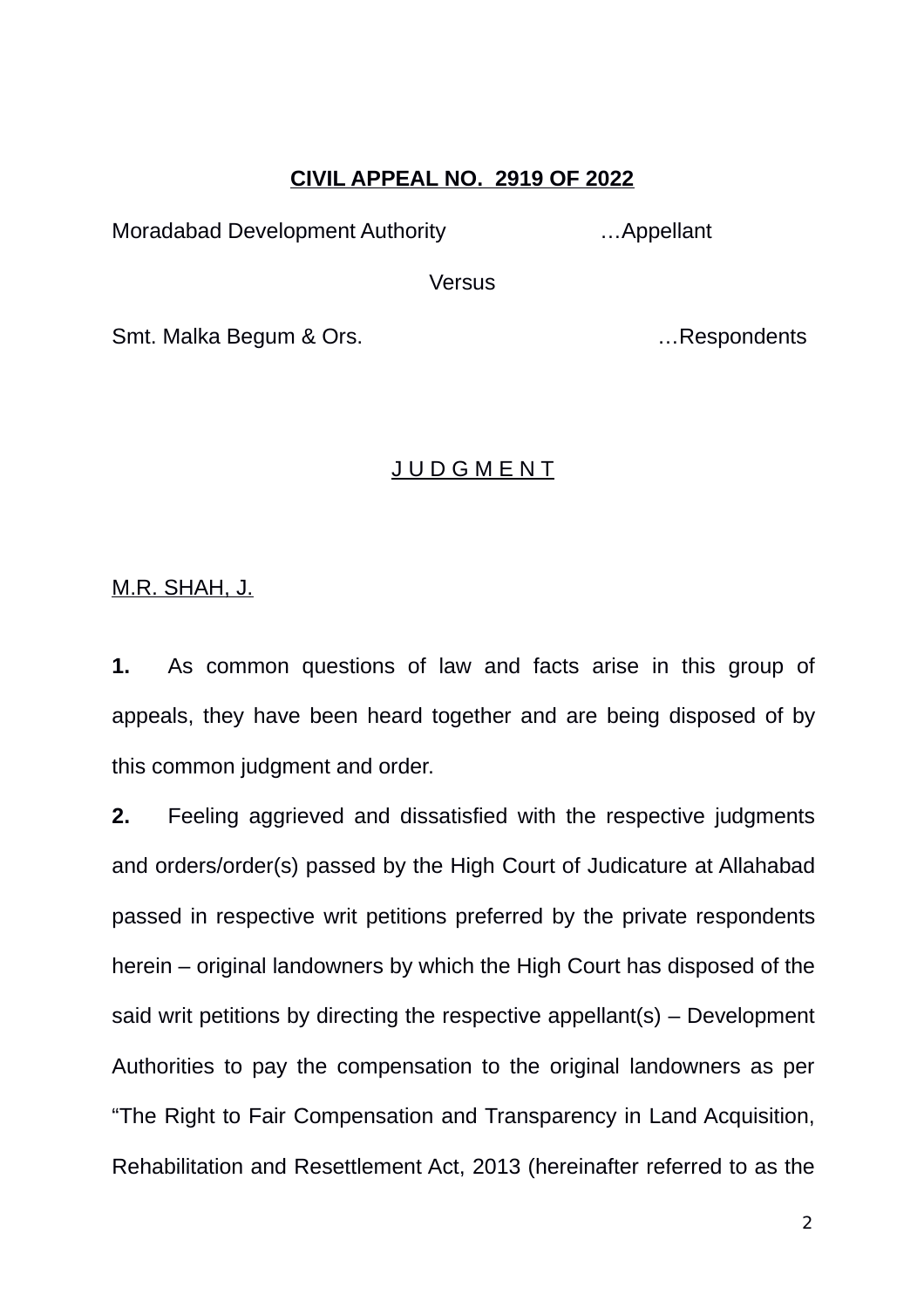"Act, 2013)" on the ground that on the date on which the Act, 2013 came into force, no award under Section 11 of the Land Acquisition Act, 1894 (hereinafter referred to as the "Act, 1894") was declared with respect to the lands acquired, the respective Development Authorities have preferred the present appeals.

#### **Civil Appeal No. 2915 of 2022**

**3.** Land totally measuring 17.172 hectares in village Ranopali, District Faizabad was requisitioned by the Faizabad Development Authority (hereinafter referred to as the "Authority") for the purpose of residential project. The land therein included land admeasuring 03.13 hectares in Plot Nos. 407, 413 and 415 belonging to respondent Nos. 1 to 4 herein (hereinafter referred to as the "original landowners").

**3.1** Notification under Section 4 and Section 6 read with Section 17 was issued. The original landowners preferred Writ Petition No. 3810 of 2005 before the High Court challenging the acquisition with respect to the aforesaid three plots. The High Court granted interim stay restraining the Authority from taking over the possession of the aforesaid three plots. Except the aforesaid three plot, the possession of the entire land was taken over by the Authority. Even the Award under Section 11 of Act, 1894 was also declared except in respect of the aforesaid three plots in question, due to the pendency of the writ petition before the High Court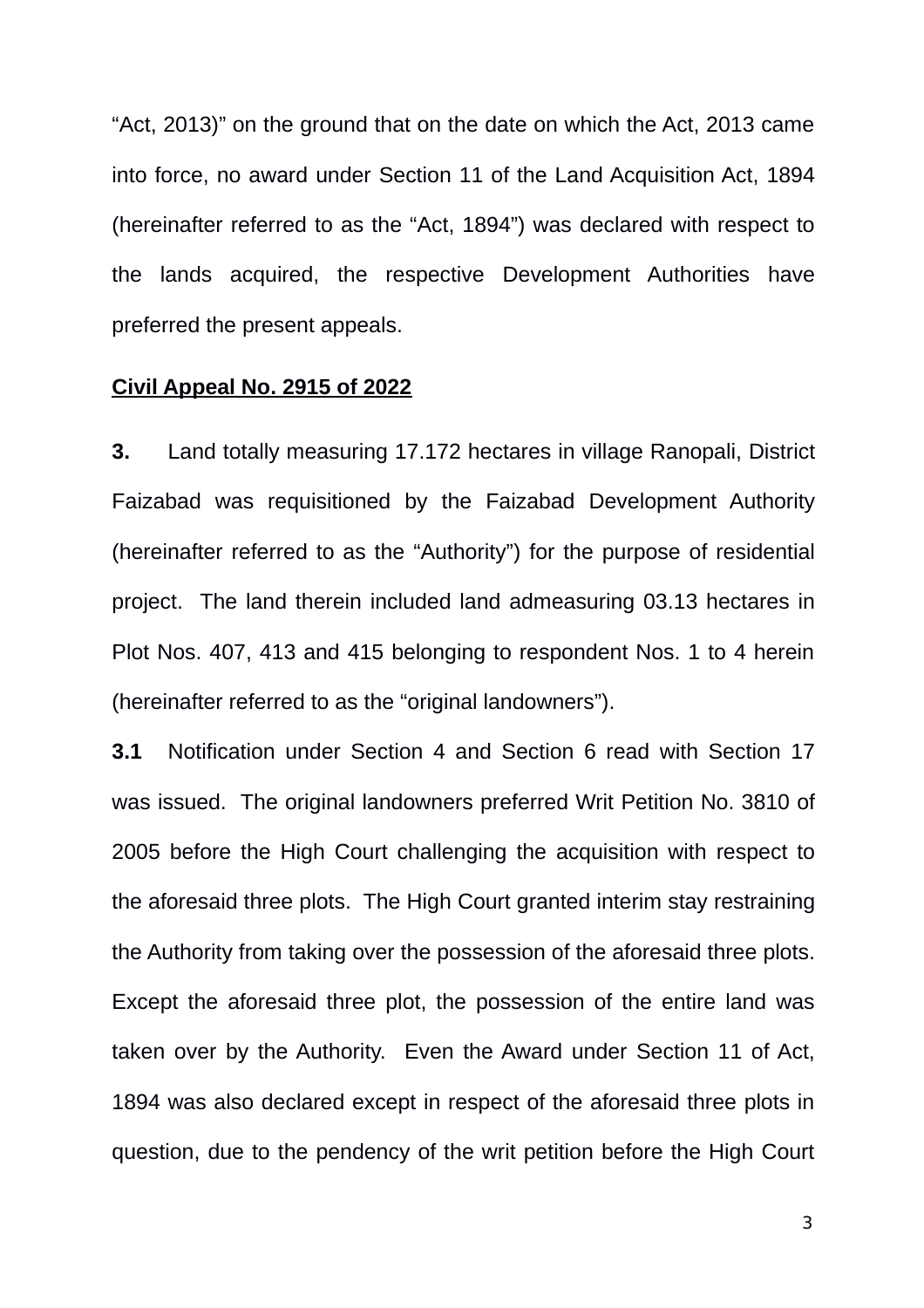and due to the interim order passed by the High Court. It is this significant fact, which has led us to consider this case in light of the real intention of the Parliament under Section 24(1)(a) of the Act, 2013. Thus, excluding the land involved in the aforesaid writ petition, i.e., the aforesaid three plots, possession of the remaining property was taken over on 07.09.2005 and Award therein was published on 10.04.2007. A total sum of Rs. 5,11,60,606.00 was made available on different dates with respect to the compensation to be paid.

**3.2** Vide order dated 27.09.2010, the High Court has disposed of the said Writ Petition No. 3810 of 2005 preferred by the respondents herein by directing the State Government to consider the application/representation submitted by the original landowners under Section 48(1) of the Act, 1894. That the Appropriate Authority rejected the representation/application of the original landowners under Section 48 of the Act, 1894 vide order dated 13.03.2012. The respondents herein – original landowners again preferred the present Writ Petition No. 41 of 2012 before the High Court.

**3.3** During the pendency of the aforesaid writ petition, Act, 2013 came into force. At the time of hearing of the present writ petition before the High Court, it was submitted on behalf of the original landowners – original writ petitioners that as no award has been made under Section 11 of the Act, 1894, therefore, the provisions of Section 24(1) of the Act,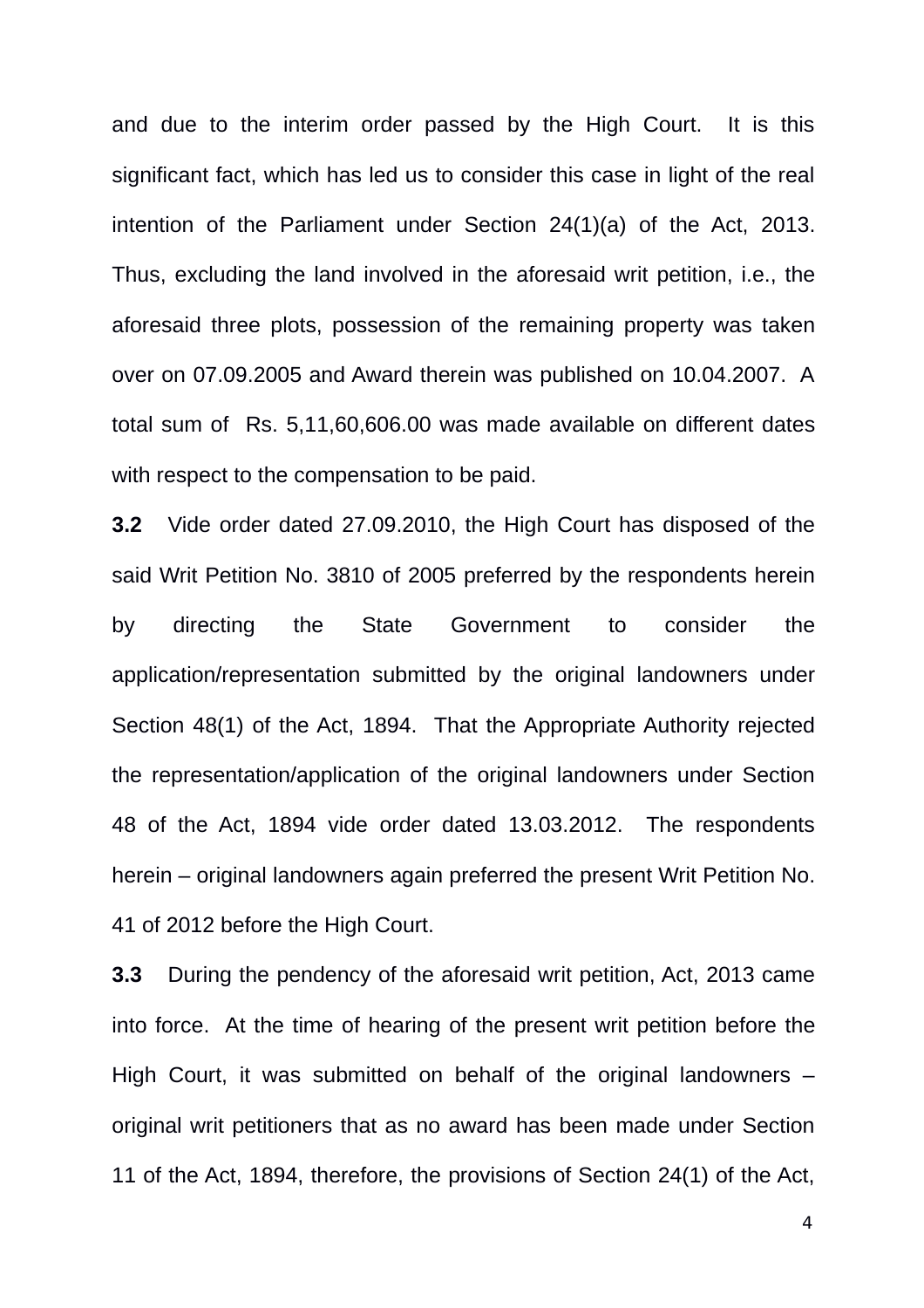2013 would be attracted and the original landowners shall be entitled to the compensation determined under the provisions of Act, 2013.

**3.4** By the impugned judgment and order, the High Court has allowed the said writ petition and has observed and held that the respondents herein – original writ petitioners – original landowners would be entitled to compensation in terms of provisions of Section 24(1) of the Act, 2013. Therefore, as pursuant to the impugned judgment and order passed by the High court, now the original landowners / original writ petitioners will have to be paid compensation as determined under the Act, 2013, the Faizabad-Ayodhya Development Authority, Faizabad has preferred the present appeal.

### **Civil Appeal No. 2917 of 2022**

**4.** By the impugned judgment and order dated 20.07.2017, the High Court has directed the appellant – Moradabad Development Authority to declare the award and determine the compensation under Section 24(1) of the Act, 2013 and consequently, the respondents herein – original landowners shall be entitled to compensation determined under the Act, 2013. Hence, the Moradabad Development Authority has preferred the present appeal.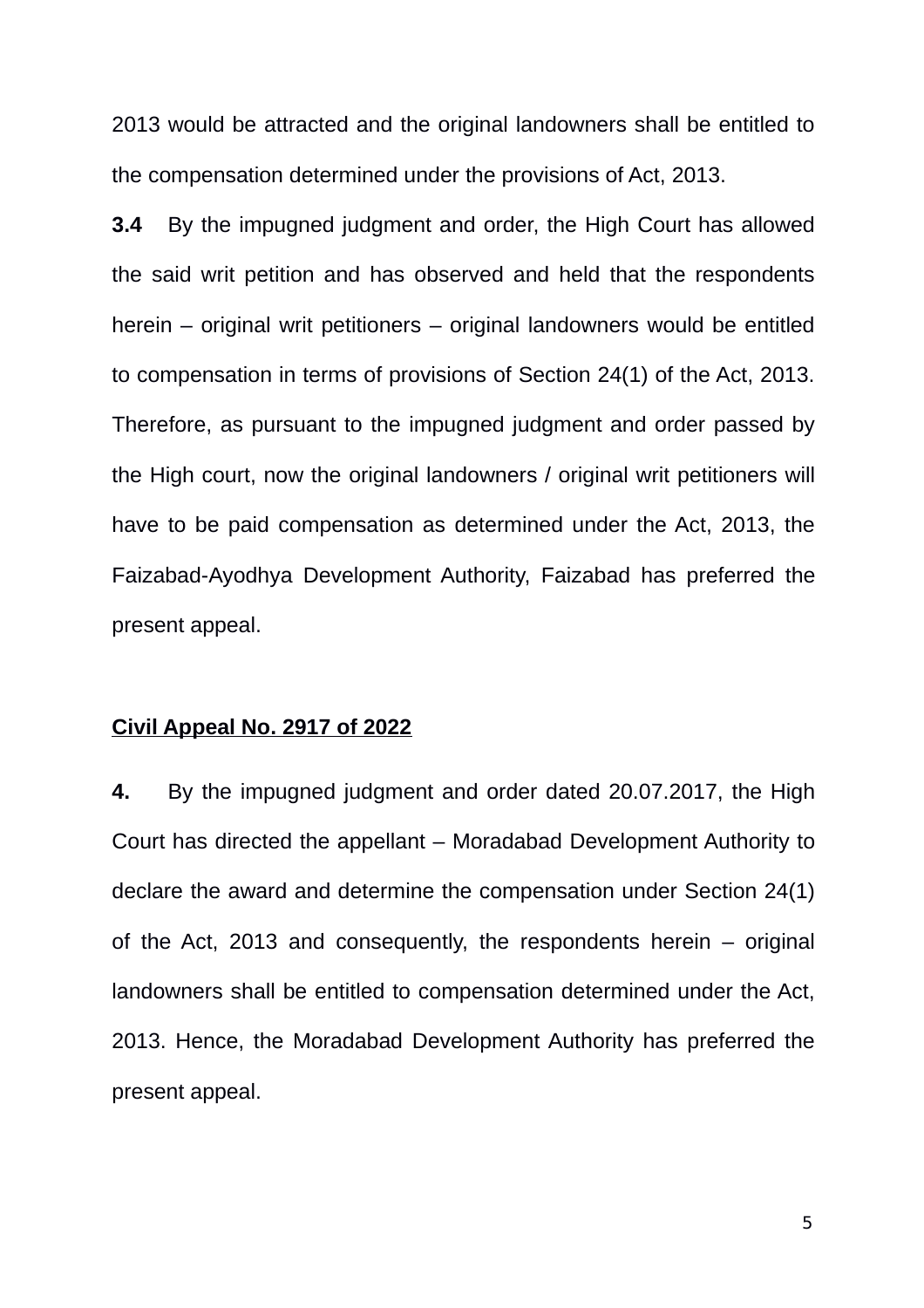**4.1** Before the High Court, in the writ petition, the original writ petitioners challenged the acquisition proceedings mainly on the ground that the award was not made within two years of the publication of the declaration under Section 6 of the Act, 1894 and therefore, in view of the provisions of Section 11A of the Act, 1894, the acquisition has lapsed.

**4.2** However, during the course of hearing of the writ petition and without any specific prayer sought to determine and pay the compensation under the Act, 2013, learned counsel appearing on behalf of the original writ petitioners placed reliance upon the provisions of Section 24(1) of the Act, 2013 and relied upon paragraph 20 of the counter affidavit in which it was stated that the award has not been made under Section 11 of the Act, 1894 and therefore, the award will now be made under Section 24(1) of the Act, 2013.

**4.3** It was the case on behalf of the appellant that as such the award under Section 11 of the Act, 1894 could not be declared in view of the pendency of the writ petition and the interim stay order granted by the High Court. By the impugned judgment and order, the High Court has directed the appellant – Moradabad Development Authority to declare the award under Section 24(1) of the Act, 2013.

**4.4** Feeling aggrieved and dissatisfied with the impugned order passed by the High Court directing the appellant to declare the award under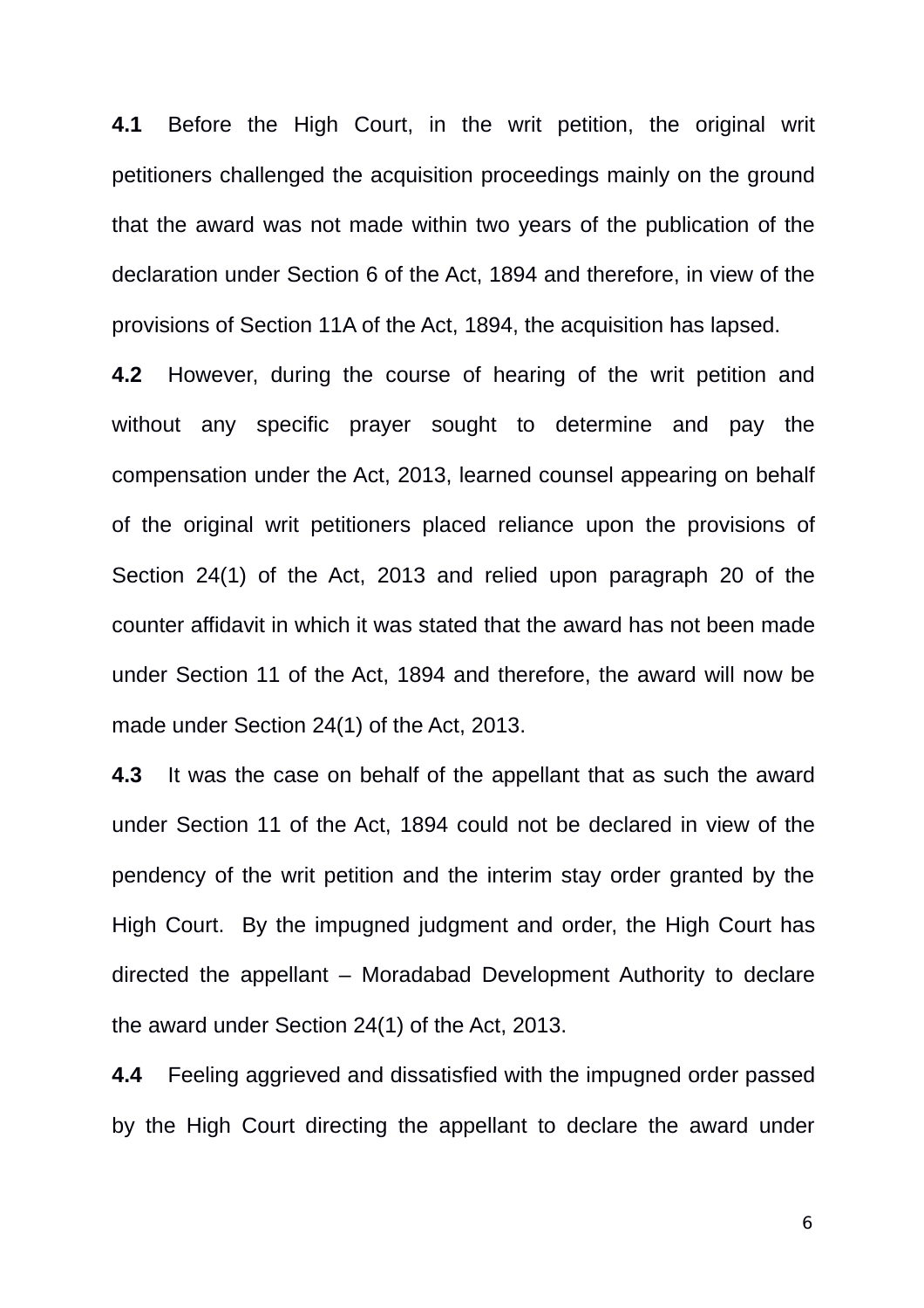Section 24(1) of the Act, 2013, Moradabad Development Authority has preferred the present appeal.

#### **Civil Appeal No. 2918 of 2022 and Civil Appeal No. 2919 of 2022**

**5.** Civil Appeal No. 2918 of 2022 is arising out of the impugned judgment and order passed by the High Court dated 20.07.2017 passed in Writ Petition No. 31806 of 2013 and Civil Appeal No. 2919 of 2022 is arising out of the impugned judgment and order passed by the High Court dated 20.07.2017 passed in Writ Petition No. 29247 of 2011 by which similar orders have been passed by the High Court directing the Moradabad Development Authority to declare the award under Section 24(1) of the Act, 2013 and thereby the original landowners shall be entitled to the compensation determined under the Act, 2013, the Moradabad Development Authority has preferred the present appeal.

**6.** Shri V.K. Shukla, learned Senior Advocate has appeared on behalf of the respective Development Authority(s) and Shri S.R. Singh, learned Senior Advocate has appeared on behalf of the respective original landowners – original writ petitioners.

**7.** Shri Shukla**,** learned Senior Advocate appearing on behalf of the respective Development Authority(s) has vehemently submitted that in the facts and circumstances of the case, the High Court has committed a grave error in directing the Development Authority(s) to declare the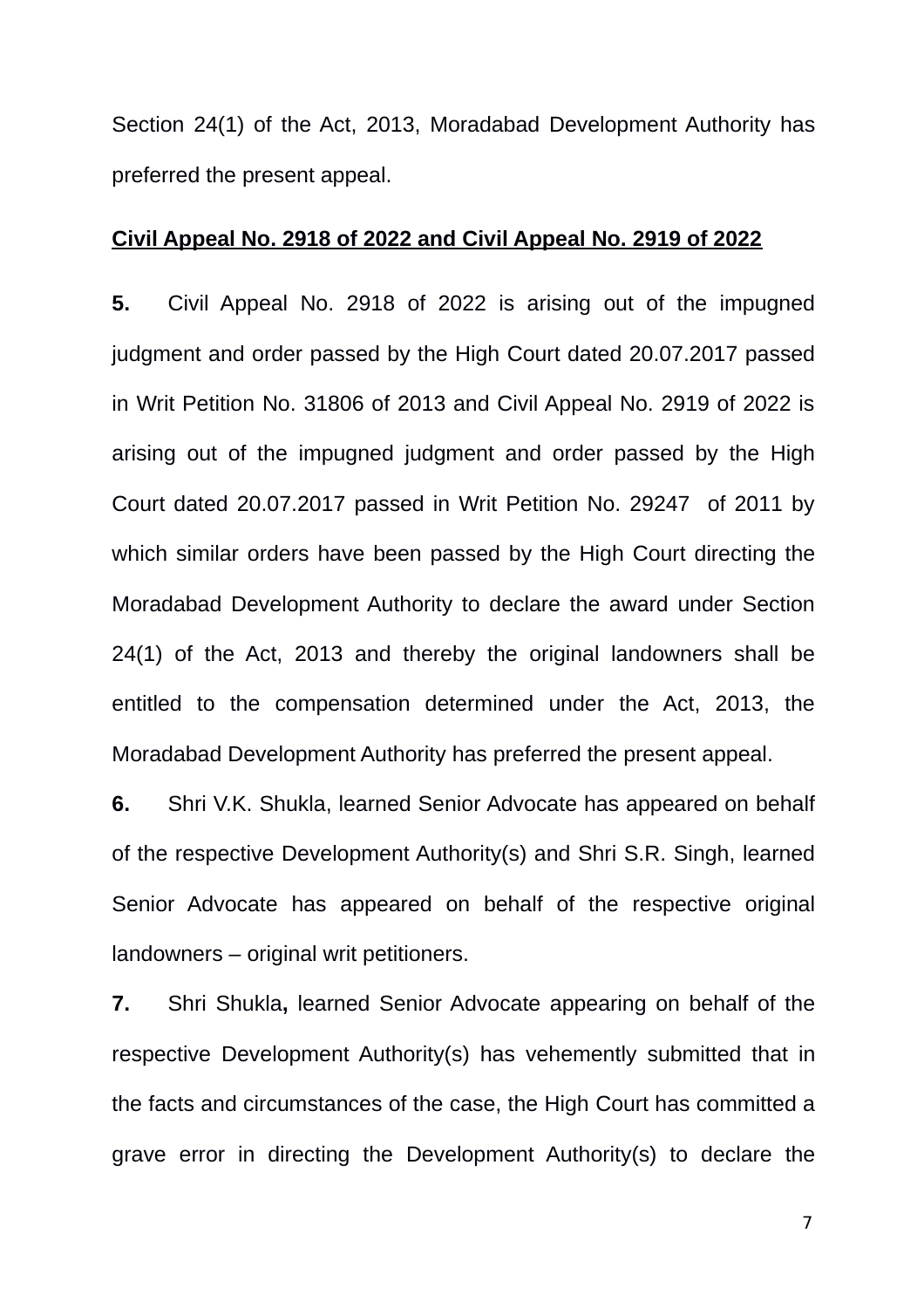award under Section 24(1) of the Act, 2013 and thereby now the original landowners shall be entitled to the compensation determined under the Act, 2013.

**7.1** It is submitted that the High Court has not properly appreciated the fact that as such the Special Land Acquisition Officer could not declare the award due to the pendency of the writ petitions before the High Court and/or the interim stay granted by the High Court either restraining the Authority from taking over the possession and/or directing to maintain the status quo.

**7.2** It is submitted that in fact in Civil Appeal No. 2915 of 2022, in view of the fact that the urgency clause was applied, even 80% of the compensation was deposited, however, the award under Section 11 of the Act, 1894 could not be declared because of the pendency of the writ petition before the High Court. It is submitted that in the said case, such a large area of the land was acquired including Plot Nos. 407, 413 and 415 belonging to the respondents herein. It is submitted that the award excluding the aforesaid three plots was in fact declared under Section 11 of the Act and it was also stated therein that the award with respect to the aforesaid three plots in question could not be declared in view of the stay order granted by the High Court. It is contended that the award with respect to the plots in question could not be declared under Section 11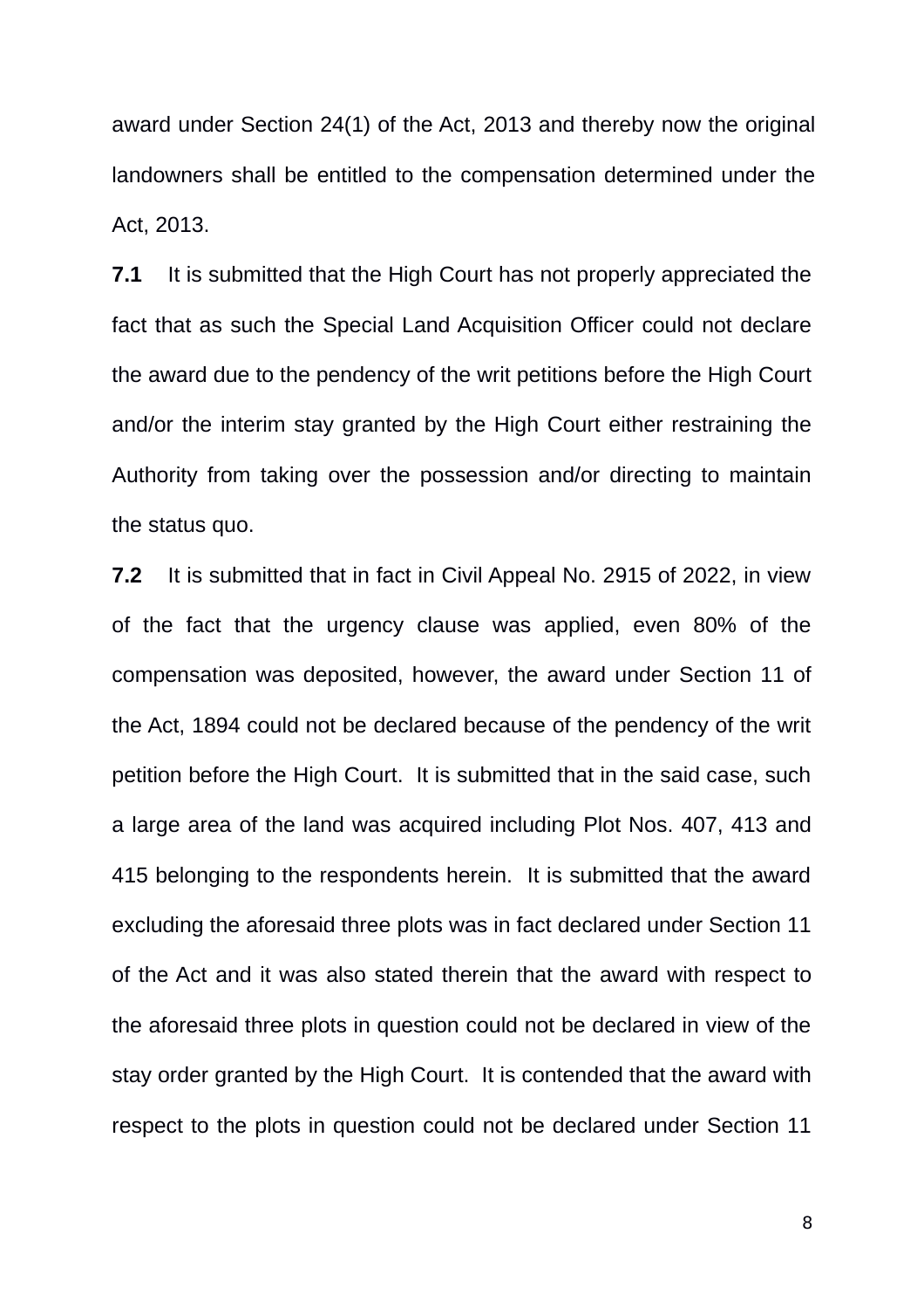of the Act, 1894 in view of the pendency of the writ petition before the High court and the interim stay granted by the High Court.

**7.3** Learned counsel appearing on behalf of the Moradabad Development Authority in Civil Appeal Nos. 2917, 2918 and 2919 of 2022 has submitted that as such in view of the urgency clause applied, even 80% of the compensation was already deposited, however, the award under Section 11 of the Act, 1894 could not be declared because of the pendency of the writ petition before the High Court.

**7.4** It is submitted that in fact the impugned order has been passed by the High Court on oral submissions that the award has not been declared and therefore they are entitled to the relief under Section 24(1) of the Act, 2013. That as such, neither were the writ petitions amended nor specific reliefs were prayed, directing the Authority(s) to declare the award under Section 24(1) of the Act, 2013. It is contended that in any case, once the award could not be declared because of the pendency of the writ petition and/or the interim stay granted by the High Court, landowners cannot be permitted to take the benefit of compensation under the Act, 2013. It is urged that there was no inaction on the part of the Land Acquisition Officer and/or Authority in not declaring the award under Section 11 of the Act, 1894.

**7.5** Learned counsel appearing on behalf of the respective Development Authority(s) have heavily relied upon the decision of the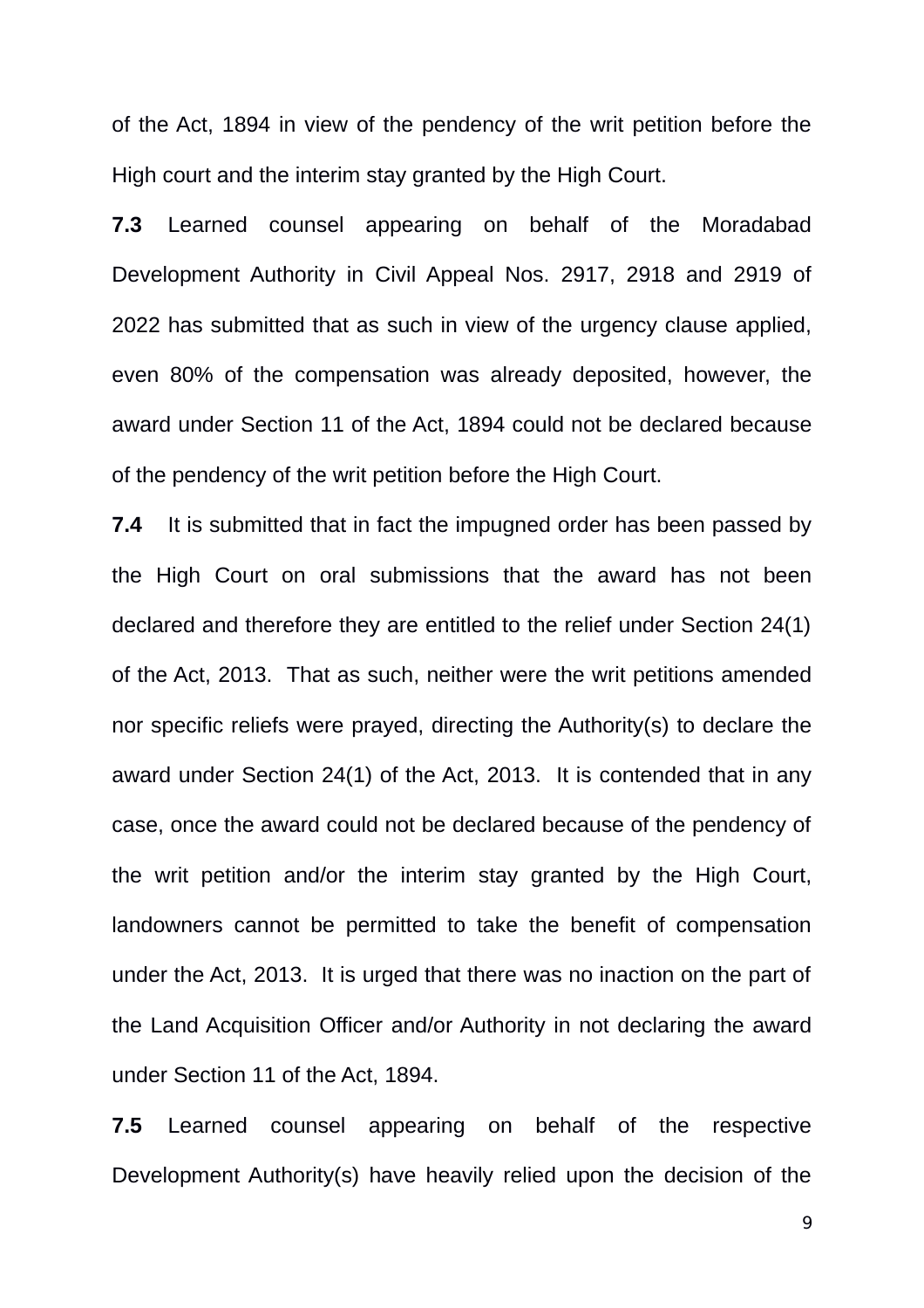Constitution Bench of this Court in the case of **Indore Development Authority Vs. Manoharlal and Ors., (2020) 8 SCC 129**, more particularly, paragraph 366.8. It is submitted that after detailed discussion and after taking into consideration various decisions of this Court on the effect of the stay granted by the Court and on the principle of restitution, it is specifically observed and held by this Court that (i) the act of the Court shall prejudice no one; (ii) no one is bound to do an impossibility; (iii) law does not compel a man to do that which he cannot possibly perform; (iv) where law creates a duty or charge and the party is disabled to perform it, without any default and has no remedy over, there the law will in general excuse him; (v) it is not the intendment of the Act, 2013 that those who have litigated should get benefits of higher compensation as contemplated under Section 24 of the Act, 2013.

**7.6** Learned counsel appearing on behalf of the respective Development Authorities has heavily relied upon paragraph 366.8 of the decision in the case of **Indore Development Authority (supra)** and submitted that while interpreting Section 24(2) of the Act, 2013, this Court has specifically observed and held that the period of subsistence of interim orders passed by the Court has to be excluded. It is submitted that the same analogy shall be applicable in a case where the Authority could not declare the award under Section 11 of the Act, 1894 due to subsistence of the interim order passed by the Court.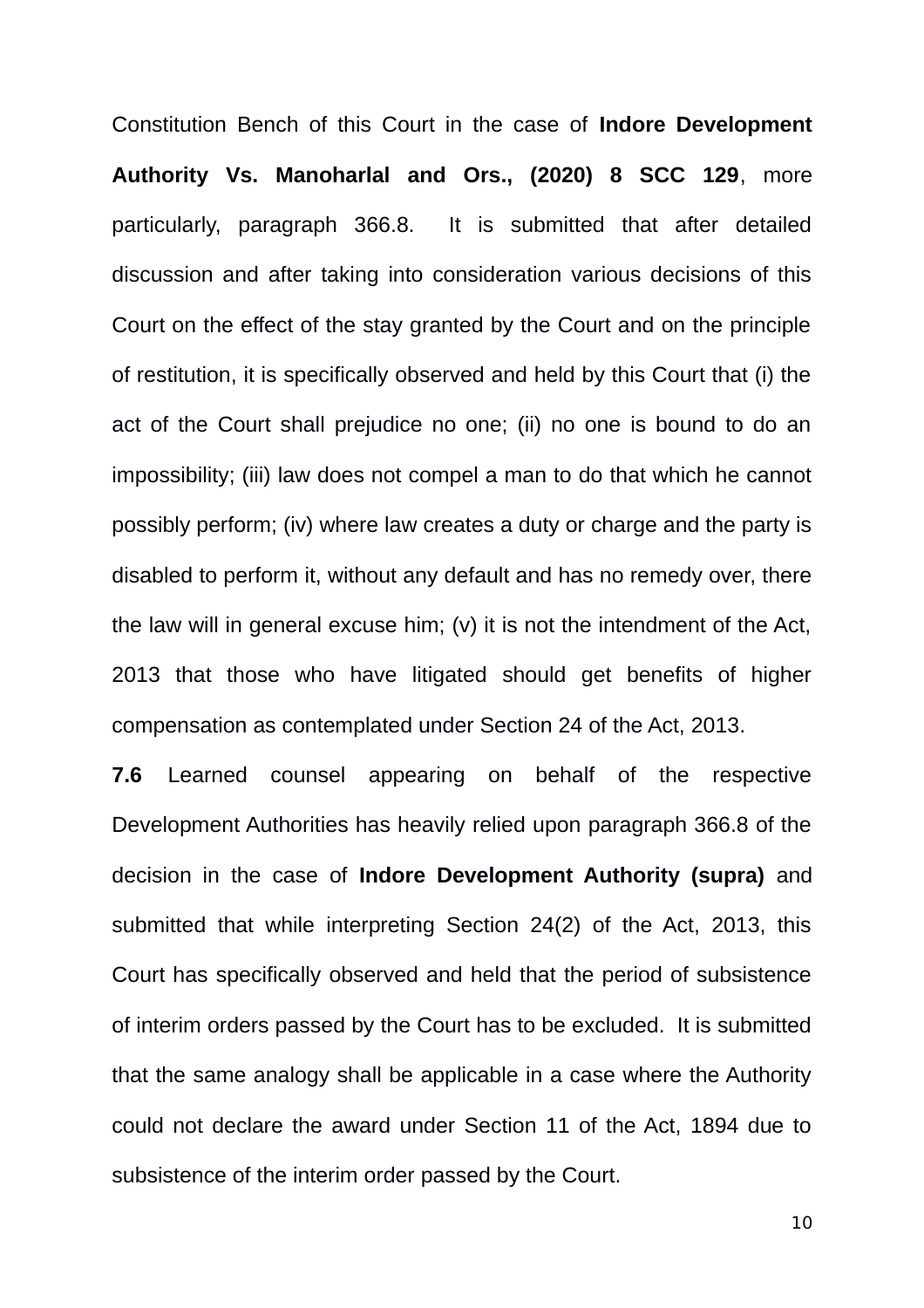**7.7** Making the above submissions and relying upon the observations made by this Court in the case of **Indore Development Authority (supra)** in paragraphs 284, 285, 287, 289, 293, 297, 299, 300, 301, 302, 306, 308, 309, 314, 315, 316, 317, 318, 319, 320, 321, 323, 324, 325, 326, 329, 334 and 335, it is prayed to allow the present appeals.

**8.** Learned counsel appearing on behalf of the original landowners have also relied upon the decision of this Court in the case of **Indore Development Authority (supra).** It is submitted that as observed and held by this Court in the said decision, the moment it is found that no award has been declared under Section 11 of the Act, 1894 at the time of commencement of Act, 2013, the landowner shall be straightaway entitled to the compensation under Section 24(1) of the Act, 2013.

**8.1** It is further submitted by learned counsel appearing on behalf of the original landowners – original writ petitioners that as such there is no specific provision made in Section 24(1) of the Act, 2013 to the effect that the period of interim stay and/or pendency of the writ petition shall be excluded. Hence, as per the settled proposition of law, a statute has to be read as it is.

**8.2** It is contended that the legislature's intention is that once the award is not declared under Section 11 of the Act, 1894, at the time of commencement of the Act, 2013, to save lapsing of the acquisition,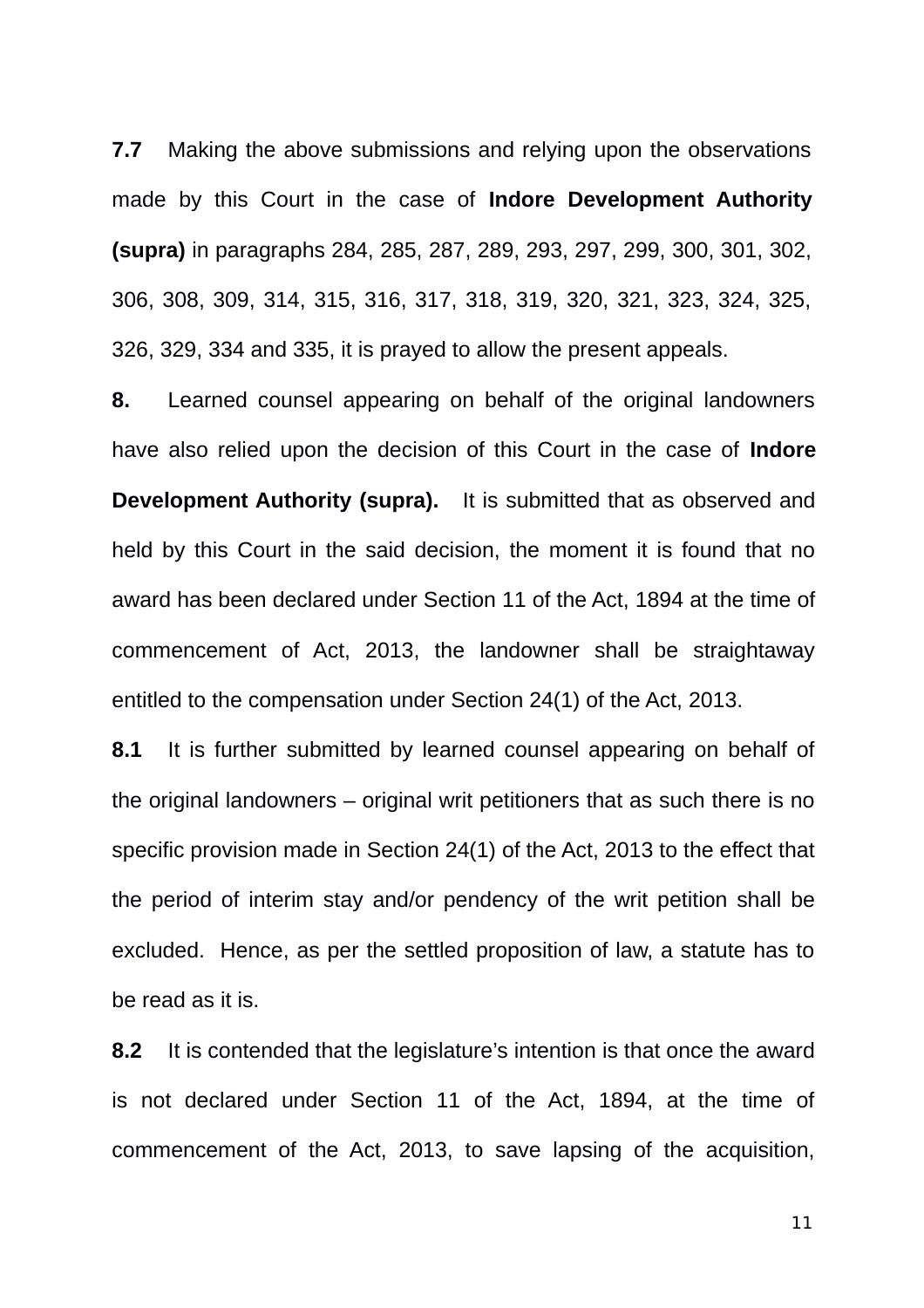under sub-section (1) of Section 24 of the Act, 2013, the original landowners shall have to be compensated by payment of compensation determined under the Act, 2013. Therefore, as such, the High Court has not committed any error in directing the Development Authorities to declare the award under Section 24(1) of the Act, 2013 and consequently to determine the compensation under the provisions of the Act, 2013.

**8.3** It is further submitted by the learned counsel appearing on behalf of the respondents – original writ petitioners in Civil Appeal Nos. 2917, 2918 and 2919 of 2022 that as such in the counter affidavit, it was submitted that as the award has not been declared, the award shall be declared under Section 24(1) of the Act, 2013. It is pointed out that considering the aforesaid stand/submission made in the counter filed on behalf of the Authority, the High Court has directed to declare the award and pay the compensation under Section 24(1) of the Act, 2013, which direction may not be interfered by this Court.

**8.4** Making the above submissions, it is prayed to dismiss the present appeals and direct the appropriate Authorities to declare the award under Section 24(1) of the Act, 2013 and to pay the compensation to the respective landowners under the provisions of the Act, 2013.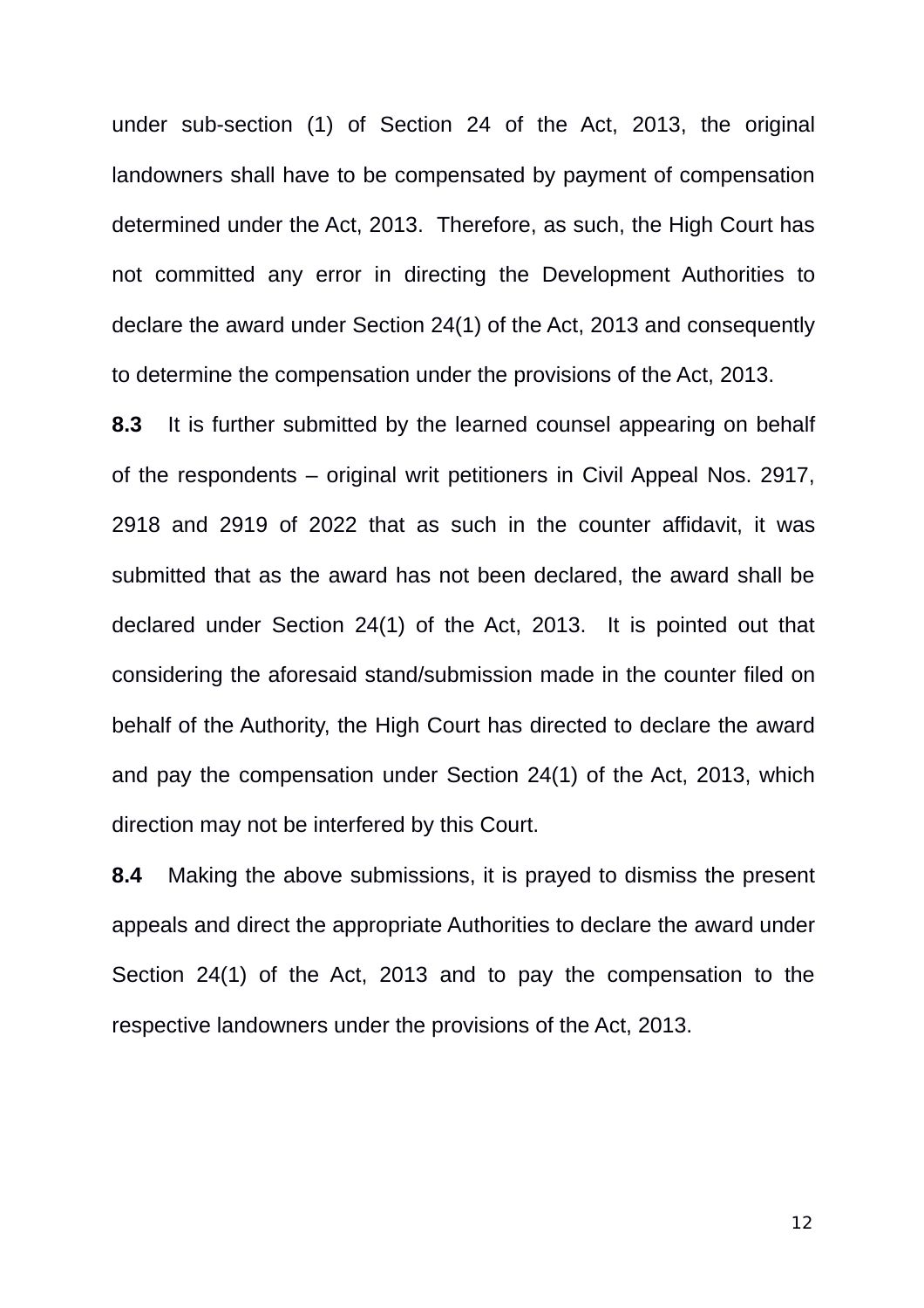**9.** Having heard the learned counsel appearing on behalf of the respective parties, the question which is posed for the consideration of this Court is:-

Whether in a case where an award under Section 11 of the Land Acquisition Act, 1894 could not be declared by the Authority due to the pendency of the writ petition and/or the interim stay granted by the High Court, which was filed by the landowners and consequently as on the date on which the Right to Fair Compensation and Transparency in Land Acquisition, Rehabilitation and Resettlement Act, 2013 (Act, 2013) came into force, there was no award declared under Section 11 of the Act, 1894, the original landowners shall be entitled to compensation determined under sub-section (1) of Section 24 of the Act, 2013?

**10.** At this stage, it is necessary to consider the relevant provisions of the Act, 1894 and Section 24 of Act, 2013 dealing with lapse of acquisition in the context of the question raised in this case arising under Section 24(1)(a) of Act, 2013 especially in the context of stay orders granted by a court of law and as a result award not being made as on 01.01.2014 i.e., the date when Act, 2013 was enforced. Sections 11 and 11A of the Act, 1894 are extracted as under:

"**11. Enquiry and award by Collector.** - (1) On the day so fixed, or on any other day to which the enquiry has been adjourned, the Collector shall proceed to enquire into the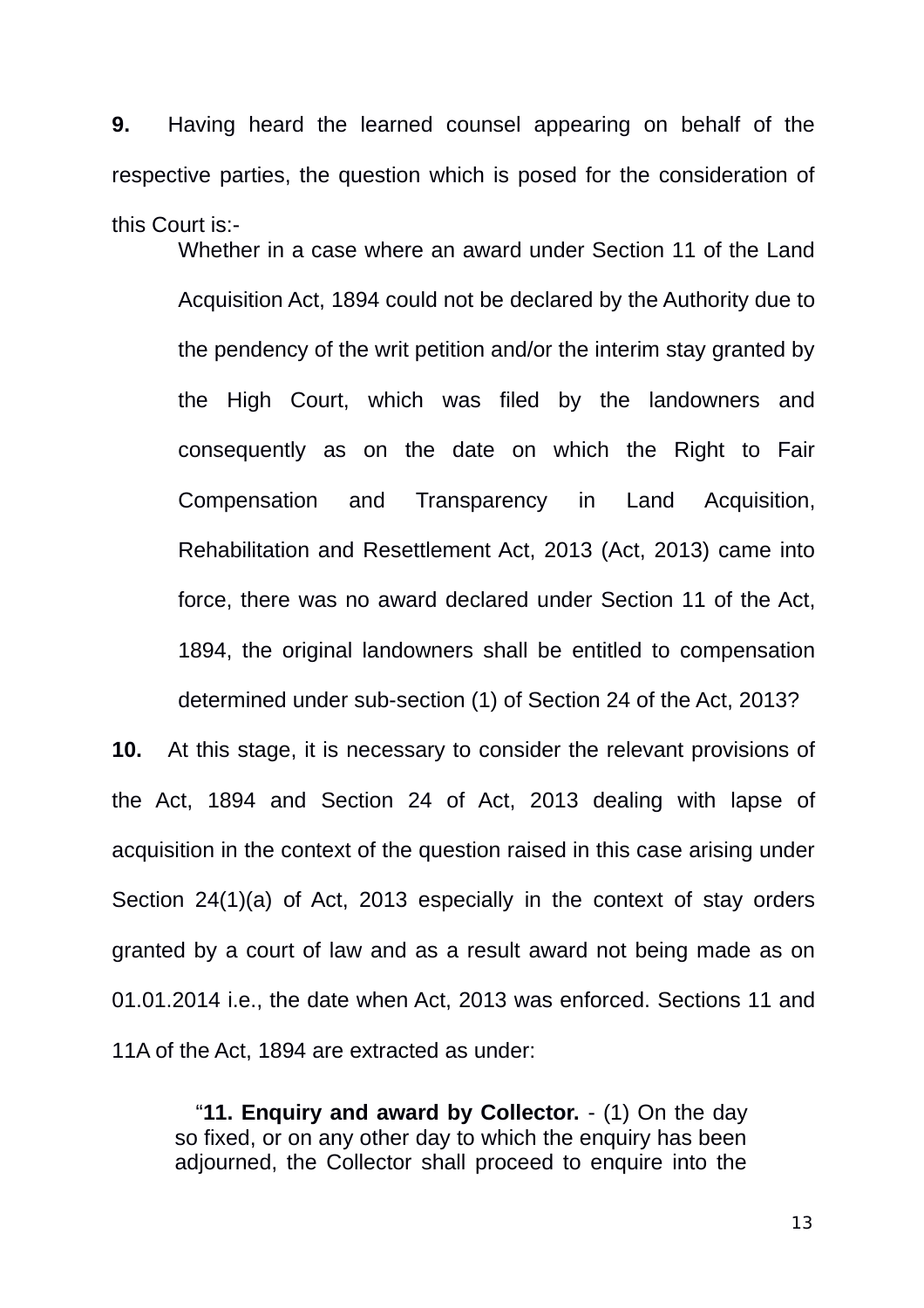objection (if any) which any person interested has stated pursuant to a notice given under Section 9 to the measurements made under section 8, and into the value of the land at the date of the publication of the notification under section 4, sub-section (1), and into the respective interests of the persons claiming the compensation and shall make an award under his hand of-

(i) the true area of the land;

(ii) the compensation which in his opinion should be allowed for the land; and

(iii) the apportionment of the said compensation among all the persons known or believed to be interested in the land, or whom, or of whose claims, he has information, whether or not they have respectively appeared before him:

Provided that no award shall be made by the Collector under this sub-section without the previous approval of the appropriate Government or of such officer as the appropriate Government may authorize in this behalf:

Provided further that it shall be competent for the appropriate Government to direct that the Collector may make such award without such approval in such class of cases as the appropriate Government may specify in this behalf.

(2) Notwithstanding anything contained in sub-section (1), if at any stage of the proceedings, the Collector is satisfied that all the persons interested in the land who appeared before him have agreed in writing on the matters to be included in the award of the Collector in the form prescribed by rules made by the appropriate Government, he may, without making further enquiry, make an award according to the terms of such agreement.

(3) The determination of compensation for any land under sub-section (2) shall not in any way affect the determination of compensation in respect of other lands in the same locality or elsewhere in accordance with the other provisions of this Act.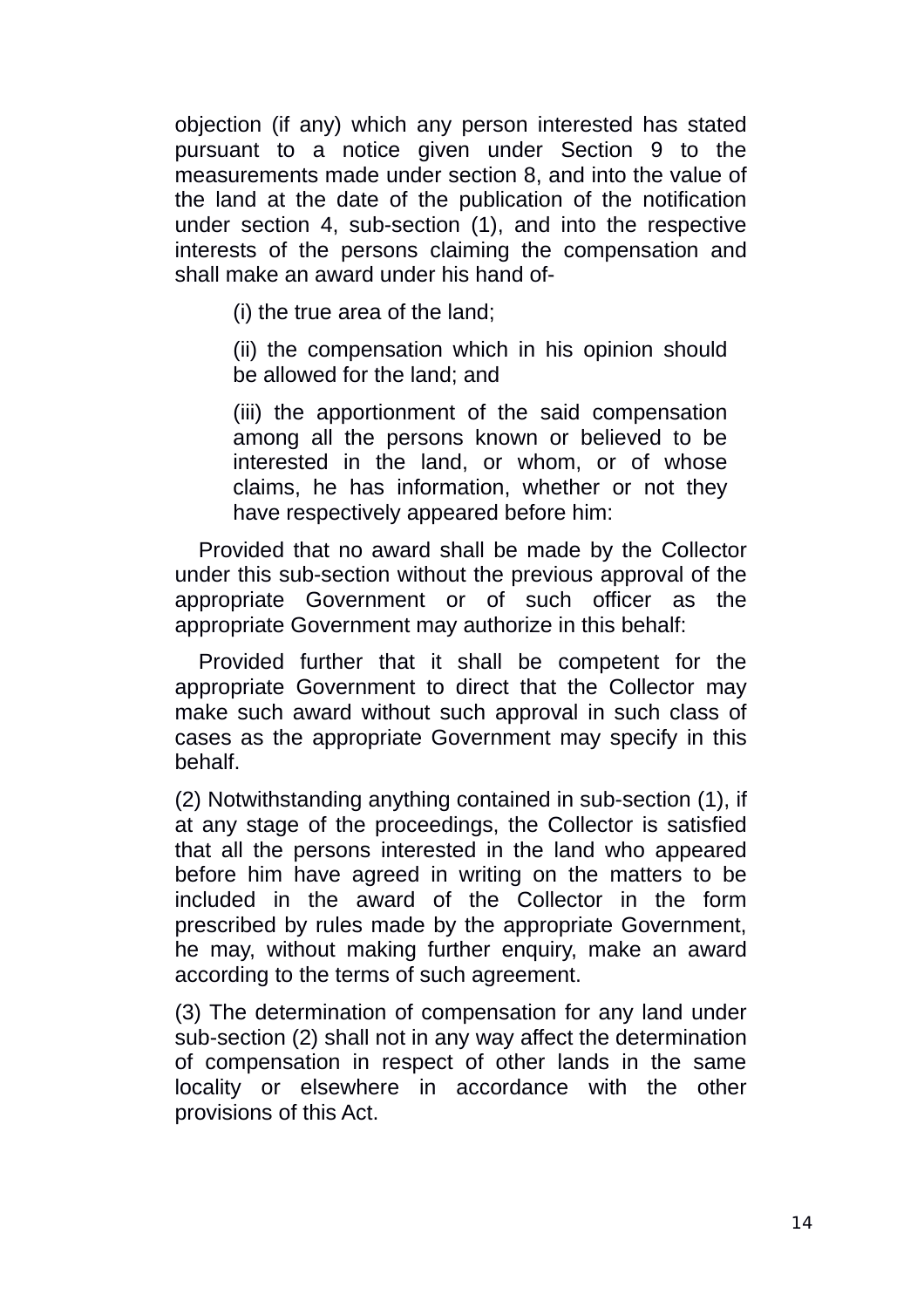(4) Notwithstanding anything contained in the Registration Act, 1908 (16 of 1908), no agreement made under subsection (2) shall be liable to registration under that Act.

**11A. Period within which an award shall be made.** – (1) The Collector shall make an award under section 11 within a period of two years from the date of the publication of the declaration and if no award is made within that period, the entire proceeding for the acquisition of the land shall lapse:

Provided that in a case where the said declaration has been published before the commencement of the Land Acquisition (Amendment) Act, 1984 (68 of 1984), the award shall be made within a period of two years from such commencement.

**10.1** Section 24 of the Act, 2013 is extracted as under:

**24.** Land acquisition process under Act No. 1 of 1894 shall be deemed to have lapsed in certain cases.–(1) Notwithstanding anything contained in this Act, in any case of land acquisition proceedings initiated under the Land Acquisition Act, 1894 (1 of 1894),—

(a) where no award under section 11 of the said Land Acquisition Act has been made, then, all provisions of this Act relating to the determination of compensation shall apply; or

(b) where an award under said section 11 has been made, then such proceedings shall continue under the provisions of the said Land Acquisition Act, as if the said Act has not been repealed.

(2) Notwithstanding anything contained in sub-section (1), in case of land acquisition proceedings initiated under the Land Acquisition Act, 1894 (1 of 1894), where an award under the said section 11 has been made five years or more prior to the commencement of this Act but the physical possession of the land has not been taken or the compensation has not been paid the said proceedings shall be deemed to have lapsed and the appropriate Government, if it so chooses, shall initiate the proceedings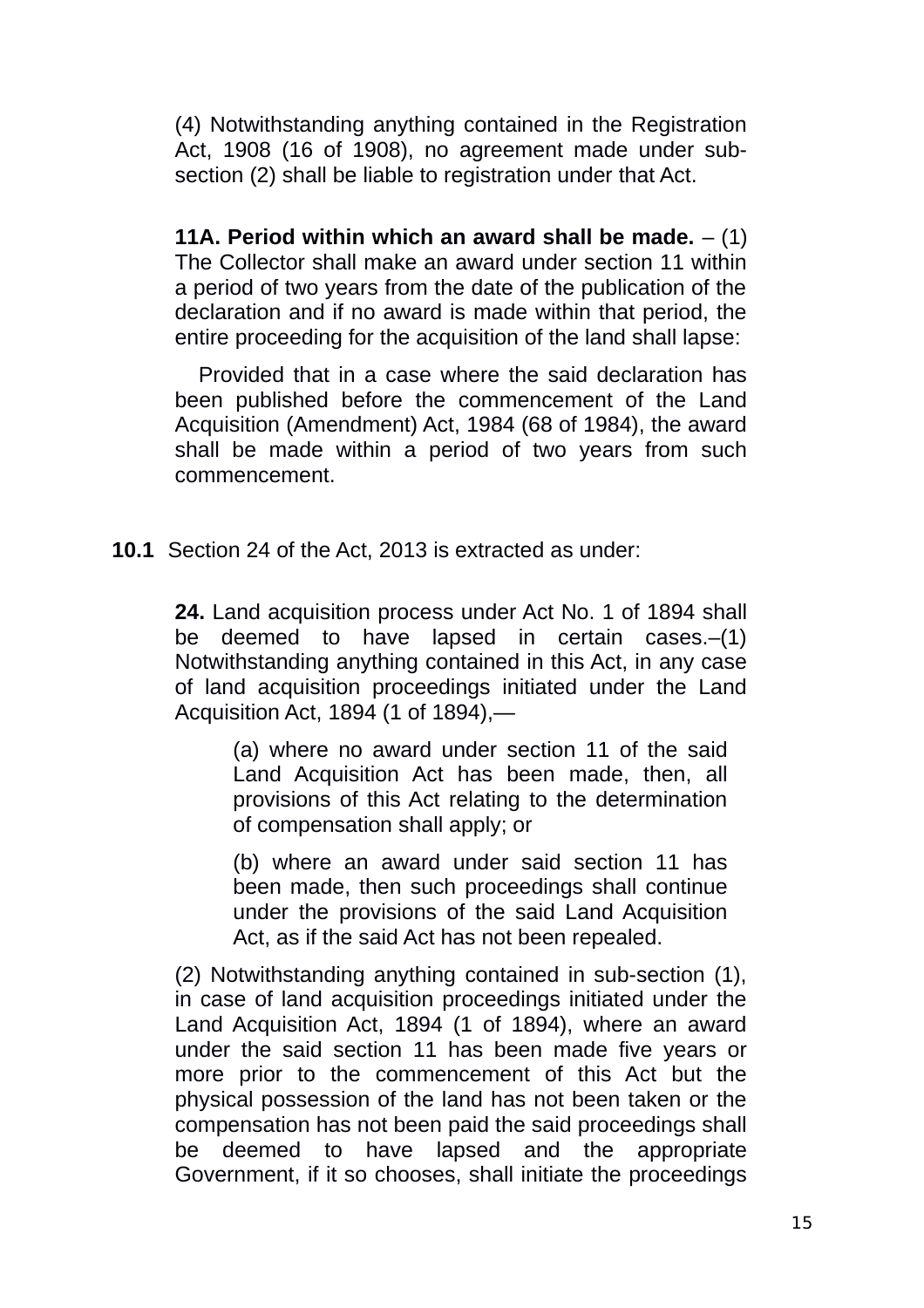of such land acquisition afresh in accordance with the provisions of this Act:

Provided that where an award has been made and compensation in respect of a majority of land holdings has not been deposited in the account of the beneficiaries, then, all beneficiaries specified in the notification for acquisition under section 4 of the said Land Acquisition Act, shall be entitled to compensation in accordance with the provisions of this Act."

**10.2** Section 11 of the Act, 1894 deals with the enquiry to be held prior to making of the award by the Collector/Deputy Commissioner/District Magistrate, as the case may be, who may be designated as the land acquisition officer. However, Section 11A of the said Act mandates that the Collector shall make an award under Section 11 within a period of two years from the date of the publication of the declaration (under Section 6 of the said Act) and if no award is made within that period, the entire proceedings for the acquisition of the land shall lapse. The proviso, thereto, is not relevant for the purpose of this case. However, the Explanation is of significance. It stated that in computing the period of two years referred to in sub-section 1 of Section 11A, wherein it is provided that the period during which any action or proceeding to be taken in pursuance of the said declaration is stayed by an order of a court is excluded. Therefore, the implication is that if there is inaction on the part of the Collector in passing the award for a period of two years from the date of publication of the declaration, then the acquisition would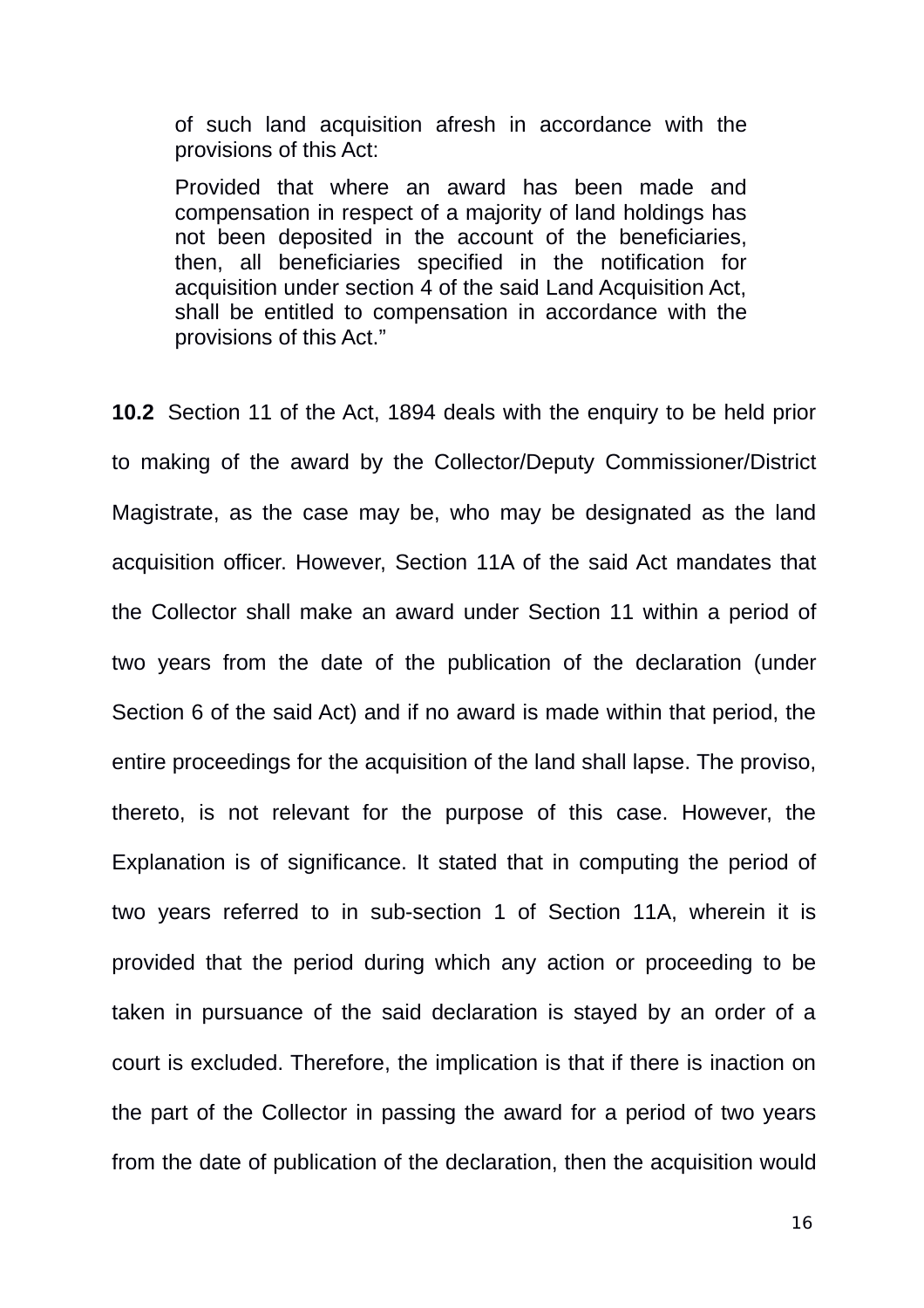lapse. The object of providing and prescribing a two-year period was in order to ensure that the land loser was assured of the compensation to be paid in pursuance of the acquisition of his land within a reasonable period which is stated to be two years under Section 11A of the Act, 1894. However, while calculating the said period of two years, the period during which no award could be passed owing to an order of stay in that regard passed by a court had to be excluded.

**10.3** The concept of lapse is also provided under sub-section (2) of Section 24 of the Act, 2013. However, for the purpose of this case, it is not necessary to dwell into the said aspect except by stating that where an award under Section 11 of Act, 1894 has been made five years or more prior to the commencement of the Act, 2013 (which was enforced with effect from 01.01.2014) but the physical possession of the land has not been taken or the compensation has not been paid, then the said proceedings of acquisition shall be deemed to have lapsed. An interpretation of sub-section 2 of Section 24 of the Act has been made by this Court in **Indore Development Authority (supra)**. It has been clearly held in para that while calculating the period of five years the period during which an interim order was under operation has to be excluded.

**10.4** As far as this case is concerned, clause (a) of sub-section 1 of Section 24 of the Act, 2013 has to be interpreted in the aforesaid backdrop. The said sub-section begins with a non-obstante clause and it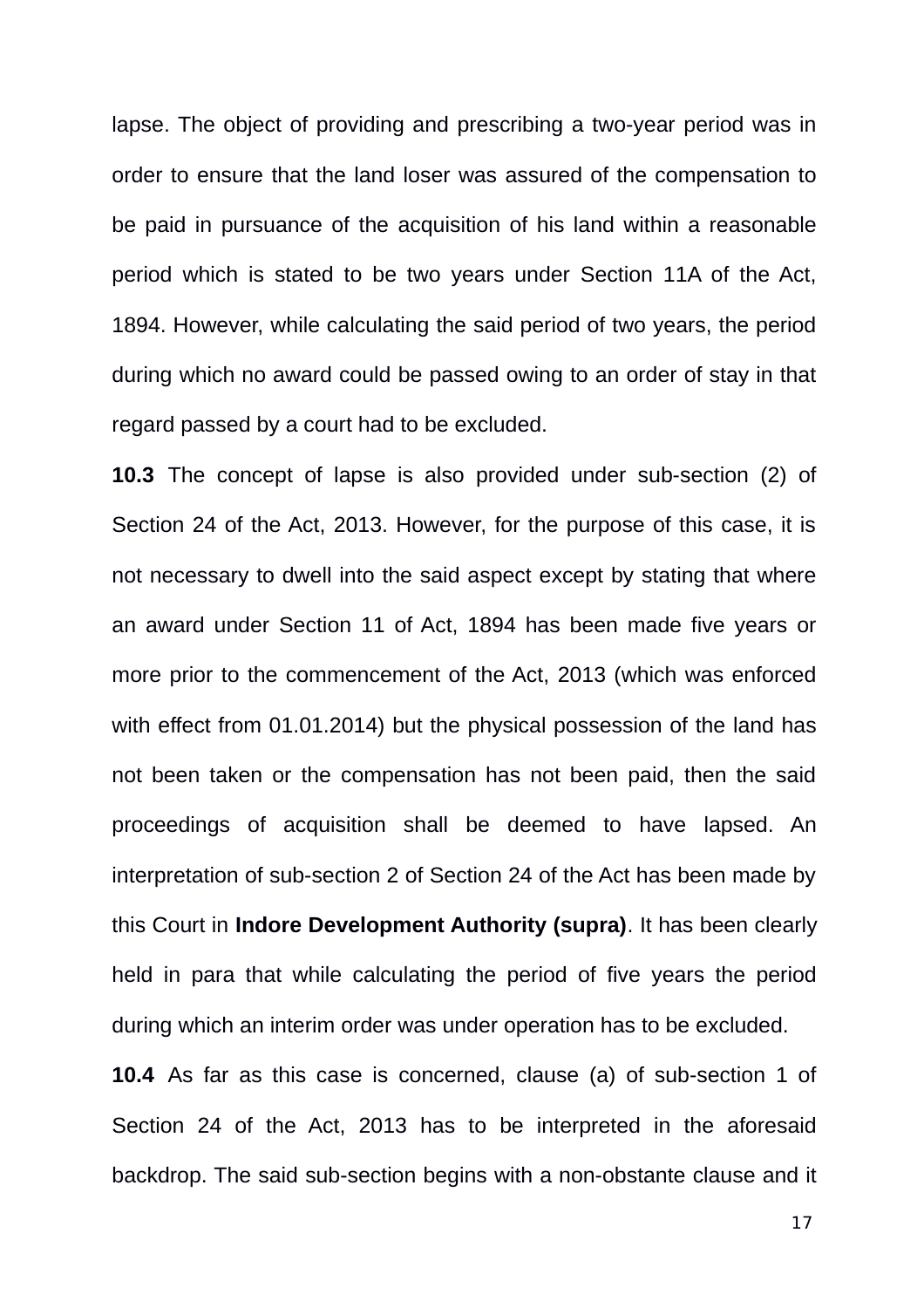states that notwithstanding anything contained in the Act, 2013 in any case of land acquisition proceedings initiated under the Land Acquisition Act, 1894, -

- a) Where no award under Section 11 of the Act, 1894 has been made, all provisions of the Act, 2013 relating to the determination of compensation shall apply; or
- b) Where an award under Section 11 has been made, such proceedings shall continue under the provisions of the Act, 1894 as if the said Act has not been repealed.

**10.5** The object and purpose of providing sub-section (1) of Section 24 of Act, 2013 is to save acquisitions which had been initiated under Act, 1894, where no award had been made or where an award had been made under Section 11 of Act, 1894. The respective consequences for both the aforesaid situations are indicated in the respective clauses (a) and (b) of sub-section 1 of Section 24 of the Act, 2013.

**10.6** What is of significance for the purpose of this case is clause (a) of sub-section 1 of Section 24 of the Act. To reiterate the same, when no award under Section 11 of the Act, 1894 has been made, all provisions of Act, 2013 relating to determination of compensation shall apply. This means that when the acquisition proceeding under Act, 1894 has been initiated but the award has not been made as on the date of the enforcement of Act, 2013 i.e., 01.01.2014, in such an event, the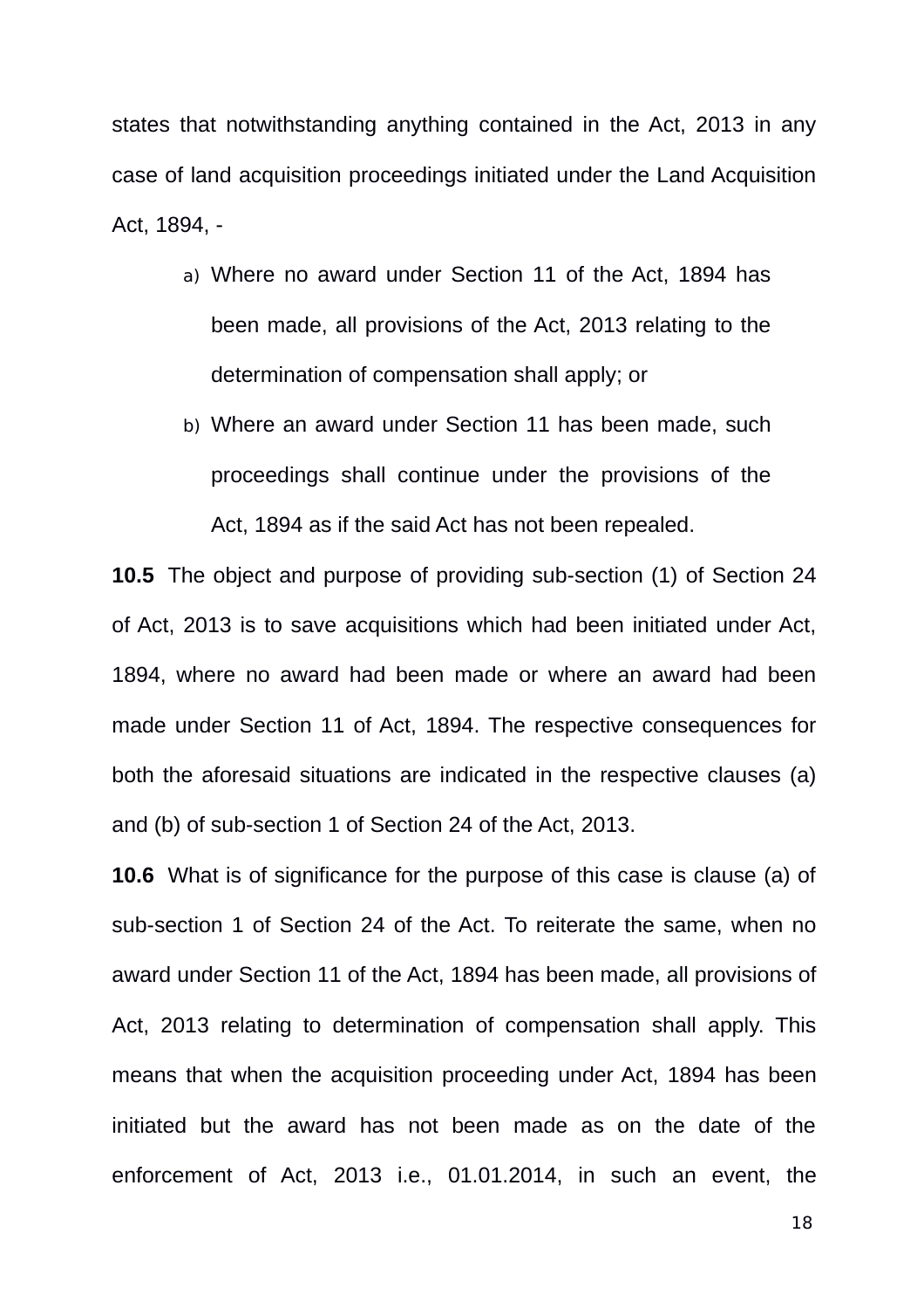provisions of Act, 2013 would apply with regard to determination of compensation. It is necessary to understand the implication of the words "where no award under Section 11 of Act, 1894 has been made." This means that although acquisition proceedings had been initiated, for reasons best known to the acquiring authority, the Collector or the Deputy Commissioner or District Magistrate or the Special Land Acquisition Officer, as the case may be, had not passed an award as on the date of enforcement of Act, 2013 i.e., on 01.01.2014. This could be on account of sheer inaction on the part of the Collector or Land Acquisition Officer in not passing an award and the Act, 2013 being enforced. In such a case, the provisions of the Act, 2013 would straightaway apply vis-à-vis determination of compensation. This is because Act, 2013 is a more beneficial legislation as compared to Act, 1894. The compensation payable under the Act, 2013 is higher than under the repealed Act being Act i.e., 1894. Thus, there would be a continuity in the acquisition proceedings under the Act, 2013.

**10.7** However, it is necessary to delve deeper into the provision to assimilate the reasons as to why no award would have been made on the date of enforcement of the Act, 2013 in a given case when the acquisition had commenced under the Act, 1894 which is the repealed Act. One of the reasons would be that the acquisition proceedings are assailed either before the High Court under Article 226 of the Constitution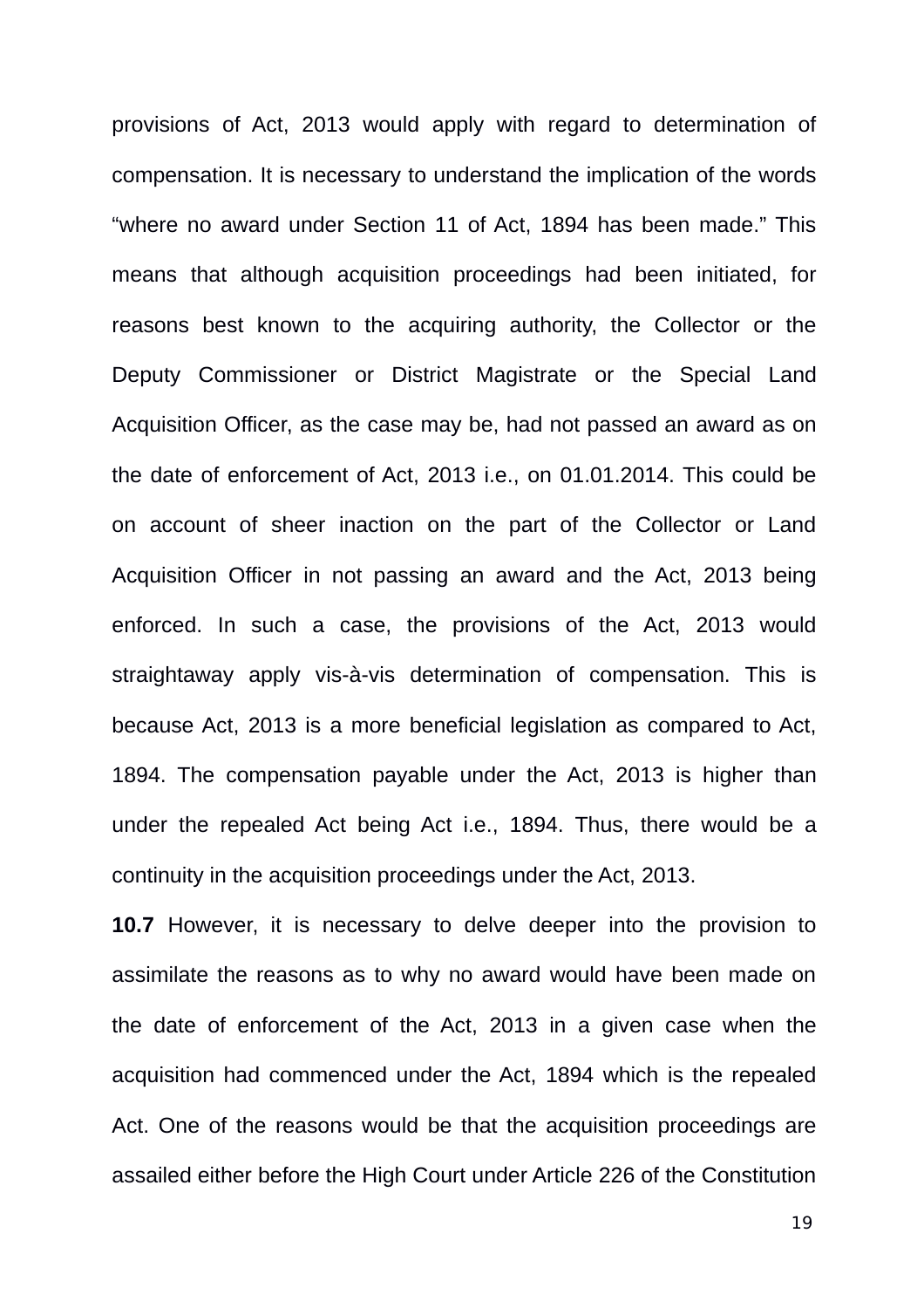of India or by filing a civil suit before the Civil Court seeking certain reliefs, in which there would be interim orders including but not limited to "stay of further proceedings", "stay of dispossession" or "status quo to be maintained by both the land owner as well as the acquiring authority". In such a case, where an interim order would have been operating against the acquiring authority, the said authority would be restrained from proceeding further in the acquisition proceedings vis-à-vis making of an award under Section 11 of the Act, 1894.

**10.8** As already noted, if an award is not made within a period of two years from the date of the publication of the declaration, then under Section 11A of Act, 1894, the acquisition of the land would lapse. But in computing the said period of two years, the period during which a declaration under Section 6 of the Act, 1894 is stayed and during which period the no action or further proceeding could have been taken pursuant thereto by an order of court, is excluded. But, under clause (a) of sub-section 1 of Section 24 of Act, 2013, if no award has been made on the enforcement of the said Act i.e., on 01.01.2014 then the provisions of Act, 2013 would apply relating to the determination of compensation.

**10.9** When these two Sections though in the repealed Act and the new Act i.e., Act, 2013 are read together in an analogous way, the question that emerges is, if, by reason of an interim order of a Court granted in favour of a land owner, no award under Section 11 of the Act, 1894 has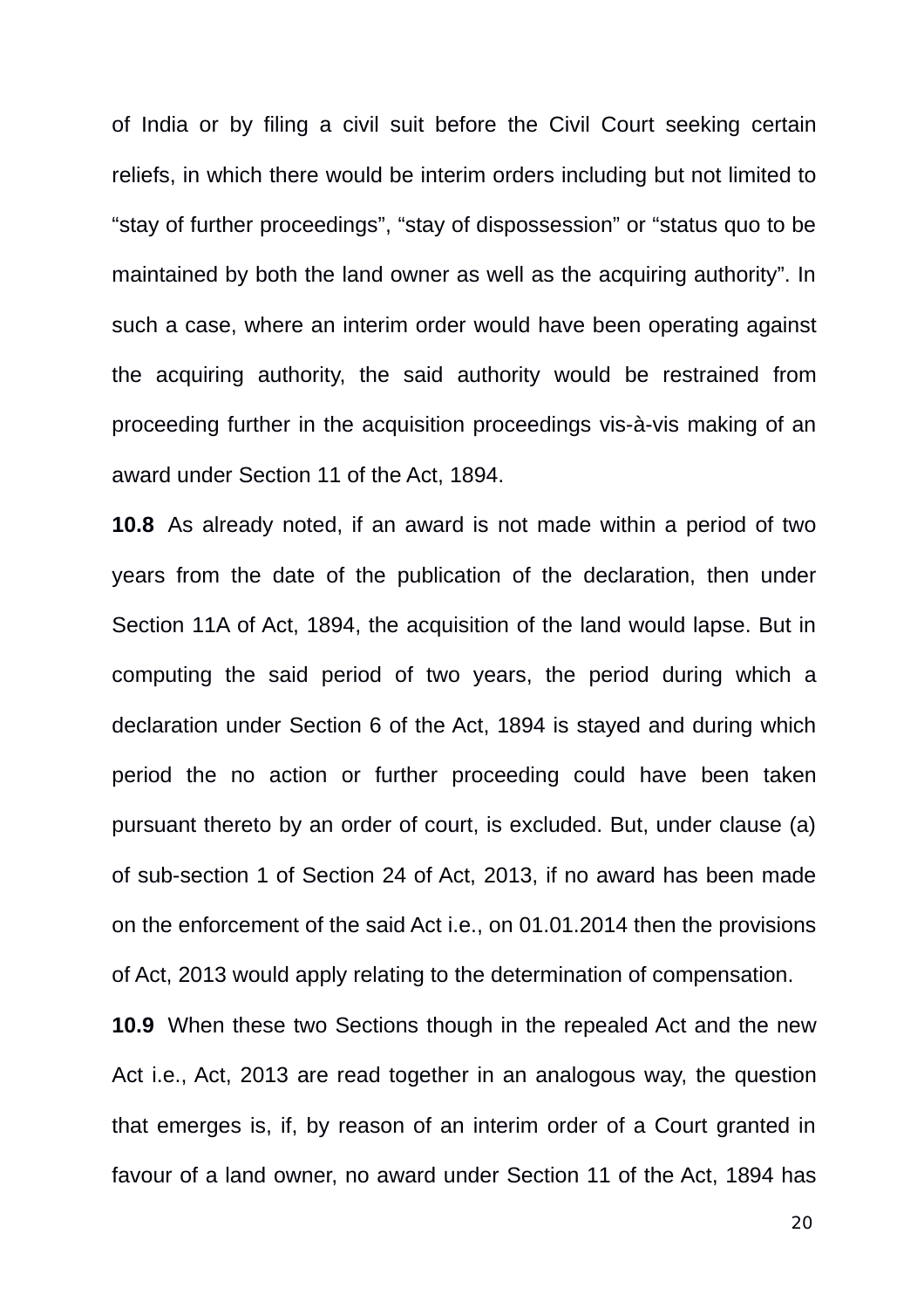been made on the date of enforcement of Act, 2013 i.e., 01.01.2014, would it imply that the award has not been made owing to inaction on the part of Collector/Land Acquisition Officer. Thus, straightaway whether the benefit under Act, 2013 must be made applicable to such a land owner who has also the benefit of an interim order granted by a court in his favour on the date of enforcement of Act, 2013 i.e., on 01.01.2014.

**10.10** We find that the expression "where no award under Section 11 of the said Land Acquisition Act has been made" has to be read contextually and not by way of a plain reading. This is because a land owner who has an interim order of stay of further proceedings pursuant to the declaration made under Section 6 of the Act, 1894 issued by a Court of law and has thereby restrained the Collector/Land Acquisition Officer from making an award cannot thereafter by contending that as on 01.01.2014, no award has been made by the acquiring authority seek benefit under the provisions of the Act, 2013 by receiving a higher compensation.

**10.11** As already noted, Section 24 is in the nature of a saving clause to save all acquisitions initiated under the provisions of Act, 1894 and at the same time, to grant certain reliefs under the provisions of Act, 2013 such as lapse of acquisition under sub-section 2 of Section 24 of the Act or clause (a) of sub-section 1 of Section 24 thereof. Therefore, while applying the said provisions to the facts of each case, it is necessary to bear in mind the contextual interpretation having regard to provisions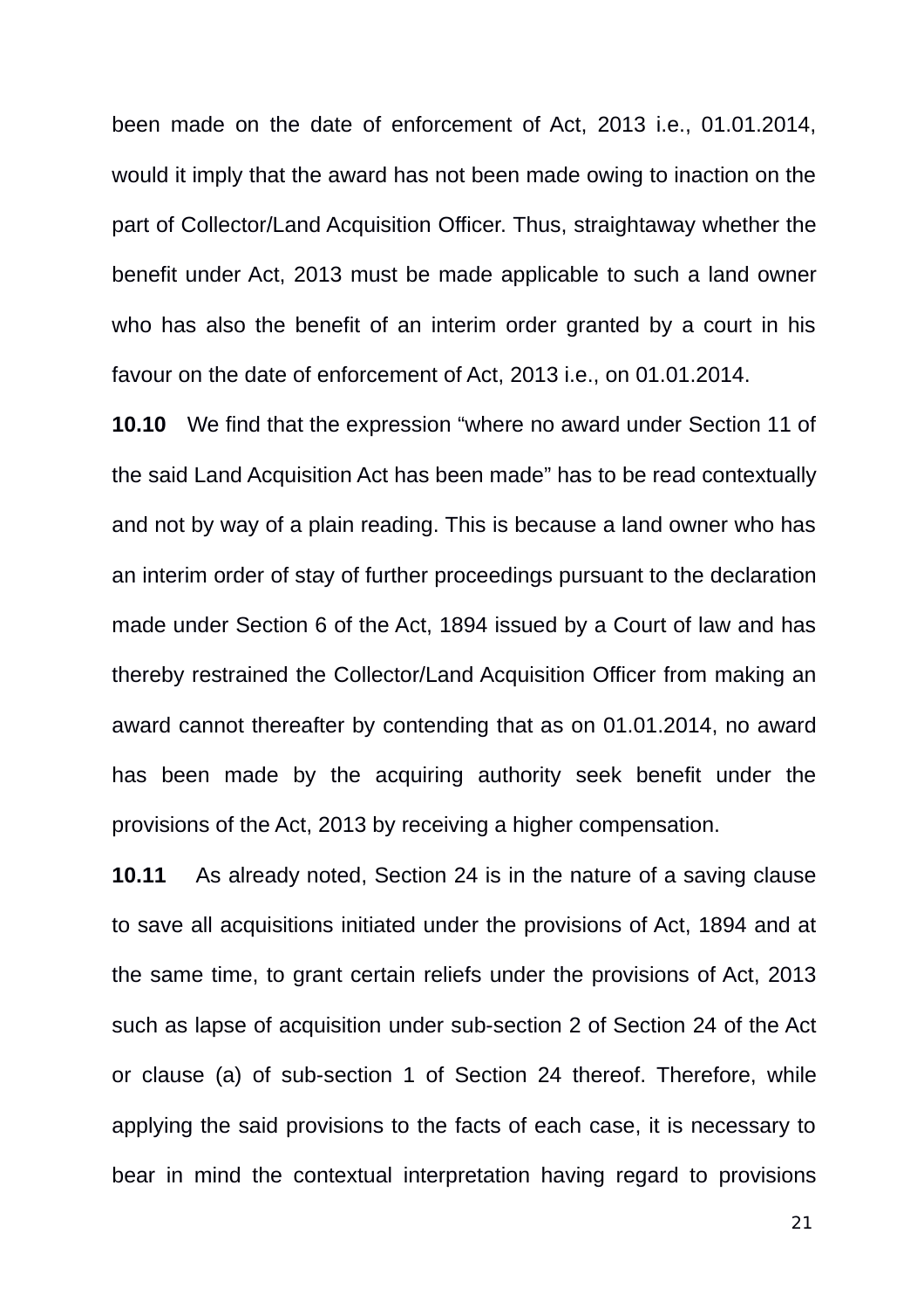under both the Acts. This also becomes clear on a reading of clause (b) of sub-section 1 of Section 24 which states that if an award has been made under Section 11 of Act, 1894 as on 01.01.2014 i.e., the date of enforcement of Act, 2013, then the proceedings shall continue under the provisions of Act, 1894 as if the same has not been repealed. But if no award has been made as on 01.01.2014 then clause (a) of sub-section 1 of Section 24 would apply.

**10.12** Thus, it is necessary to dwell into the reasons as to why no award has been made. As discussed aforesaid, if there is an order of restraint on the Collector or on the acquiring authority and as a result of which, the Collector or the Land Acquisition Officer is not in a position to make an award for reasons beyond his control and in compliance of the interim order granted by a court of law at the instance of the land owner or any other person who may have questioned the acquisition, the period during which the interim order has operated has to be reckoned and if on the date of enforcement of Act, 2013 i.e., 01.01.2014, no award has been made owing to the operation of such an interim order granted by a Court in favour of the land owner, then the provisions of the 2013, Act cannot straightaway be made applicable in the determination of the compensation. This is because, but for the operation of the interim order, the award could have been made under the provisions of the Act, 1894 until 31.12.2013 and then provisions of Act, 1894 would have applied as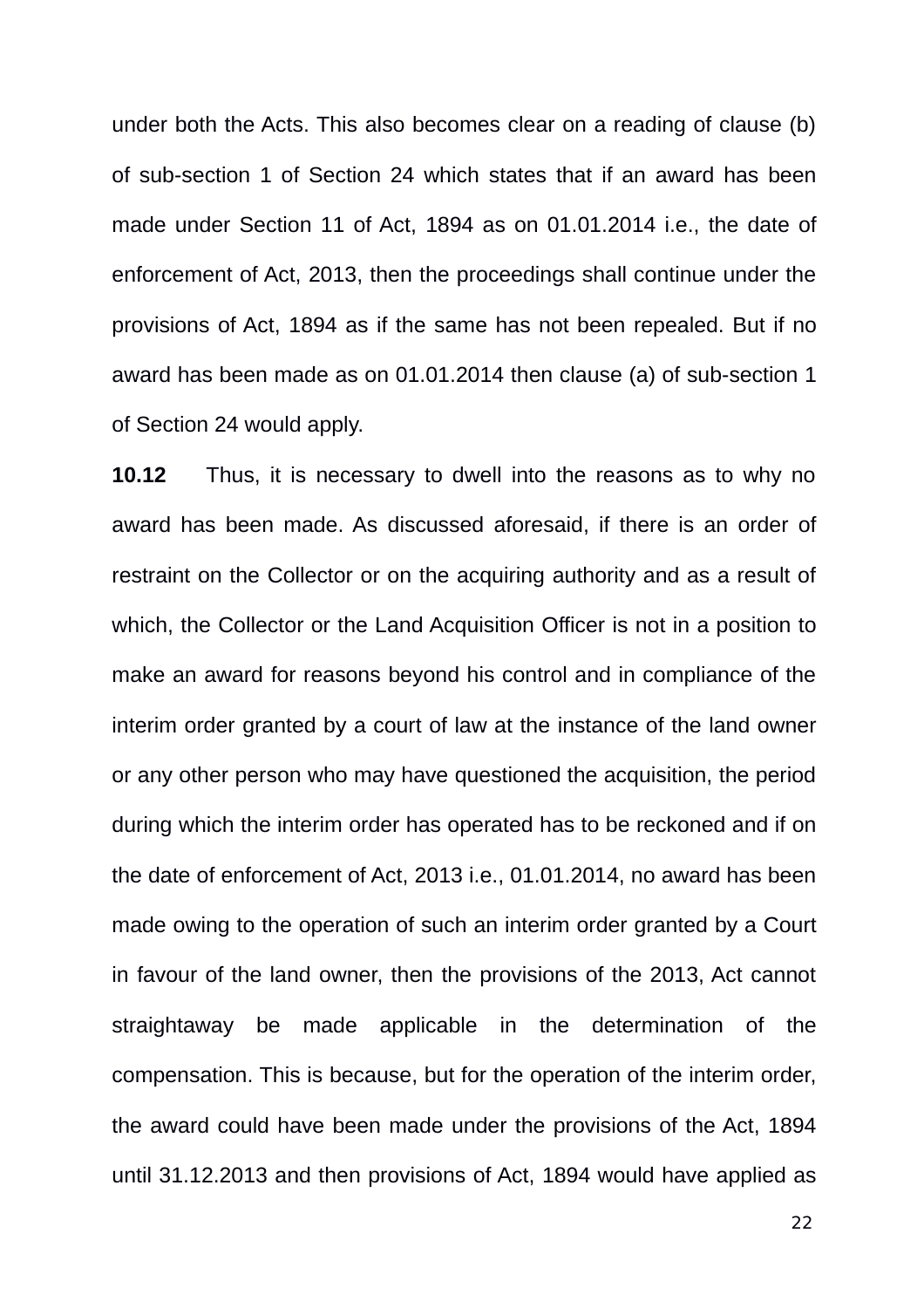per clause (b) of sub-section 1 of Section 24. But on the other hand, owing to the operation of the interim order granted by a Court in favour of land owner, the award would not have been made as on 01.01.2014 when the Act, 2013 was enforced.

**10.13** In our view in such a situation the acquiring authority cannot be burdened with the determination of compensation under the provisions of the Act, 2013. In other words, the land owner cannot, on the one hand, assail the acquisition and seek interim orders restraining the authorities from proceeding further in the acquisition, and on the other hand, contend that since no award has been made under Section 11 of Act, 1894 on 01.01.2014, the provisions of the Act, 2013 should be made applicable in determining the compensation.

**11.** On interpreting sub-section (2) of Section 24 of Act, 2013, the Constitution Bench of this Court in **Indore Development Authority (supra)** has ultimately concluded in paragraph 366.8 as under:-

**"366.8.** The provisions of Section 24(2) providing for a deemed lapse of proceedings are applicable in case authorities have failed due to their inaction to take possession and pay compensation for five years or more before the 2013 Act came into force, in a proceeding for land acquisition pending with the authority concerned as on 1-1-2014. The period of subsistence of interim orders passed by court has to be excluded in the computation of five years."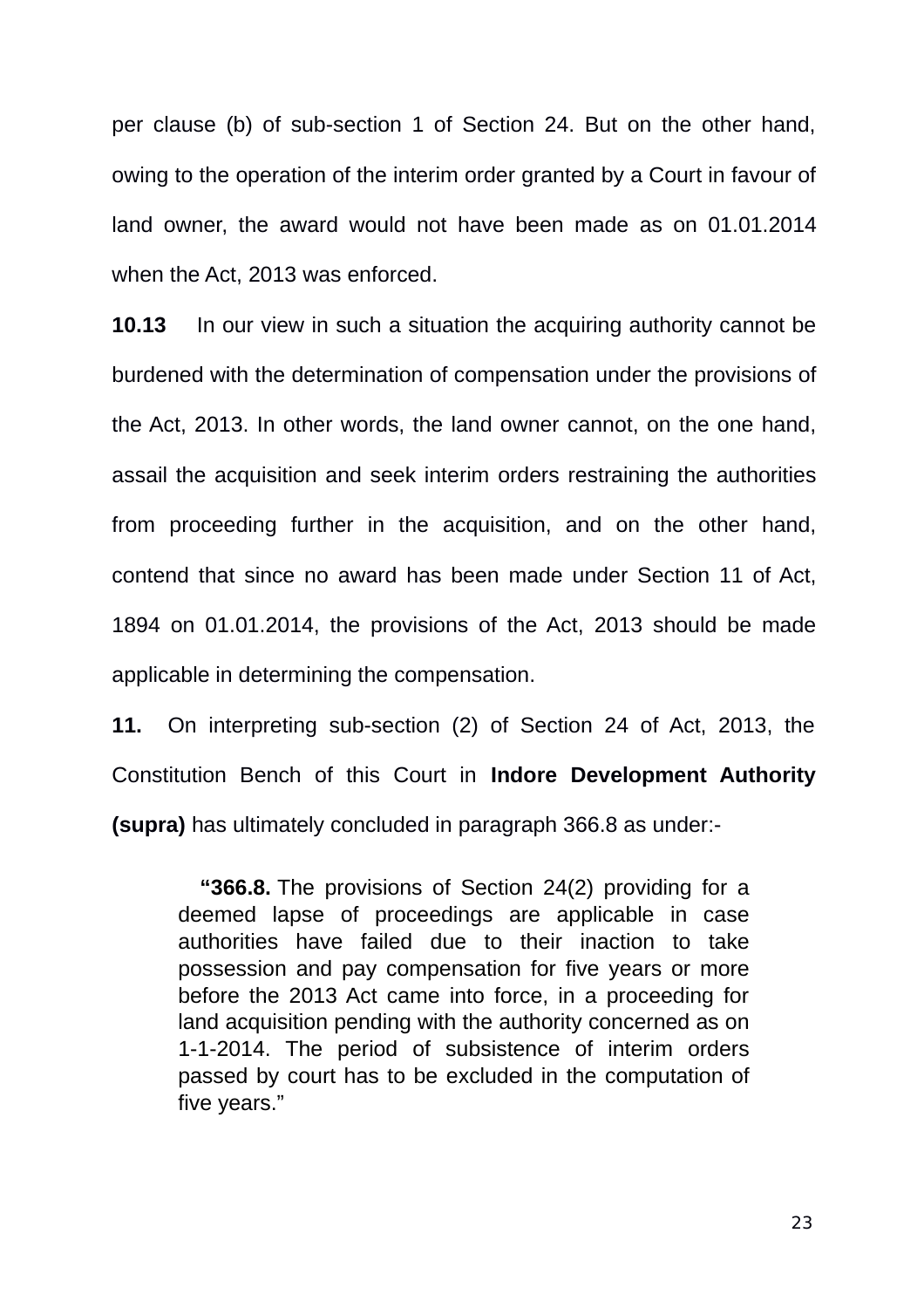**11.1** While holding so and dealing with somewhat similar submissions, this Court has observed and held in paragraphs 284, 285, 287, 289, 293, 297, 299, 300, 301, 302, 306, 308, 309, 314, 315, 316, 317, 318, 319, 321, 323, 324, 325, 326, 329, 334 as under:-

**"284.** Before we go to various rival submissions, the pivotal question for consideration is the interpretation of Section 24 and aims and objectives of the 2013 Act. Section 24 contemplates that in case the proceedings initiated under the 1894 Act, are pending as on the date on which the 2013 Act has been enacted and if no award has been passed in the proceedings, then there is no lapse and only determination of compensation has to be made under the 2013 Act. Where an award has been passed, it is provided under Section 24(1)(*b*), the pending proceedings shall continue under the provisions of the 1894 Act as if the old Act has not been repealed. The provisions totally exclude the applicability of any provision of the 2013 Act. There are two requirements under Section 24(2), which are to be met by the authorities, where award has been made 5 years or more prior to the commencement of the 2013 Act, if the physical possession of the land has not been taken nor compensation has been paid. If possession has been taken, compensation has to be paid by the acquiring authorities. The time of five years is provided for authorities to take action, not to sleep over the matter. In case of lethargy or machinery and default on the part of the authorities and for no other reason the lapse is provided. Lapse is provided only in case of default by the authorities acquiring the land, not caused by any other reason or order of the court. When the interpretation of the provision is clear, there was no necessity for Parliament to make such a provision under Section 24(2) for exclusion of the period of the interim order. Though it has excluded the period of interim order for making declaration under the proviso to Section 19(7) and exclusion has also been made for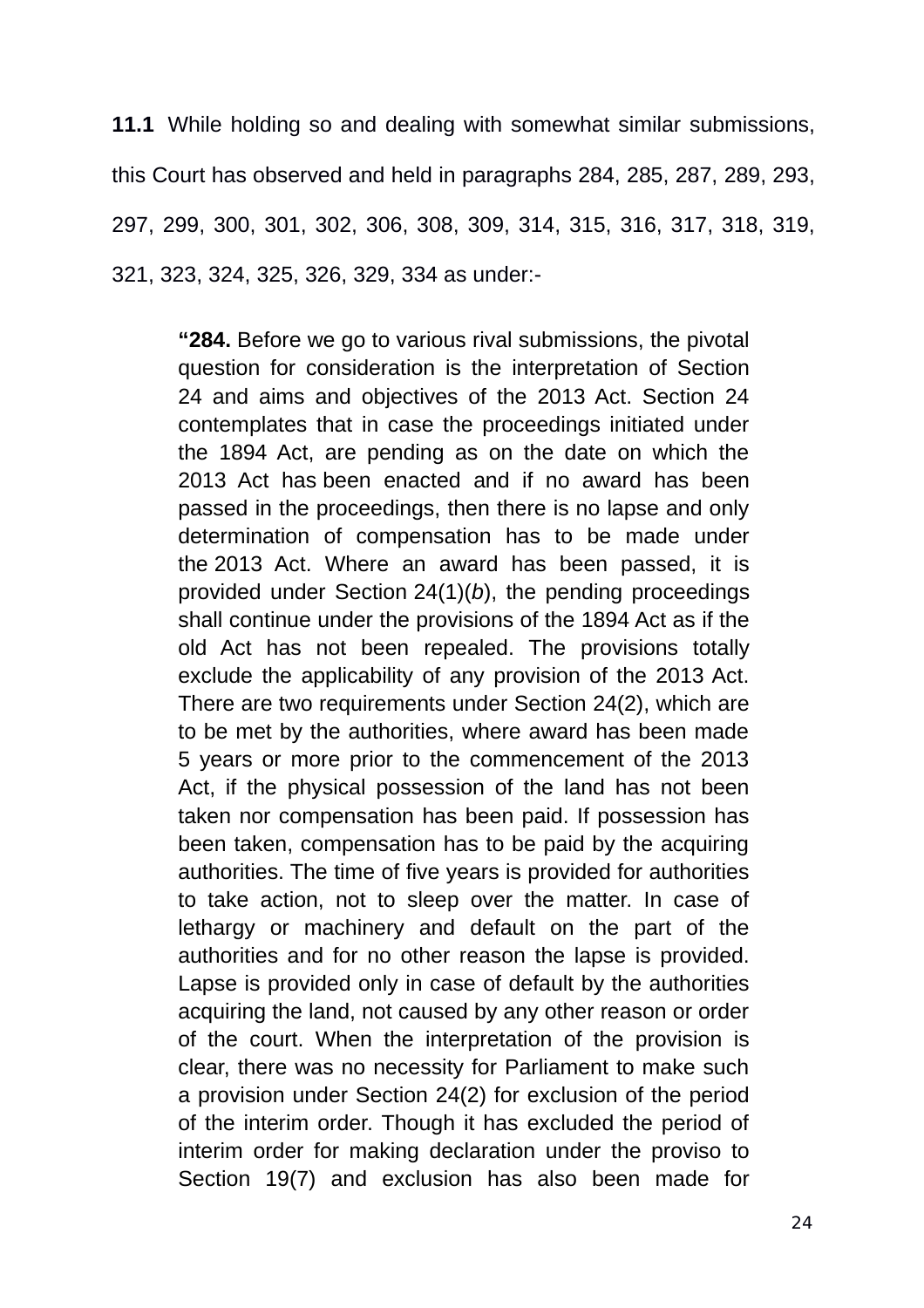computation of the period under Section 69 of the 2013 Act. It is due to the necessity to provide so in view of the language of the provision. Under Section 69 of the 2013 Act, additional compensation  $\omega$  12% has to be given on market value for the period commencing from the date of the publication of the preliminary notification under Section 11. The additional compensation @ 12% has been excluded for the period acquisition proceedings have been held up on account of the interim injunction order of any court. The provisions of Section 24 cast an obligation upon the authorities to take steps meaning thereby that it is open to them to take such steps, and inaction or lethargy on their part has not been countenanced by Parliament. Resultantly, lapse of proceedings takes place. It is by the very nature of the provisions if it was not possible for authorities for any reason not attributable to them or the Government to take requisite steps, the period has to be excluded. The Minister concerned Shri Jairam Ramesh in answer to the debate quoted above has made it clear that time-limit of five years has been fixed for the authorities to take action. If we do not exclude the period of interim order, the very spirit of the provision will be violated.

**285.** With respect to fixation of period is five years for the executive authorities to take the requisite steps, *DDA* v. *Sukhbir Singh* [(2016) 16 SCC 258] observed that what the legislature is in effect telling the executive is that they ought to have put their house in order and completed the acquisition proceedings within a reasonable time after the pronouncement of award. Not having done so even after a leeway of five years, would cross the limits of legislative tolerance, after which the whole proceeding would be deemed to have lapsed. Thus, it is apparent from the decision of *DDA* v. *Sukhbir Singh* [(2016) 16 SCC 258], which is relied upon by the landowners, that time-limit is fixed for the executive authorities to take steps. In case they are prevented by the court's order, obviously, as per the interpretation of the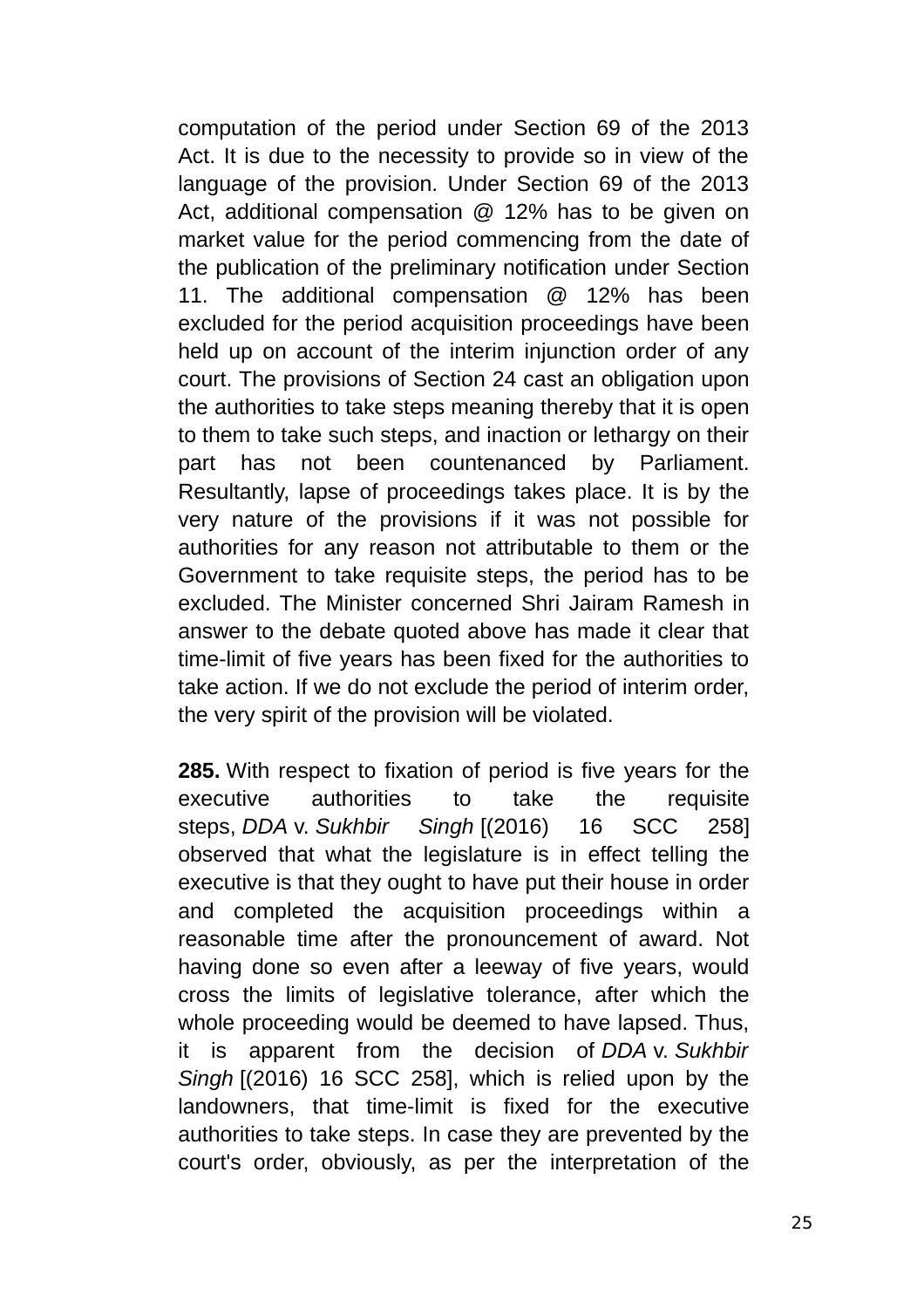provisions is that such period has to be excluded. In case such a provision would have been made, it would have been "ex abundanti cautela". There was no necessity of making such a provision even if this proposition has been discussed during the formulation of legislation. However, the provision providing exclusion has been enacted. It casts an obligation upon the authorities to take requisite steps within five years, that by itself excludes such period of interim order.

### X X X X

**287.** The intent of the 2013 Act, is not to benefit litigants only. It has introduced a new regime which is beneficial to the landowners. The provisions of Section 24 by itself do not intend to confer the benefits on litigating parties, while as per Section 114 of the 2013 Act and Section 6 of the General Clauses Act, has to be litigated as per the provisions of the 1894 Act.

## X X X X

**289.** In the opinion of this Court it is not the intendment of the 2013 Act that those who have litigated should get benefits of higher compensation as contemplated under Section 24 benefit is conferred on all beneficiaries. It is not intended by the provisions that in piecemeal the persons who have litigated and have obtained the interim order should get the benefits of the provisions of the 2013 Act. Those who have accepted the compensation within 5 years and handed over the possession too, are to be benefited, in case amount has not been deposited with respect to majority of holdings. There are cases in which projects have come up in part and as per plan rest of the area is required for planned development with respect to which interim stays have been obtained. It is not the intendment of the law to deliver advantage to relentless litigants. It cannot be said hence, that it was due to the inaction of the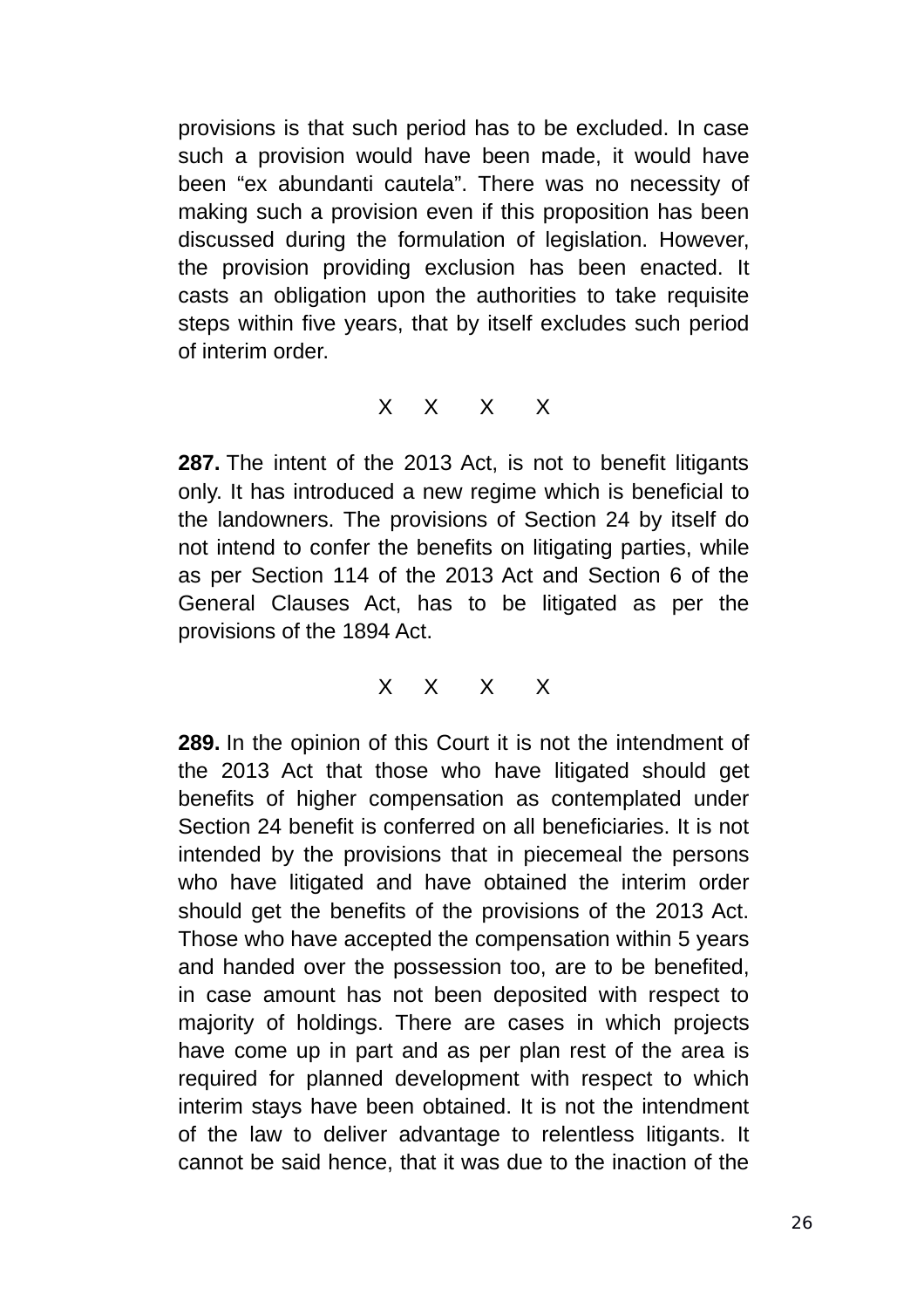authorities that possession could not be taken within 5 years. Public policy is not to foment or foster litigation but put an end to it. In several instances, in various High Courts writ petitions were dismissed by the Single Judge Benches and the writ appeals were pending for a long time and in which, with respect to part of land of the projects, efforts were made to obtain the benefit of Section 24(2). Parliament in our view did not intend to confer benefits to such litigants for the aforementioned reasons. Litigation may be frivolous or may be worthy. Such litigants have to stand on the strength of their own case and in such a case provisions of Section 114 of the 2013 Act and Section 6 of the General Clauses Act, 1897, are clearly attracted and such proceedings have to be continued under the provisions of the old Act that would be in the spirit of Section 24(1)(*b*) itself of the 2013 Act. Section 6(*b*) of the General Clauses Act, 1897, provides that repeal will not affect the previous operation of any enactment so repealed or anything duly done or suffered thereunder. Section 6(*c*) states that repeal would not affect any right, privilege, obligation or liability acquired, accrued or incurred under any enactment so repealed. When there is a provision itself in Section 24(1)(*b*) of continuance of the proceedings where award has been passed under the 1894 Act, for the purposes of Section 24 as provided in Section 24(*b*), the provisions of Section 114 is clearly attracted so as the provisions of Section 6 of the General Clauses Act, 1897, to the extent of non obstante clause of Section 24, where possession has not been taken nor payment has been made, there is a lapse, that too by the inaction of the authorities. Any court's interim order cannot be said to be inaction of the authorities or agencies; thus, time period is not to be included for counting the 5 years period as envisaged in Section 24(2). As per the proviso to Section 24(2), where possession has been taken, but compensation has not been paid or deposited with respect to majority of landholdings, all the beneficiaries would be entitled for higher compensation only to that extent, the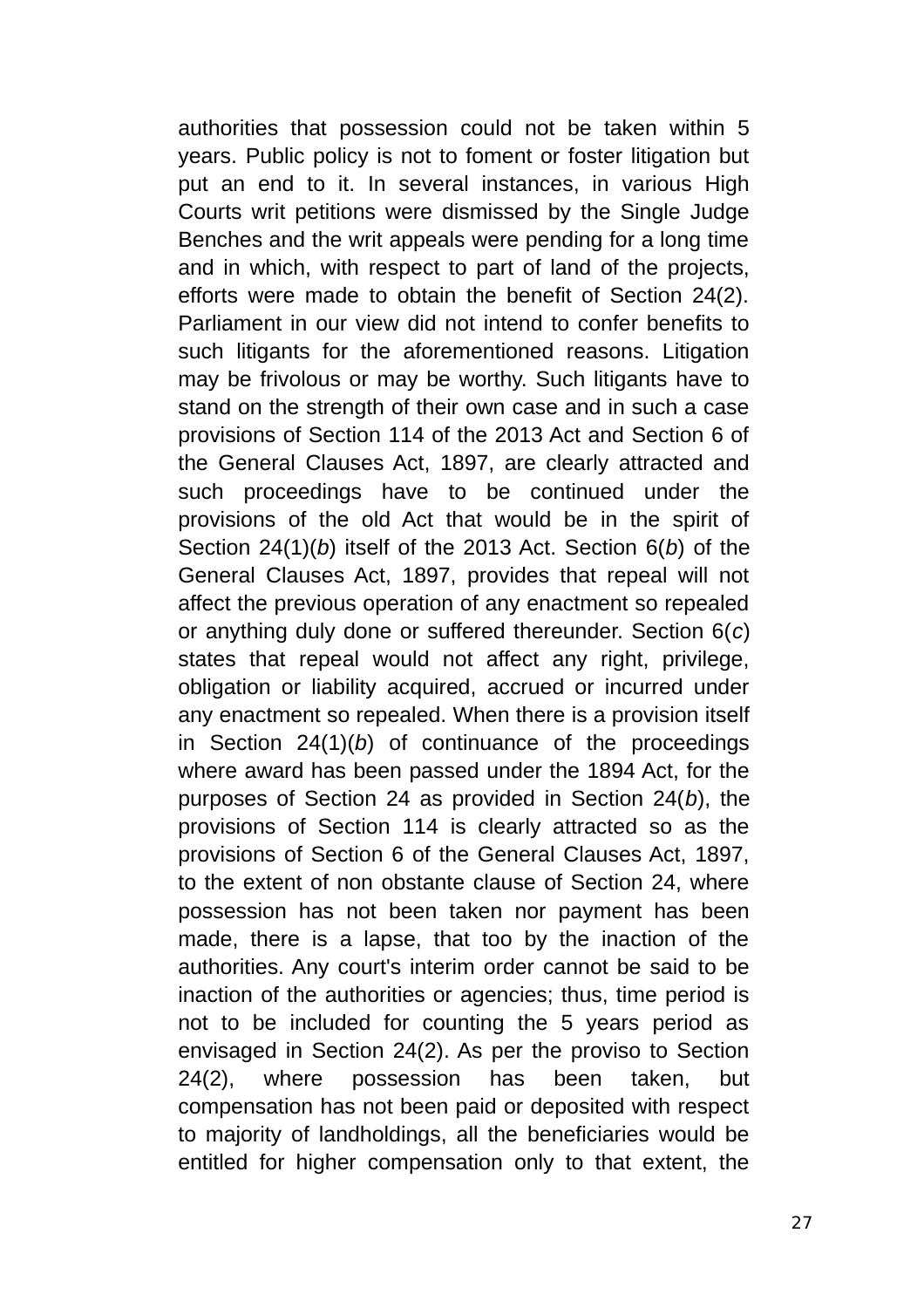provisions of Section 114 of the 2013 Act, would be superseded but it would not obliterate the general application of Section 6 of the General Clauses Act, 1897, which deals with effect of repeal except as provided in Section 24(2) and its proviso.

X X X X

**293.** There cannot be any dispute with the above propositions. However, in the present case, when we construe the provisions of Section 24, it clearly ousts the period spent during the interim stay of the court. Five years' period is fixed for the purpose to take action, if they have not taken the action for 5 years or more, then there is lapse, not otherwise. Even if there had been a provision made with respect to the exclusion of time spent in the court proceedings with respect to interim stay due to court's order, it could have been ex abundanti cautela, which has been considered by this Court in *Union of India* v. *Modi Rubber Ltd.* [(1986) 4 SCC 66] It would have been superfluous to make such a provision. Following observations were made in *Modi Rubber Ltd.* [(1986) 4 SCC 66]: (SCC pp. 72-74, para 7)

"*7*. Both these notifications, as the opening part shows, are issued under Rule 8(1) of the Central Excise Rules, 1944 and since the definition of "duty" in Rule 2, clause (*v*) must necessarily be projected in Rule 8(1) and the expression "duty of excise" in Rule 8(1) must be read in the light of that definition, the same expression used in these two notifications issued under Rule 8(1) must also be interpreted in the same sense, namely, duty of excise payable under the Central Excises and Salt Act, 1944 and the exemption granted under both these notifications must be regarded as limited only to such duty of excise. But the respondents contended that the expression "duty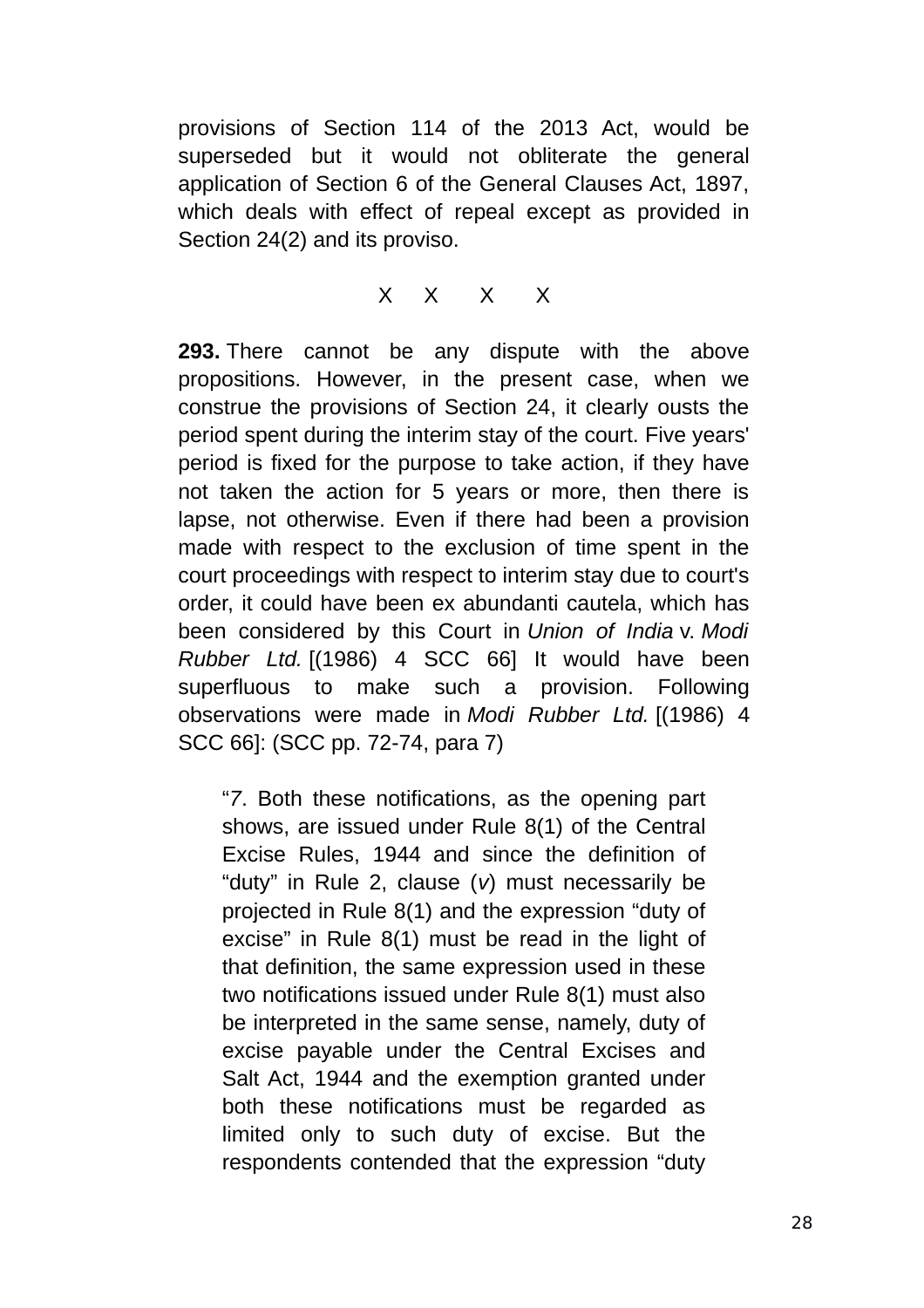of excise" was one of large amplitude and in the absence of any restrictive or limitative words indicating that it was intended to refer only to duty of excise leviable under the Central Excises and Salt Act, 1944, it must be held to cover all duties of excise whether leviable under the Central Excises and Salt Act, 1944 or under any other enactment. The respondents sought to support this contention by pointing out that whenever the Central Government wanted to confine the exemption granted under a notification to the duty of excise leviable under the Central Excises and Salt Act, 1944, the Central Government made its intention abundantly clear by using appropriate words of limitation such as "duty of excise leviable … under Section 3 of the Central Excises and Salt Act, 1944" or "duty of excise leviable … under the Central Excises and Salt Act, 1944" or "duty of excise leviable … under the said Act" as in Notification No. CER-8(3)/55-C.E. dated 17-9- 1955, Notification No. 255/77-C.E. dated 20-7- 1977, Notification No. CER-8(1)/55-C.E. dated 2- 9-1955, Notification No. CER-8(9)/55-C.E. dated 31-12-1955, Notification No. 95/61-C.E. dated 1- 4-1961, Notification No. 23/55-C.E. dated 29-4- 1955 and similar other notifications. But, here said the respondents, no such words of limitation are used in the two notifications in question and the expression "duty of excise" must, therefore, be read according to its plain natural meaning as including all duties of excise, including special duty of excise and auxiliary duty of excise. Now, it is no doubt true that in these various notifications referred to above, the Central Government has, while granting exemption under Rule 8(1), used specified language indicating that the exemption, total or partial, granted under each such notification is in respect of excise duty leviable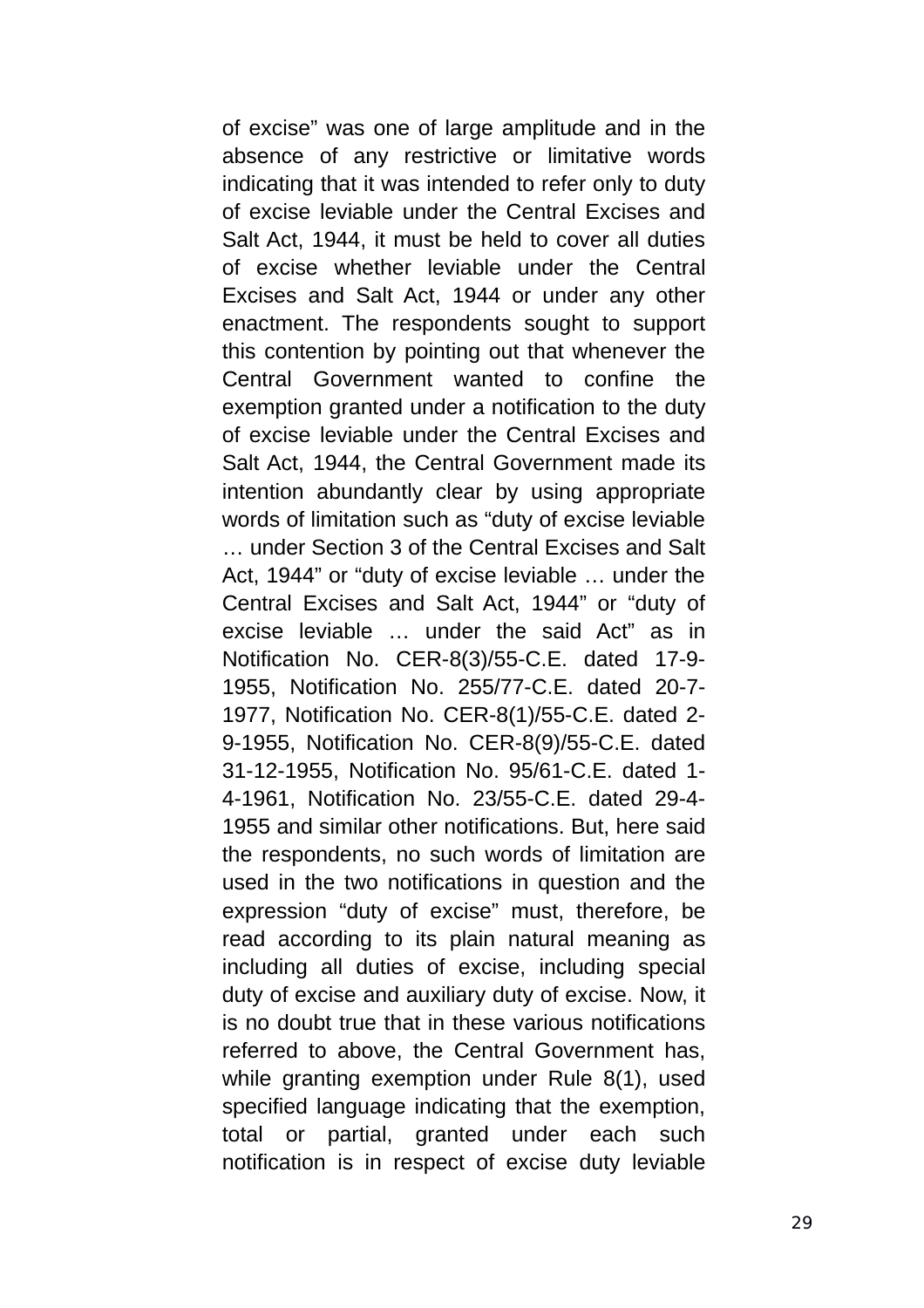under the Central Excises and Salt Act, 1944. But, merely because, as a matter of drafting, the Central Government has in some notifications specifically referred to the excise duty in respect of which exemption is granted as "duty of excise" leviable under the Central Excises and Salt Act, 1944, it does not follow that in the absence of such words of specificity, the expression "duty of excise" standing by itself must be read as referring to all duties of excise. *It is not uncommon to find that the legislature sometimes, with a view to making its intention clear beyond doubt, uses language ex abundanti cautela though it may not be strictly necessary and even without it the same intention can be spelt out as a matter of judicial construction and this would be more so in case of subordinate legislation by the executive*. The officer drafting a particular piece of subordinate legislation in the Executive Department may employ words with a view to leaving no scope for possible doubt as to its intention or sometimes even for greater completeness, though these words may not add anything to the meaning and scope of the subordinate legislation. Here, in the present notifications, the words, 'duty of excise leviable under the Central Excises and Salt Act, 1944' do not find a place as in the other notifications relied upon by the respondents. But, that does not necessarily lead to the inference that the expression "duty of excise" in these notifications was intended to refer to all duties of excise including special and auxiliary duties of excise. The absence of these words does not absolve us from the obligation to interpret the expression "duty of excise" in these notifications. We have still to construe this expression — what is its meaning and import — and that has to be done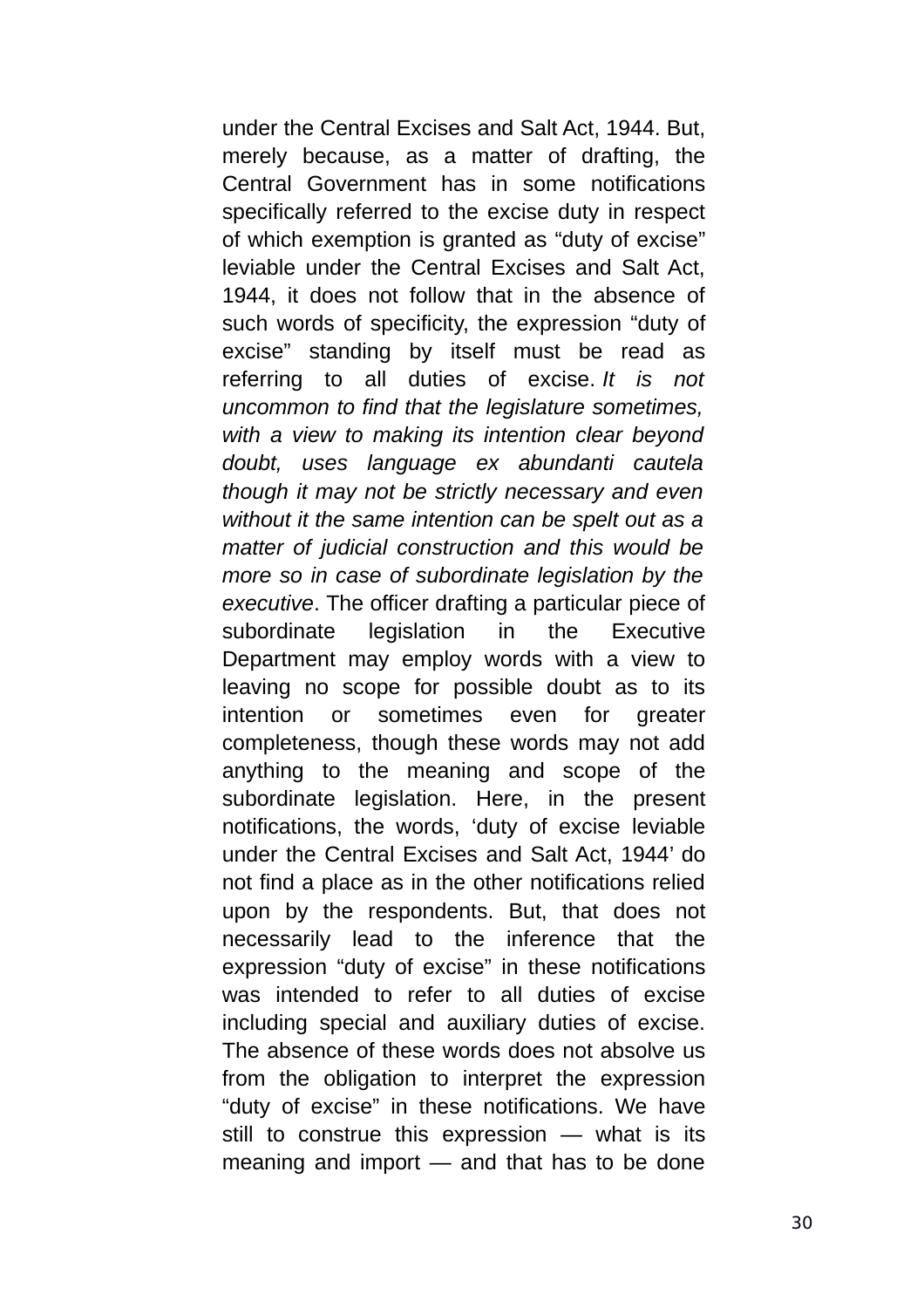bearing in mind the context in which it occurs. We have already pointed out that these notifications having been issued under Rule 8(1), the expression "duty of excise" in these notifications must bear the same meaning which it has in Rule  $8(1)$  and that meaning clearly is — excise duty payable under the Central Excises and Salt Act, 1944 as envisaged in Rule 2 clause (*v*). It cannot in the circumstances bear an extended meaning so as to include special excise duty and auxiliary excise duty."

(emphasis supplied)

# X X X X

**297.** The correctness of the decision of *Sree Balaji Nagar Residential Assn.* [*Sree Balaji Nagar Residential Assn.* v. *State of T.N.*, (2015) 3 SCC 353] was doubted in *Yogesh Neema* [*Yogesh Neema* v. *State of M.P.*, (2016) 6 SCC 387], and the matter was referred to a larger Bench. In *Sree Balaji Nagar Residential Assn.* [*Sree Balaji Nagar Residential Assn.* v. *State of T.N.*, (2015) 3 SCC 353] following observations were made: (SCC p. 361, paras 11- 12)

"*11*. From a plain reading of Section 24 of the 2013 Act, it is clear that Section 24(2) of the 2013 Act does not exclude any period during which the land acquisition proceeding might have remained stayed on account of stay or injunction granted by any court. In the same Act, the proviso to Section 19(7) in the context of limitation for publication of declaration under Section 19(1) and the Explanation to Section 69(2) for working out the market value of the land in the context of delay between preliminary notification under Section 11 and the date of the award, specifically provide that the period or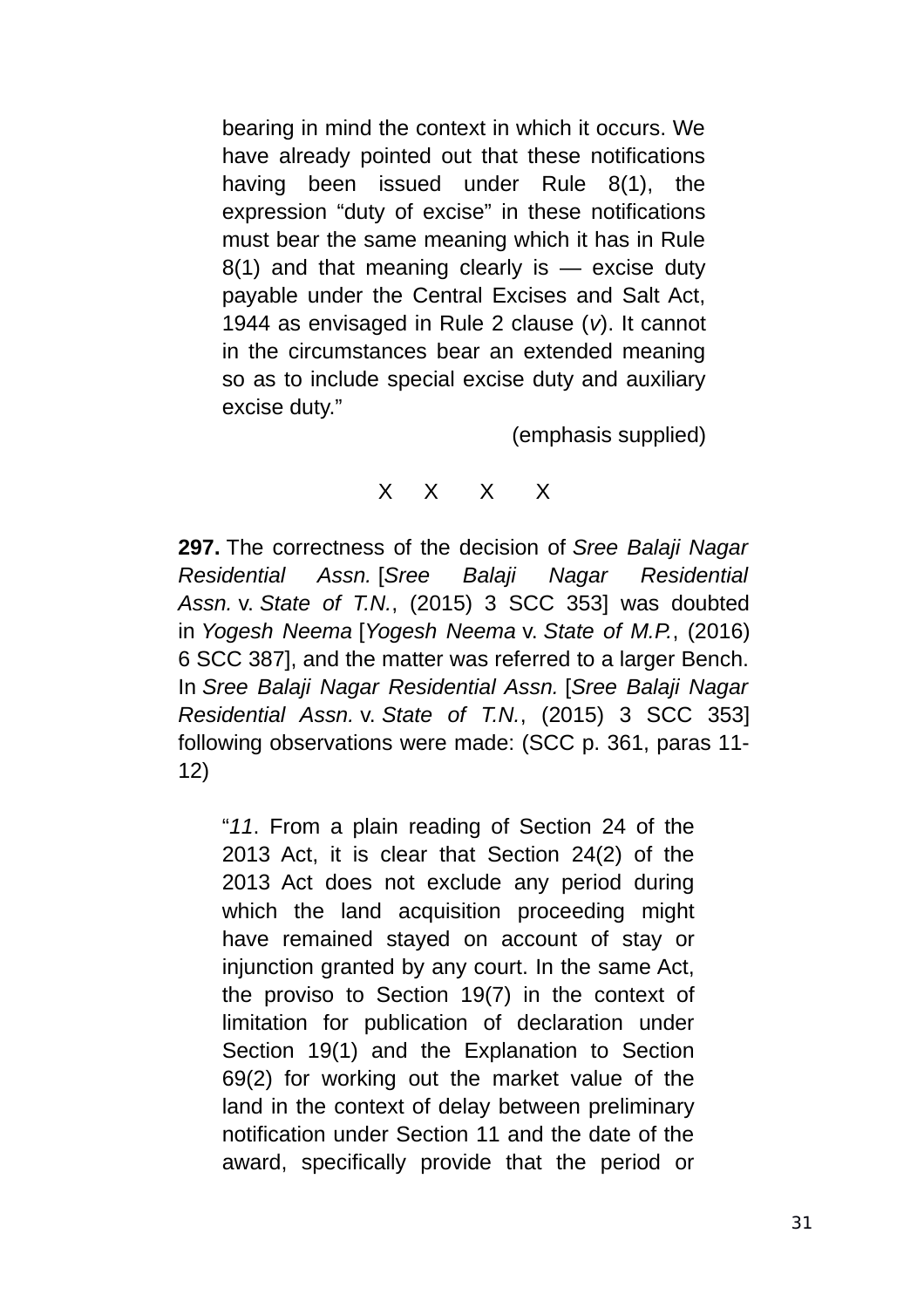periods during which the acquisition proceedings were held up on account of any stay or injunction by the order of any court be excluded in computing the relevant period. In that view of the matter, it can be safely concluded that the legislature has consciously omitted to extend the period of five years indicated in Section 24(2) even if the proceedings had been delayed on account of an order of stay or injunction granted by a court of law or for any reason. Such *casus omissus* cannot be supplied by the court in view of law on the subject elaborately discussed by this Court in *Padma Sundara Rao* v. *State of T.N.* [(2002) 3 SCC 533]

*12*. Even in the Land Acquisition Act, 1894, the legislature had brought about amendment in Section 6 through an Amendment Act of 1984 to add Explanation 1 for the purpose of excluding the period when the proceeding suffered stay by an order of the court, in the context of limitation provided for publishing the declaration under Section 6(1) of the Act. To a similar effect was the Explanation to Section 11-A, which was added by Amendment Act 68 of 1984. Clearly, the legislature has, in its wisdom, made the period of five years under Section 24(2) of the 2013 Act absolute and unaffected by any delay in the proceedings on account of any order of stay by a court. The plain wordings used by the legislature are clear and do not create any ambiguity or conflict. In such a situation, the court is not required to depart from the literal rule of interpretation."

$$
\begin{matrix} \times & \times & \times & \times \end{matrix}
$$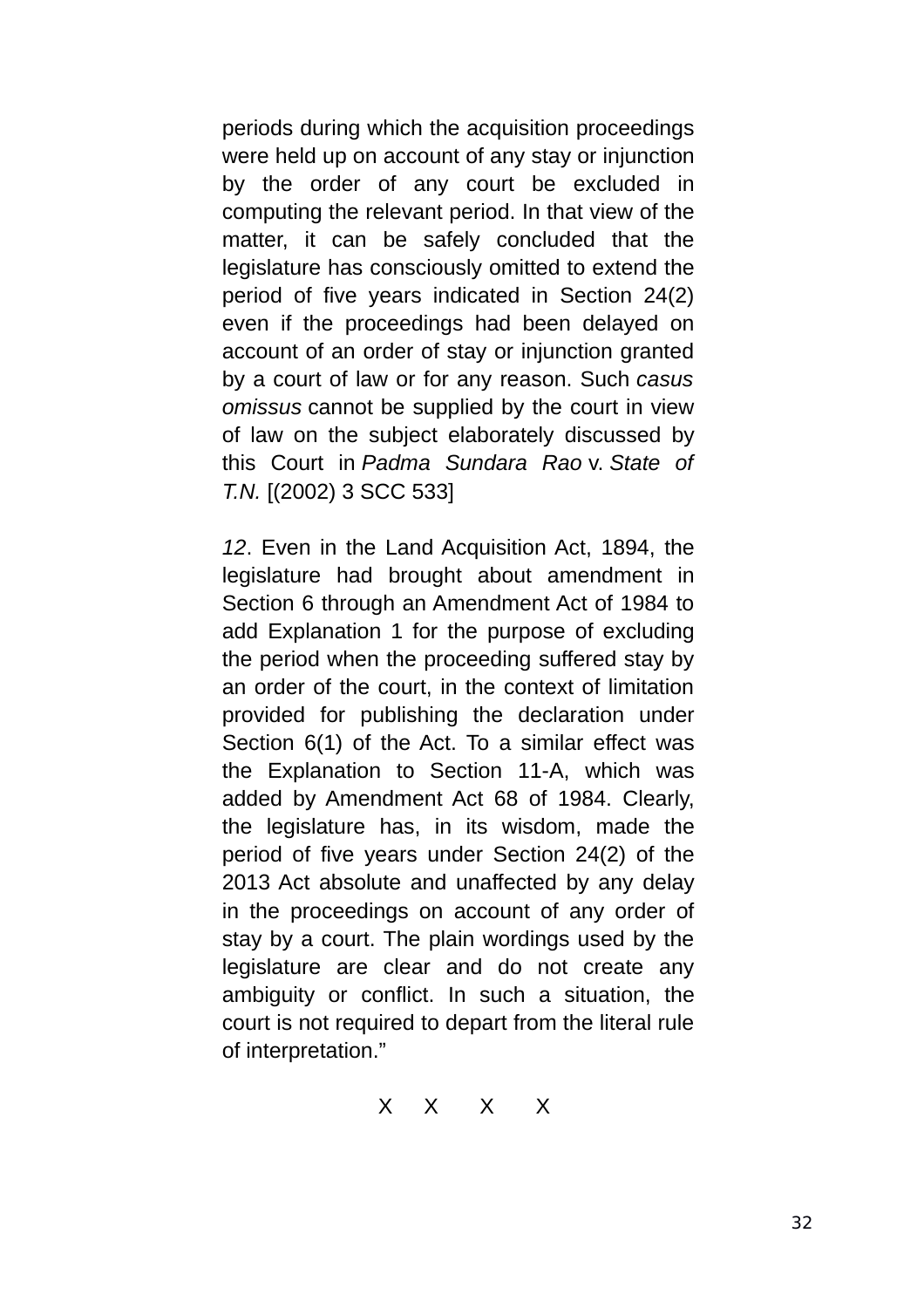**299.** In cases where some landowners have chosen to take recourse to litigation (which they have a right to) and have obtained interim orders on taking possession or orders of status quo, as a matter of practical reality it is not possible for the authorities or State officials to take the possession or to make payment of the compensation. In several instances, such interim orders also impeded the making of an award. Now, so far as awards (and compensation payments, pursuant to such proceedings were concerned) the period provided for making of awards under the 2013 Act (*sic* 1894 Act) could be excluded by virtue of Explanation to Section 11-A. ["**11-A.** *Period within which an award shall be made*.—The Collector shall make an award under Section 11 within a period of two years from the date of the publication of the declaration and if no award is made within that period. the entire proceedings for the acquisition of the land shall lapse: Provided that in a case where the said declaration has been published before the commencement of the Land Acquisition (Amendment) Act, 1984 the award shall be made within a period of two years from such commencements. *Explanation*.—In computing the period of two years referred to in this section, the period during which any action or proceeding to be taken in pursuance of the said declaration is stayed by an order of a court shall be excluded."] Thus, no fault of inaction can be attributed to the authorities and those who had obtained such interim orders, cannot benefit by their own action in filing litigation, which may or may not be meritorious. Apart from the question of merits, when there is an interim order with respect to the possession or order of status quo or stay of further proceedings, the authorities cannot proceed; nor can they pay compensation. Their obligations are intertwined with the scheme of land acquisition. It is observed that authorities may wait in the proceedings till the interim order is vacated.

**300.** In our considered opinion, litigation which initiated by the landowners has to be decided on its own merits and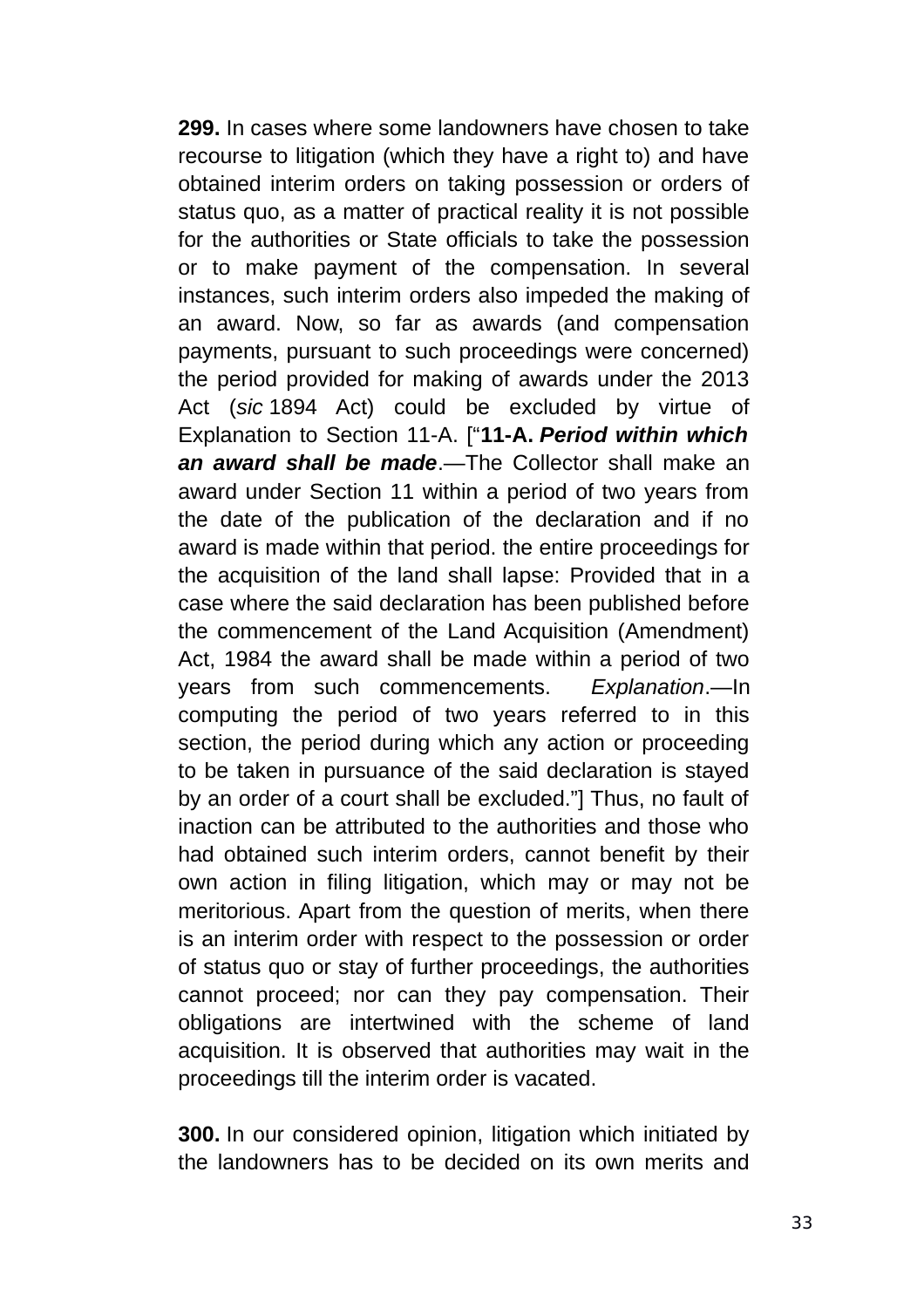the benefits of Section 24(2) should not be available to the litigants. In case there is no interim order, they can get the benefits they are entitled to, not otherwise as a result of fruit of litigation, delays and dilatory tactics and sometime it may be wholly frivolous pleas and forged documents as observed in *V.Chandrasekaran* [*V. Chandrasekaran* v. *Administrative Officer*, (2012) 12 SCC 133] mentioned above.

**301.** In *Abhey Ram* v. *Union of India* [(1997) 5 SCC 421], this Court considered the extended meaning of words "stay of the action or proceedings". It was observed that any type of orders passed by this Court would be an inhibitive action on the part of the authorities to proceed further. This Court observed thus: (SCC pp. 428-29, para 9)

"*9*. Therefore, the reasons given in *B.R. Gupta* v. *Union of India* [1988 SCC OnLine Del 367], are obvious with reference to the quashing of the publication of the declaration under Section 6 vis-à-vis the writ petitioners therein. The question that arises for consideration is whether the stay obtained by some of the persons who prohibited the respondents from publication of the declaration under Section 6 would equally be extendible to the cases relating to the appellants. We proceed on the premise that the appellants had not obtained any stay of the publication of the declaration but since the High Court in some of the cases has, in fact, prohibited them as extracted hereinbefore, from publication of the declaration, necessarily, when the Court has not restricted the declaration in the impugned orders in support of the petitioners therein, the officers had to hold back their hands till the matters were disposed of. In fact, this Court has given extended meaning to the orders of stay or proceeding in various cases, namely, *Yusufbhai Noormohmed*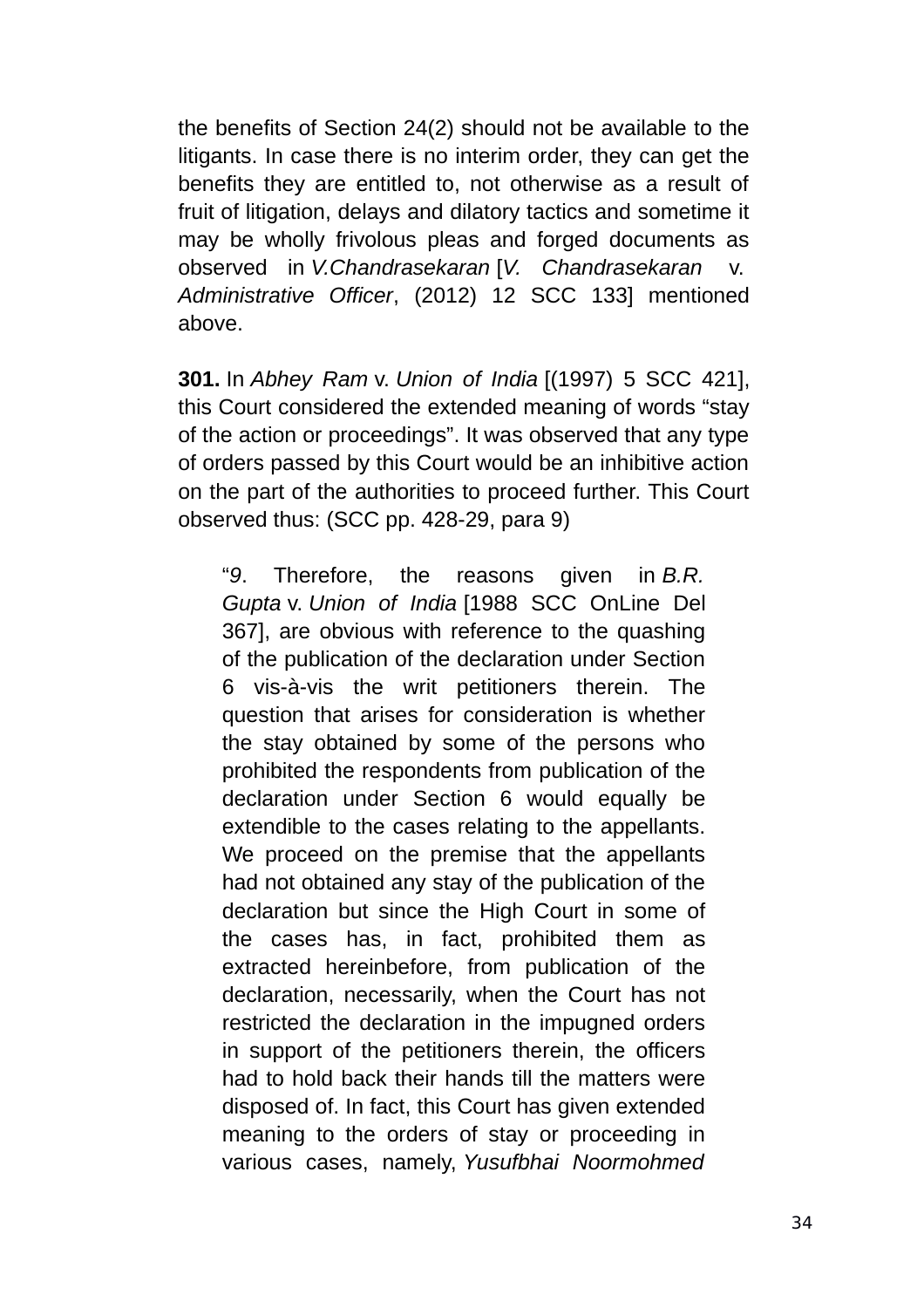*Nendoliya* v. *State of Gujarat* [(1991) 4 SCC 531], *Hansraj H. Jain* v. *State of Maharashtra* [(1993) 3 SCC 634], *Sangappa Gurulingappa Sajjan* v. *State of Karnataka* [(1994) 4 SCC 145], *Gandhi Grah Nirman Sahkari Samiti Ltd.* v. *State of Rajasthan* [(1993) 2 SCC 662], *G. Narayanaswamy Reddy* v. *State of Karnataka* [(1991) 3 SCC 261] and *Roshnara Begum* v. *Union of India* [Civil Appeal No. 13976 of 1996 sub nom *Murari* v. *Union of India*, (1997) 1 SCC 15] . The words "stay of the action or proceeding" have been widely interpreted by this Court and mean that any type of the orders passed by this Court would be an inhibitive action on the part of the authorities to proceed further. When the action of conducting an enquiry under Section 5-A was put in issue and the declaration under Section 6 was questioned, necessarily unless the Court holds that enquiry under Section 5-A was properly conducted and the declaration published under Section 6 was valid, it would not be open to the officers to proceed further into the matter. As a consequence, the stay granted in respect of some would be applicable to others also who had not obtained stay in that behalf. We are not concerned with the correctness of the earlier direction with regard to Section 5-A enquiry and consideration of objections as it was not challenged by the respondent Union. We express no opinion on its correctness, though it is open to doubt."

**302.** In *Om Parkash* v. *Union of India* [(2010) 4 SCC 17], it was observed that interim order of stay granted in one of the matters of the landowners would put complete restraint on the respondents to proceed further to issue declaration under Section 6 of the Act. It was observed as under: (SCC p. 44, para 72)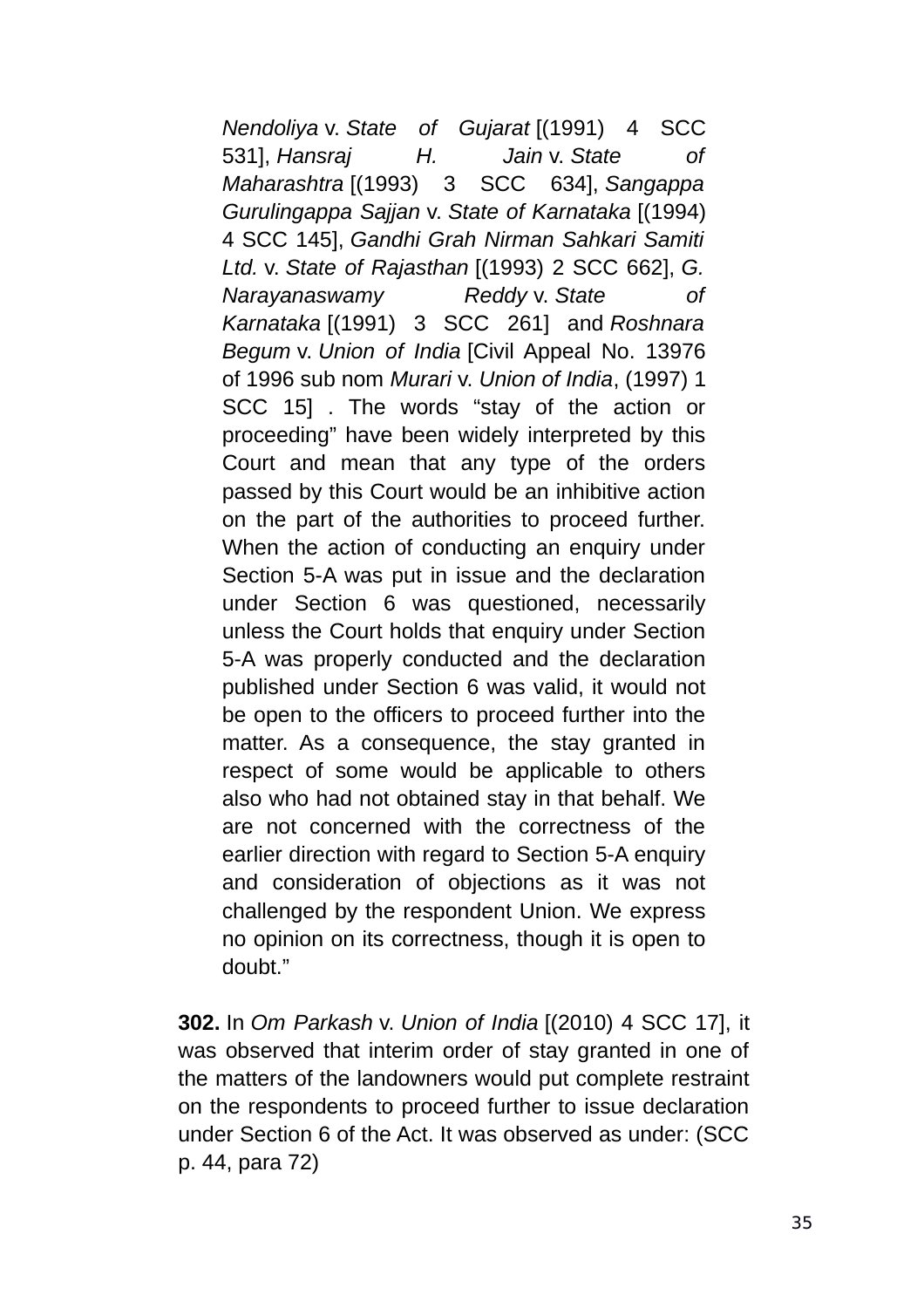"*72*. Thus, in other words, the interim order of stay granted in one of the matters of the landowners would put complete restraint on the respondents to have proceeded further to issue notification under Section 6 of the Act. Had they issued the said notification during the period when the stay was operative, then obviously they may have been hauled up for committing contempt of court. The language employed in the interim orders of stay is also such that it had completely restrained the respondents from proceeding further in the matter by issuing declaration/notification under Section 6 of the Act."

X X X X

**306.** When the authorities are disabled from performing duties due to impossibility, would be a good excuse for them to save them from rigour of provisions of Section 24(2). A litigant may be right or wrong. He cannot be permitted to take advantage of a situation created by him of interim order. The doctrine "*commodum ex injuria sua nemo habere debet*" that is convenience cannot accrue to a party from his own wrong. Provisions of Section 24 do not discriminate litigants or non-litigants and treat them differently with respect to the same acquisition, otherwise, anomalous results may occur and provisions may become discriminatory in itself.

X X X X

**308.** In *Union of India* v. *North Telumer Colliery* [(1989) 3 SCC 411], this Court observed that delaying tactics should not be permitted to fructify. By causing delay, the owner would get huge amount of interest, but he may not get a penny out of the principal amount. It would amount to conferring unjust benefit on the owners which can never be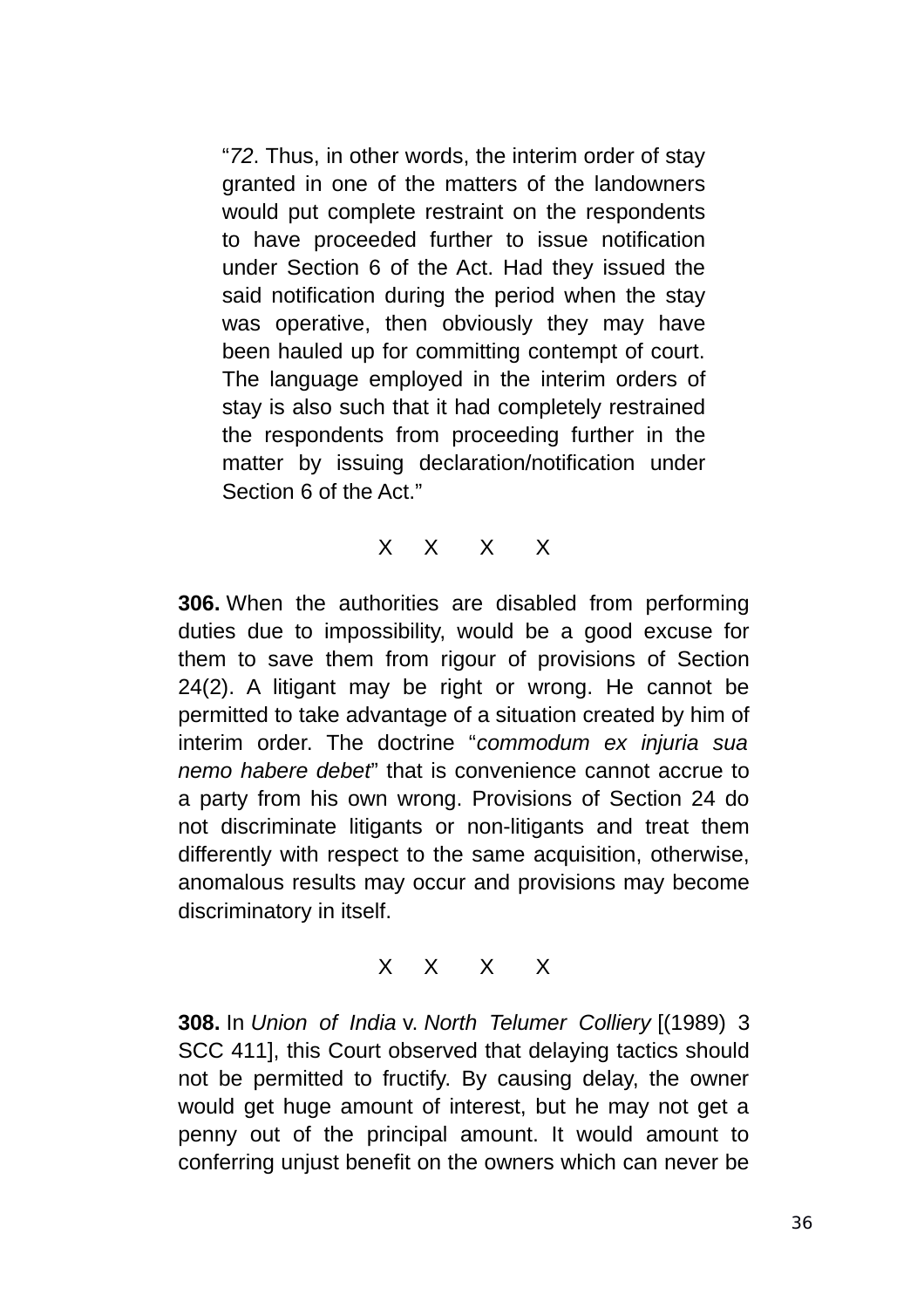the intention of Parliament. This Court observed: (SCC pp. 416-17, para 8)

"*8*. The High Court's conclusions are primarily based on the interpretation of Section 18(5) of the Coal Act. The High Court has quoted the meaning of words "enure" and "benefit" from various dictionaries. No dictionary or any outside assistance is needed to understand the meaning of these simple words in the context and scheme of the Coal Act. The interest has to enure to the benefit of the owners of the coal mines. The claims before the Commissioner under the Coal Act are from the creditors of the owners, and the liabilities sought to be discharged are also of the owners of the coal mines. When the debts are paid and the liabilities discharged, it is only the owners of coal mines who are benefited. Taking away the interest amount by the owners without discharging their debts and liabilities would be unreasonable. They have only to adopt delaying tactics to postpone the disbursement of claims and consequently earn more interest. Due to such delay, the owner would get huge amount of interest though ultimately, he may not get a penny out of principal amount on the final settlement of claims. It would amount to conferring unjust benefit on the owners which can never be the intention of Parliament. We do not agree with the interpretation given by the High Court and hold that the interest accruing under the Coal Act is the money paid to the Commissioner in relation to the coal mine and the same has to be utilised by the Commissioner in meeting the claims of the creditors and discharging other liabilities in accordance with the provisions of the Coal Act."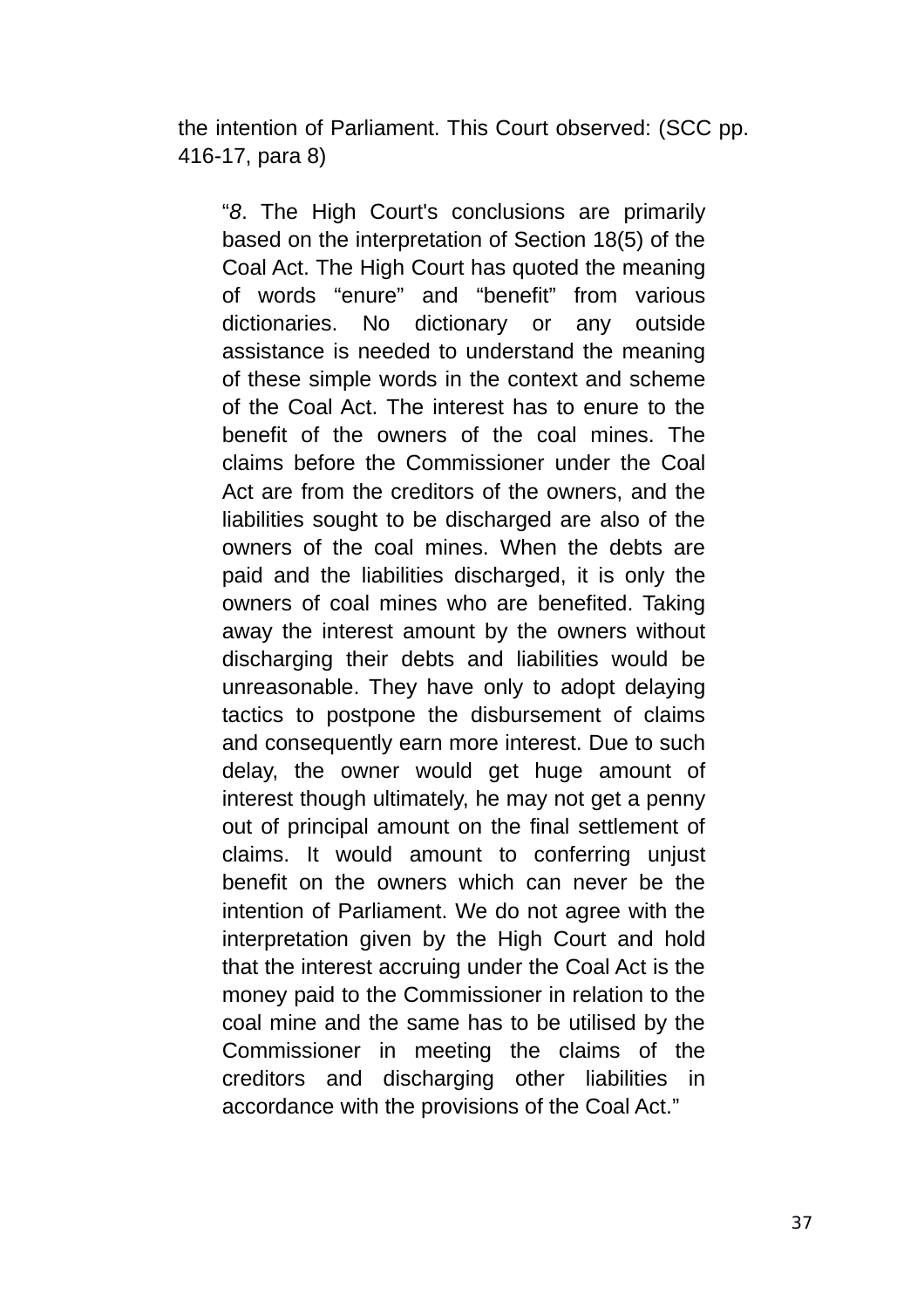**309.** It may not be doubtful conduct to file frivolous litigation and obtain stay; but benefit of Section 24(2) should not be conferred on those who prevented the taking of possession or payment of compensation, for the period spent during the stay.

X X X X

**314.** The maxim "*lex non cogit ad impossibilia*" means that the law does not expect the performance of the impossible. Though payment is possible but the logic of payment is relevant. There are cases in which compensation was tendered, but refused and then deposited in the treasury. There was litigation in court, which was pending (or in some cases, decided); earlier references for enhancement of compensation were sought and compensation was enhanced. There was no challenge to acquisition proceedings or taking possession, etc. In pending matters in this Court or in the High Court even in proceedings relating to compensation, Section 24(2) was invoked to state that proceedings have lapsed due to non-deposit of compensation in the court or to deposit in the treasury or otherwise due to interim order of the court needful could not be done, as such proceedings should lapse.

**315.** In *Chandra Kishore Jha* v. *Mahavir Prasad* [(1999) 8 SCC 266], an election petition was to be presented in the manner prescribed in Rule 6 of Chapter XXI-E of the Patna High Court Rules. The Rules stipulated that the election petition, could under no circumstances, be presented to the Registrar to save the period of limitation. The election petition could be presented in the open court up to 4.15 p.m. i.e. working hours of the court. The Chief Justice had passed the order that court shall not sit for the rest after 3.15 p.m. Thus, the petition filed the next day was held to be within time. In *Mohd. Gazi* v. *State of M.P.* [(2000) 4 SCC 342], the maxim "*actus curiae neminem gravabit*" came up for consideration along with maxim "*lex non cogit ad impossibilia*" — the law does not compel a man to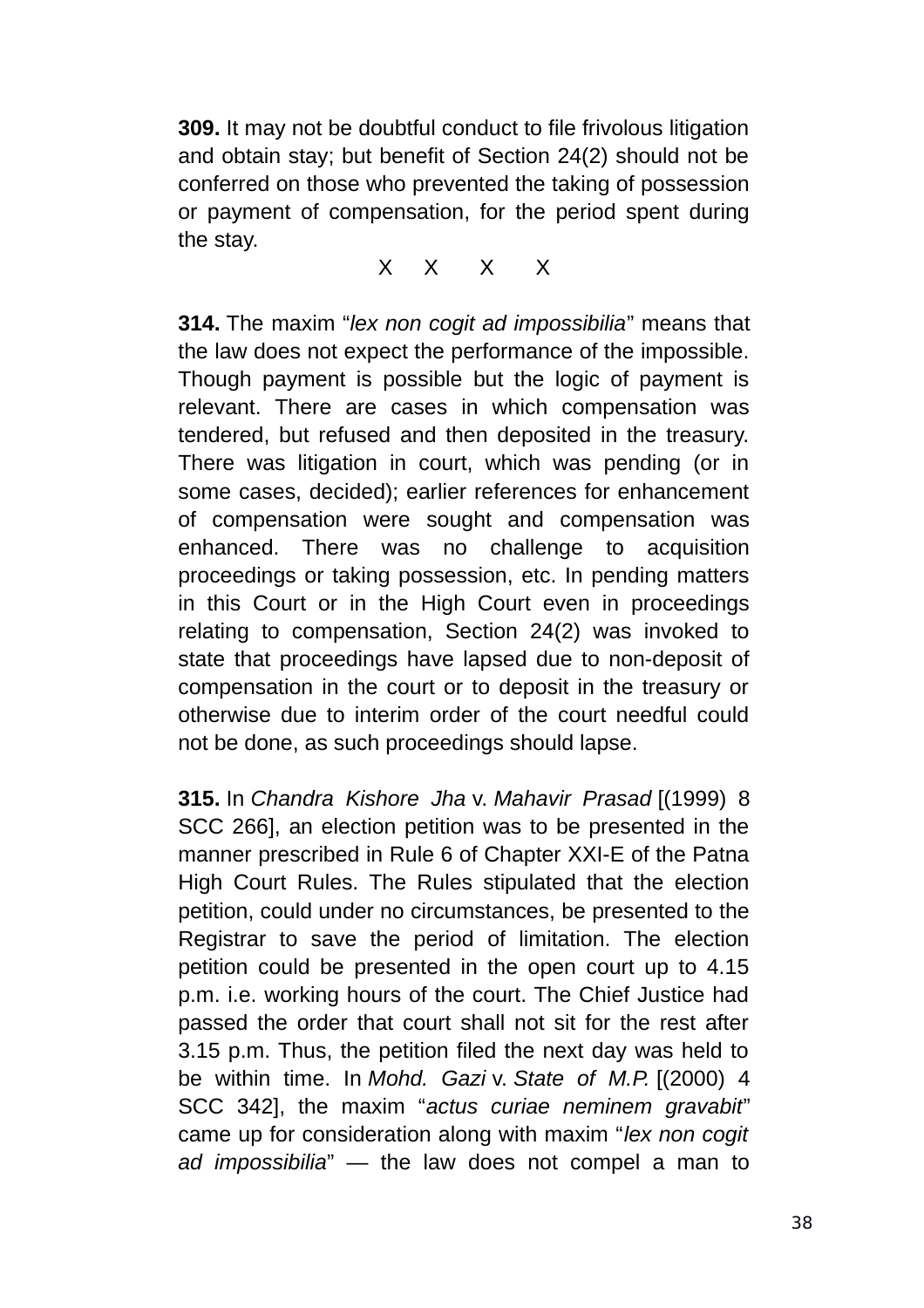perform act which is not possible. Following observations had been made: (SCC p. 347, para 7)

"*7*. In the facts and circumstances of the case, the maxim of equity, namely, *actus curiae neminem gravabit* — an act of the court shall prejudice no man, shall be applicable. This maxim is founded upon justice and good sense, which serves a safe and certain guide for the administration of law. The other maxim is, *lex non cogit ad impossibilia* — the law does not compel a man to do what he cannot possibly perform. The law itself and its administration are understood to disclaim as it does in its general aphorisms, all intention of compelling impossibilities, and the administration of law must adopt that general exception in consideration of particular cases. The applicability of the aforesaid maxims has been approved by this Court in *Raj Kumar Dey* v. *Tarapada Dey* [(1987) 4 SCC 398] and *Gursharan Singh* v. *NDMC* [(1996) 2 SCC 459]."

**316.** Another Roman Law maxim "*nemo tenetur ad impossibilia*", means no one is bound to do an impossibility. Though such acts of taking possession and disbursement of compensation are not impossible, yet they are not capable of law performance, during subsistence of a court's order; the order has to be complied with and cannot be violated. Thus, on equitable principles also, such a period has to be excluded. In *Industrial Finance Corpn. of India Ltd.* v. *Cannanore Spg. & Wvg. Mills Ltd.* [(2002) 5 SCC 54], this Court observed that where law creates a duty or charge and the party is disabled to perform it, without any default and has no remedy over, there the law will in general excuse him. This Court relying upon the aforesaid maxim observed as under: (SCC p. 71, para 30)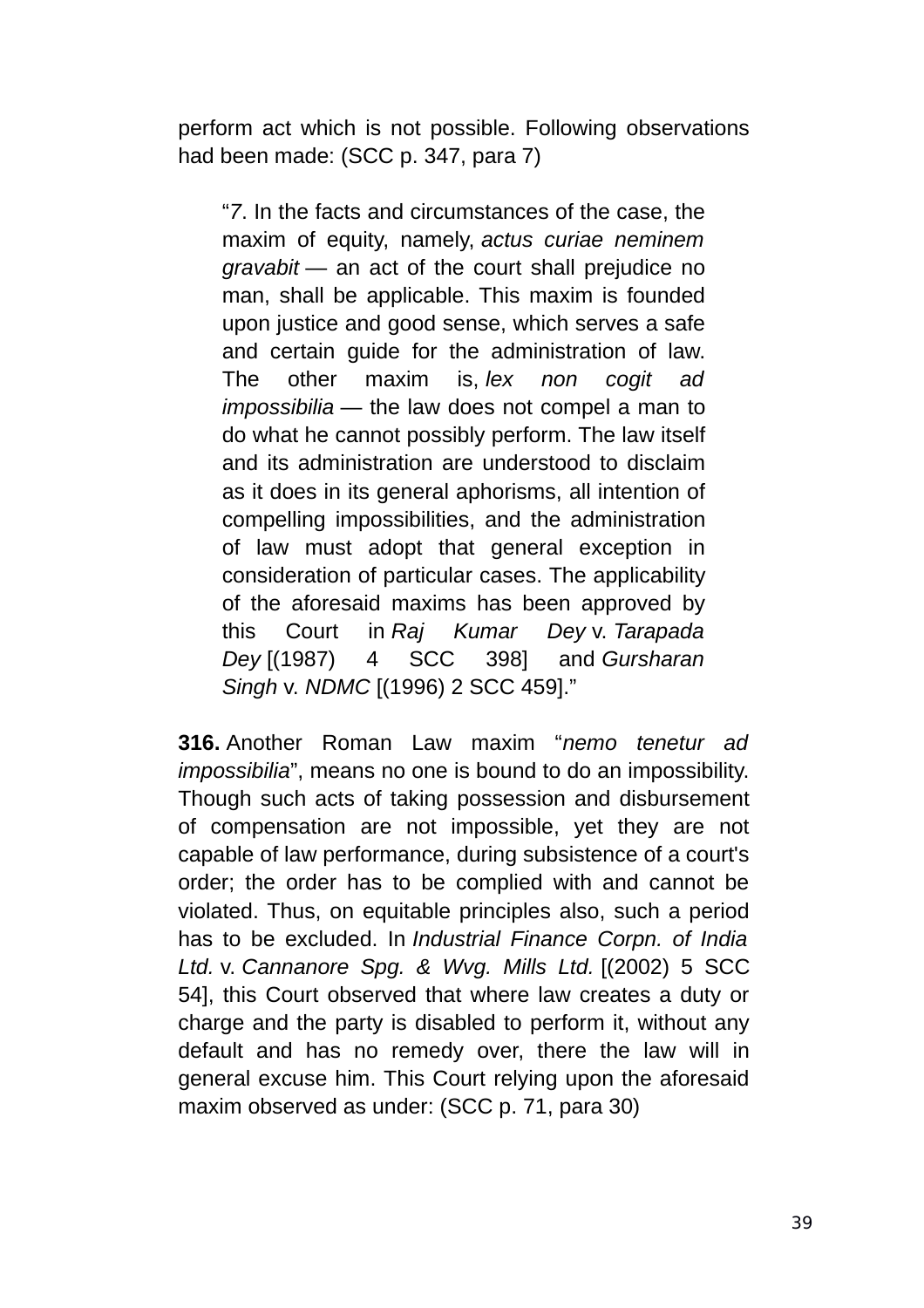"*30*. The Latin maxim referred to in the English judgment *lex non cogit ad impossibilia* also expressed as *impotentia excusat legem* in common English acceptation means, the law does not compel a man to do that which he cannot possibly perform. There ought always thus to be an invincible disability to perform the obligation, and the same is akin to the Roman maxim *nemo tenetur ad impossible*. In *Broom's Legal Maxims*, the state of the situation has been described as below:

'It is, then, a general rule which admits of ample practical illustration, that *impotentia excusat legem*; where the law creates a duty or charge, and the party is disabled to perform it, without any default in him, and has no remedy over, there the law will in general excuse him (*t*) : and though impossibility of performance is, in general, no excuse for not performing an obligation which a party has expressly undertaken by contract, yet when the obligation is one implied by law, impossibility of performance is a good excuse. Thus in a case in which consignees of a cargo were prevented from unloading a ship promptly by reason of a dock strike, the Court, after holding that in the absence of an express agreement to unload in a specified time there was implied obligation to unload within a reasonable time, held that the maxim *lex non cogit ad impossibilia* applied, and Lindley, L.J., said: "We have to do with *implied* obligations, and I am not aware of any case in which an obligation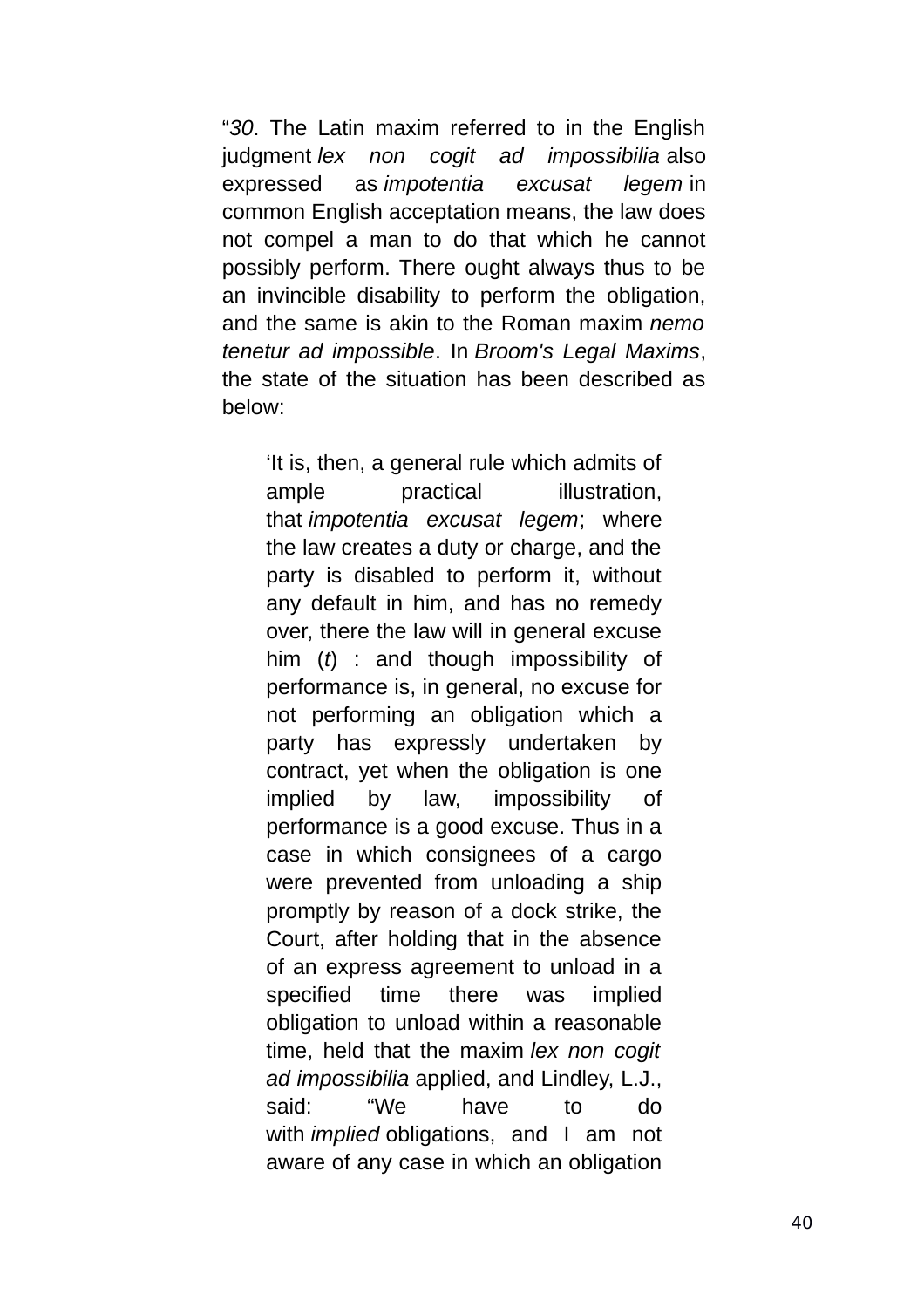to pay damages is ever cast by implication upon a person for not doing that which is rendered impossible by causes beyond his control." ' "

(emphasis in original)

**317.** In *HUDA* v. *Babeswar Kanhar* [(2005) 1 SCC 191], this Court considered the general principle that a party prevented from doing an act by some circumstances beyond his control, can do so at the first subsequent opportunity as held in *Sambasiva Chari* v. *Ramasami Reddi* [ILR (1899) 22 Mad 179]. In *Babeswar Kanhar* [*HUDA* v. *Babeswar Kanhar*, (2005) 1 SCC 191], it was observed thus: (SCC pp. 192-93, para 5)

"*5*. What is stipulated in Clause 4 of the letter dated 30-10-2001 is a communication regarding refusal to accept the allotment. This was done on 28-11-2001. Respondent 1 cannot be put to a loss for the closure of the office of HUDA on 1-12-2001 and 2-12-2001 and the postal holiday on 30-11- 2001. In fact, he had no control over these matters. Even the logic of Section 10 of the General Clauses Act, 1897 can be pressed into service. Apart from the said section and various provisions in various other Acts, there is the general principle that a party prevented from doing an act by some circumstances beyond his control, can do so at the first subsequent opportunity (see *Sambasiva Chari* v. *Ramasami Reddi* [ILR (1899) 22 Mad 179]). The underlying object of the principle is to enable a person to do what he could have done on holiday, on the next working day. Where, therefore, a period is prescribed for the performance of an act in a court or office, and that period expires on a holiday, then the act should be considered to have been done within that period if it is done on the next day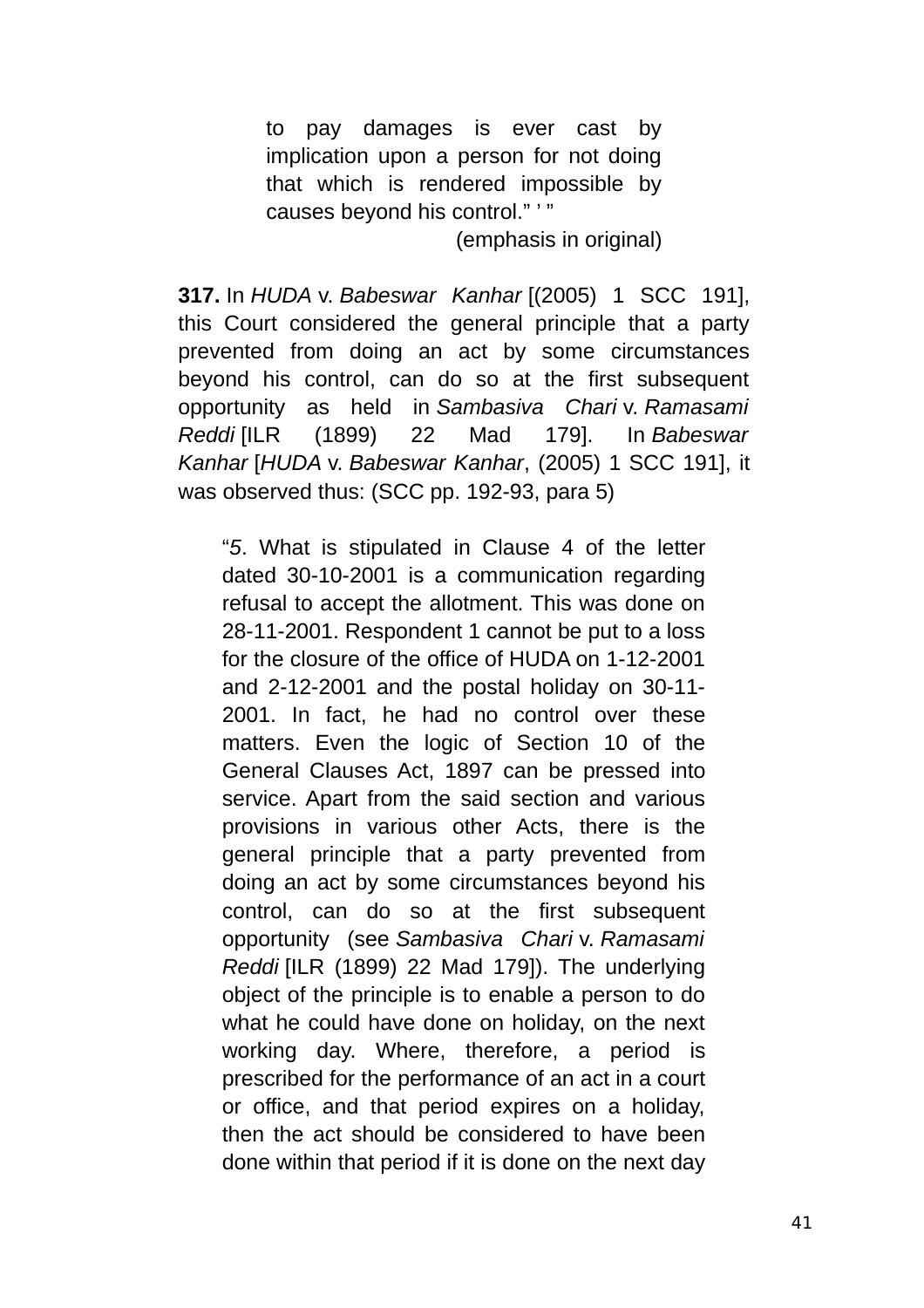on which the court or office is open. The reason is that the law does not compel the performance of an impossibility. (See *Hossein Ally* v. *Donzelle* [ILR (1880) 5 Cal 906].) Every consideration of justice and expediency would require that the accepted principle, which underlies Section 10 of the General Clauses Act, should be applied in cases where it does not otherwise in terms apply. The principles underlying are *lex non cogit ad impossibilia* (the law does not compel a man to do the impossible) and *actus curiae neminem gravabit* (the act of court shall prejudice no man). Above being the position, there is nothing infirm in the orders passed by the forums below. However, the rate of interest fixed appears to be slightly on the higher side and is reduced to 9% to be paid with effect from 3-12-2001 i.e. the date on which the letter was received by HUDA."

**318.** In *Presidential Poll, In re* [(1974) 2 SCC 33], this Court made similar observations. When there is a disability to perform a part of the law, such a charge has to be excused. When performance of the formalities prescribed by a statute is rendered impossible by circumstances over which the persons concerned have no control, it has to be taken as a valid excuse. The Court observed: (SCC pp. 49- 50, para 15)

"*15*. The impossibility of the completion of the election to fill the vacancy in the office of the President before the expiration of the term of office in the case of death of a candidate as may appear from Section 7 of the 1952 Act does not rob Article 62(1) of its mandatory character. The maxim of law *impotentia excusat legem* is intimately connected with another maxim of law *lex non cogit ad impossibilia*. *Impotentia*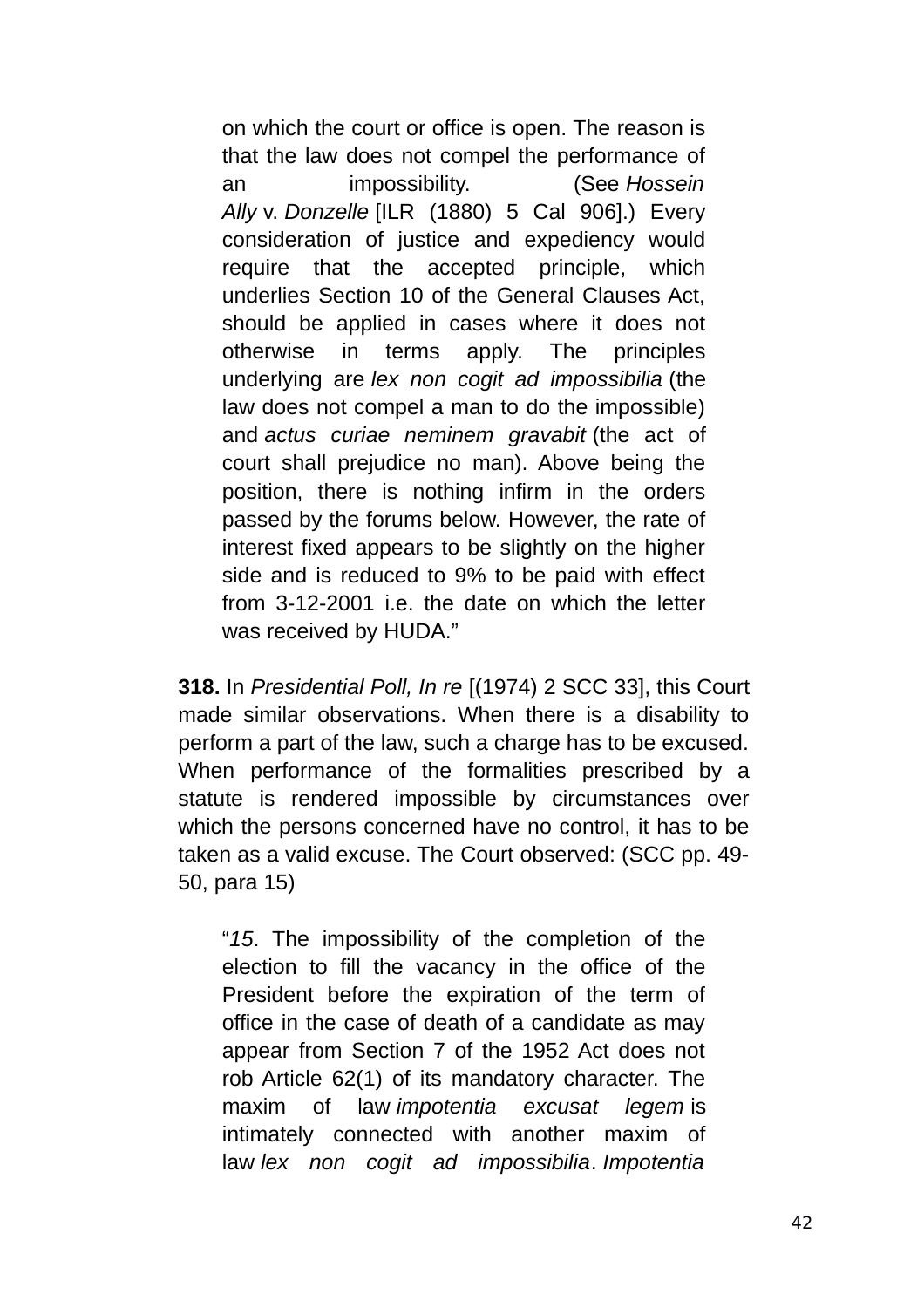*excusat legem* is that when there is a necessary or invincible disability to perform the mandatory part of the law that impotentia excuses. The law does not compel one to do that which one cannot possibly perform. 'Where the law creates a duty or charge, and the party is disabled to perform it, without any default in him, and has no remedy over it, there the law will in general excuse him.' Therefore, when it appears that the performance of the formalities prescribed by a statute has been rendered impossible by circumstances over which the persons interested had no control, like the act of God, the circumstances will be taken as a valid excuse. Where the act of God prevents the compliance of the words of a statute, the statutory provision is not denuded of its mandatory character because of supervening impossibility caused by the act of God. (See *Broom's Legal Maxims*, 10th Edn. at pp. 162-63 and *Craies on Statute Law*, 6th Edn. at p. 268)."

**319.** In *Standard Chartered Bank* v. *Directorate of Enforcement* [(2005) 4 SCC 530], the legal maxim "*impotentia excusat legem*" has been applied to hold that law does not compel a man to do that which cannot possibly be performed. Though the maxim with respect to the impossibility of performance may not be strictly applicable, however, the effect of the court's order, for the time being, made the authorities disable to fulfil the obligation. Thus, when they were incapable of performing, they have to be permitted to perform at the first available opportunity, which is the time prescribed by the statute for them i.e. the total period of 5 years excluding the period of the interim order.

**320.** The maxim *actus curiae neminem gravabit* is founded upon the principle due to court proceedings or acts of court, no party should suffer. If any interim orders are made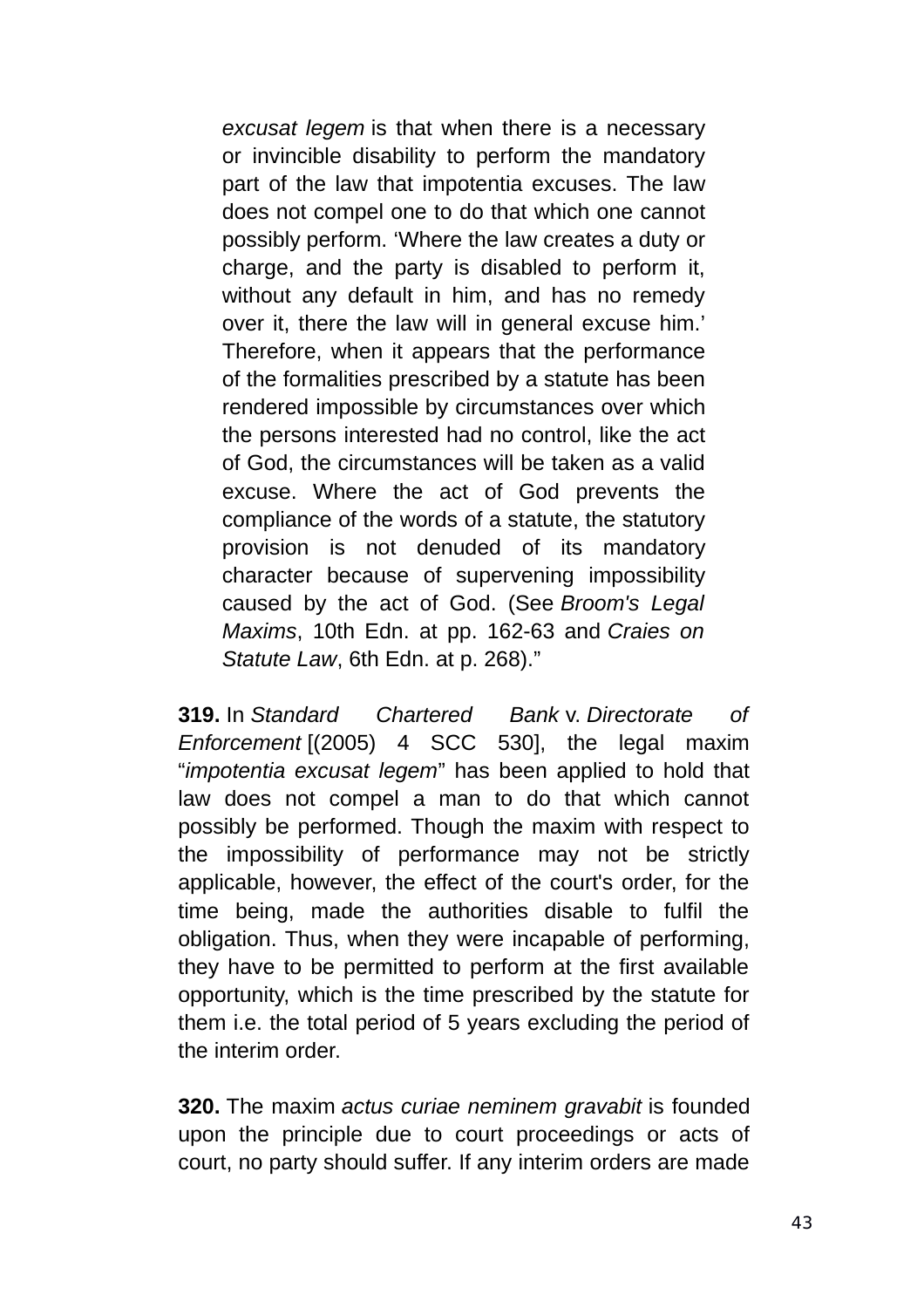during the pendency of the litigation, they are subject to the final decision in the matter. In case the matter is dismissed as without merit, the interim order is automatically dissolved. In case the matter has been filed without any merit, the maxim is attracted *commodum ex injuria sua nemo habere debet*, that is, convenience cannot accrue to a party from his own wrong. No person ought to have the advantage of his own wrong. In case litigation has been filed frivolously or without any basis, iniquitously in order to delay and by that it is delayed, there is no equity in favour of such a person. Such cases are required to be decided on merits. In *Mrutunjay Pani* v. *Narmada Bala Sasmal* [AIR 1961 SC 1353], this Court observed that: (AIR p. 1355, para 5)

"*5*. … The same principle is comprised in the Latin maxim *commodum ex injuria sua nemo habere debet*, that is, convenience cannot accrue to a party from his own wrong. To put it in other words, no one can be allowed to benefit from his own wrongful act."

**321.** It is not the policy of law that untenable claims should get fructified due to delay. Similarly, sufferance of a person who abides by law is not permissible. The 2013 Act does not confer the benefit on unscrupulous litigants, but it aims at and frowns upon the lethargy of the officials to complete the requisites within five years.

X X X X

**323.** In *GTC Industries Ltd.* v. *Union of India* [(1998) 3 SCC 376], it was observed that while vacating stay, it is the court's duty to account for the period of delay and to settle equities. It is not the gain which can be conferred. In *Jaipur Municipal Corpn.* v. *C.L. Mishra* [(2005) 8 SCC 423], it has been observed that interim order merges in the final order, and it cannot have an independent existence, cannot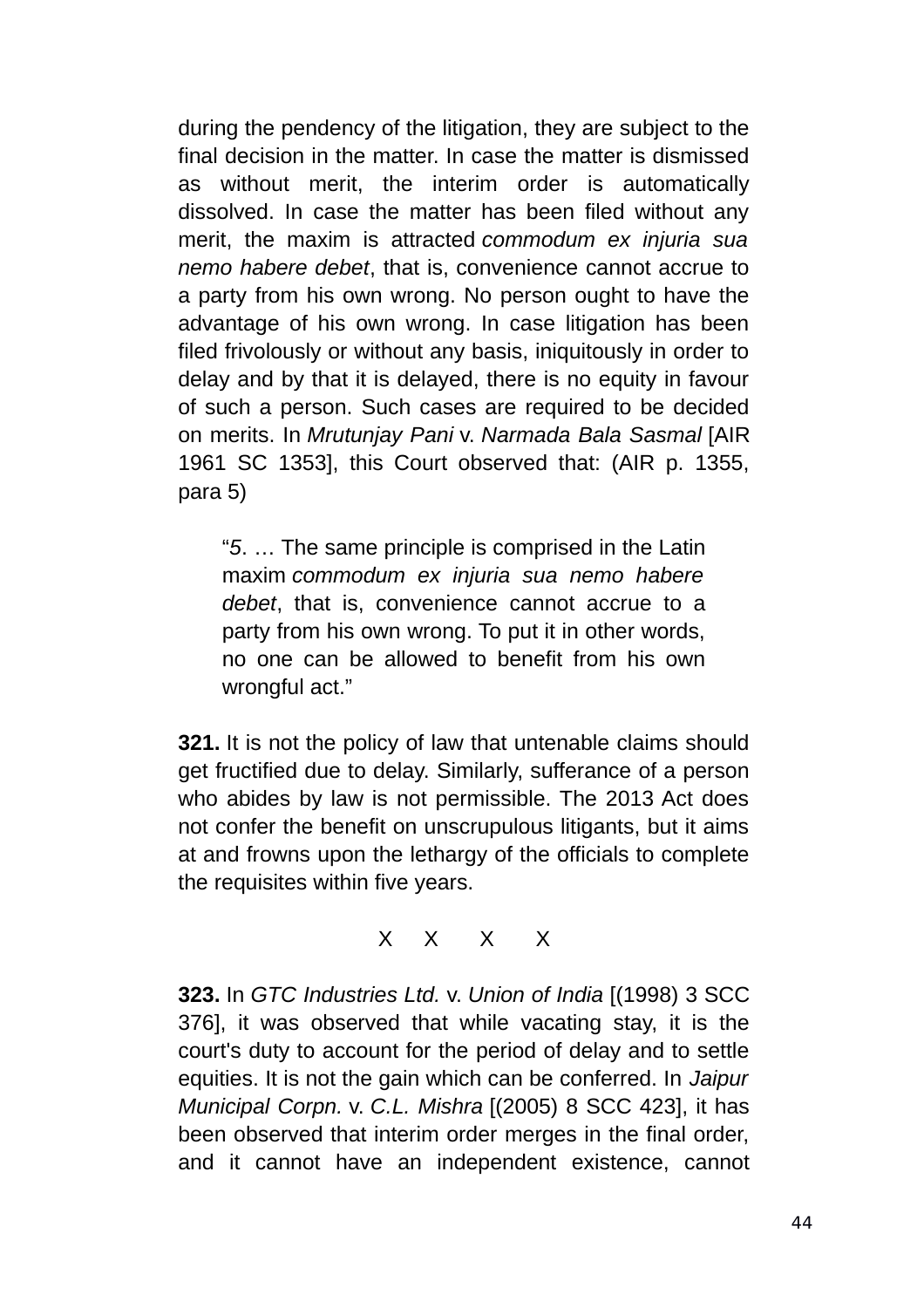survive beyond final decision. In *Ram Krishna Verma* v. *State of U.P.* [(1992) 2 SCC 620], reliance was placed on *Grindlays Bank Ltd.* v. *CIT* [(1980) 2 SCC 191]. It was held that no one could be permitted to suffer from the act of the court and in case an interim order has been passed and ultimately petition is found to be without merit and is dismissed, the interest of justice requires that any undeserved or unfair advantage gained by a party invoking the jurisdiction of the court must be neutralised.

**324.** In *Mahadeo Savlaram Shelke* v. *Pune Municipal Corpn.* [(1995) 3 SCC 33], it has been observed that the Court can under its inherent jurisdiction *ex debito justitiae* has a duty to mitigate the damage suffered by the defendants by the act of the court. Such action is necessary to put a check on abuse of process of the court. In *Amarjeet Singh* v. *Devi Ratan* [(2010) 1 SCC 417], and *Ram Krishna Verma* [*Ram Krishna Verma* v. *State of U.P.*, (1992) 2 SCC 620], it was observed that no person can suffer from the act of court and unfair advantage of the interim order must be neutralised. In *Amarjeet Singh* [*Amarjeet Singh* v. *Devi Ratan*, (2010) 1 SCC 417], this Court observed: (SCC pp. 422-23, paras 17-18)

"*17*. No litigant can derive any benefit from mere pendency of the case in a court of law, as the interim order always merges in the final order to be passed in the case, and if the writ petition is ultimately dismissed, the interim order stands nullified automatically. A party cannot be allowed to take any benefit of its own wrongs by getting an interim order and thereafter blame the court. The fact that the writ is found, ultimately, devoid of any merit, shows that a frivolous writ petition had been filed. The maxim *actus curiae neminem gravabit*, which means that the act of the court shall prejudice no one, becomes applicable in such a case. In such a fact situation, the court is under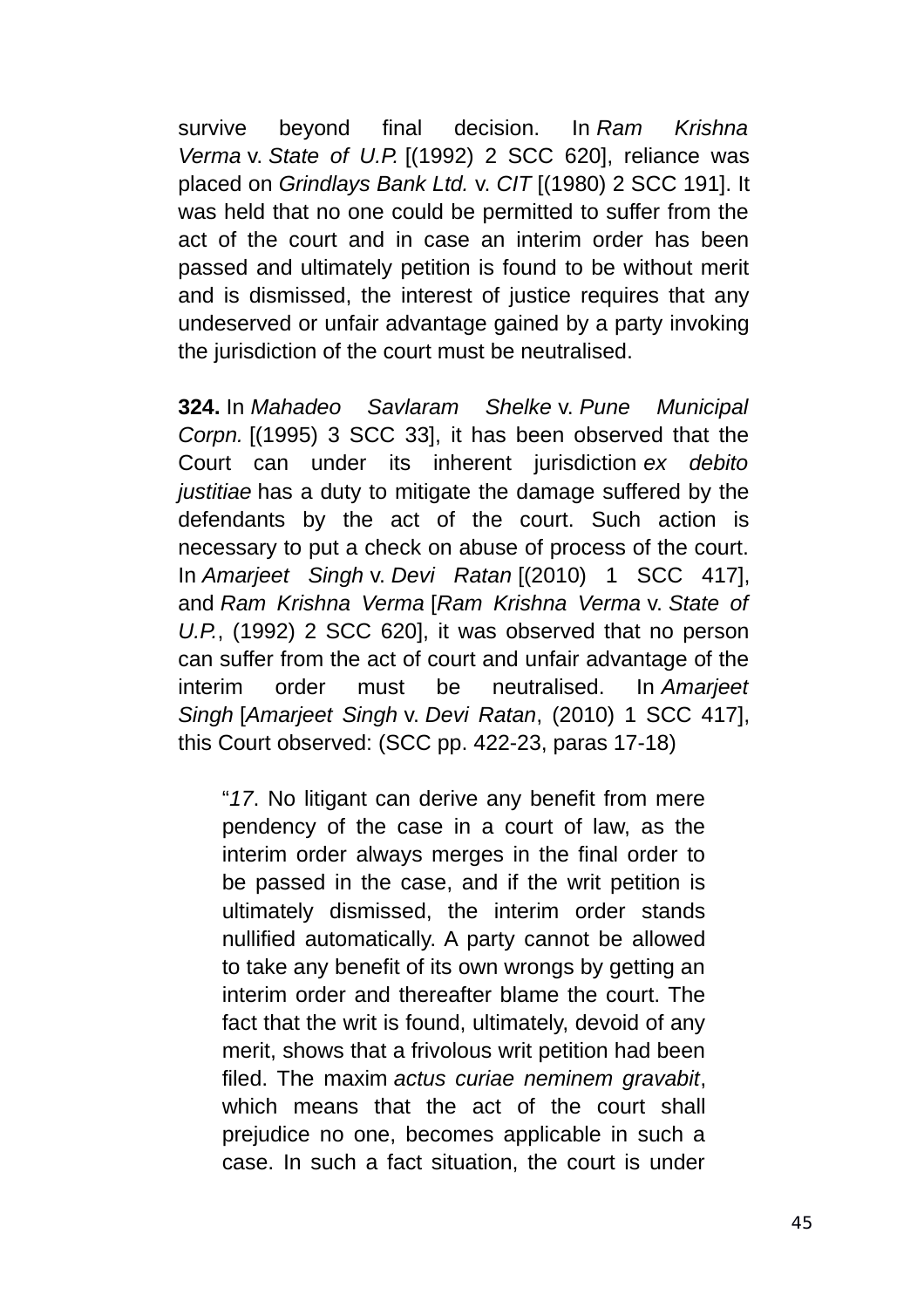an obligation to undo the wrong done to a party by the act of the court. Thus, any undeserved or unfair advantage gained by a party invoking the jurisdiction of the court must be neutralised, as the institution of litigation cannot be permitted to confer any advantage on a suitor from delayed action by the act of the court. (Vide *Shiv Shankar* v. *U.P. SRTC* [1995 Supp (2) SCC 726], *GTC Industries Ltd.* v. *Union of India* [(1998) 3 SCC 376] and *Jaipur Municipal Corpn.* v. *C.L. Mishra* [(2005) 8 SCC 423].)

*18*. In *Ram Krishna Verma* v. *State of U.P.* [(1992) 2 SCC 620], this Court examined a similar issue while placing reliance upon its earlier judgment in *Grindlays Bank Ltd.* v. *CIT* [(1980) 2 SCC 191] and held that no person can suffer from the act of the court and in case an interim order has been passed, and the petitioner takes advantage thereof, and ultimately the petition is found to be without any merit and is dismissed, the interest of justice requires that any undeserved or unfair advantage gained by a party invoking the jurisdiction of the court must be neutralised."

**325.** In *Karnataka Rare Earth* v. *Deptt. of Mines & Geology* [(2004) 2 SCC 783], this Court observed that maxim *actus curiae neminem gravabit* requires that the party should be placed in the same position but for the court's order which is ultimately found to be not sustainable which has resulted in one party gaining advantage which otherwise would not have earned and the other party has suffered but for the orders of the court. The successful party can demand the delivery of benefit earned by the other party, or make restitution for what it has lost. This Court observed: (SCC pp. 790-91, paras 10-11)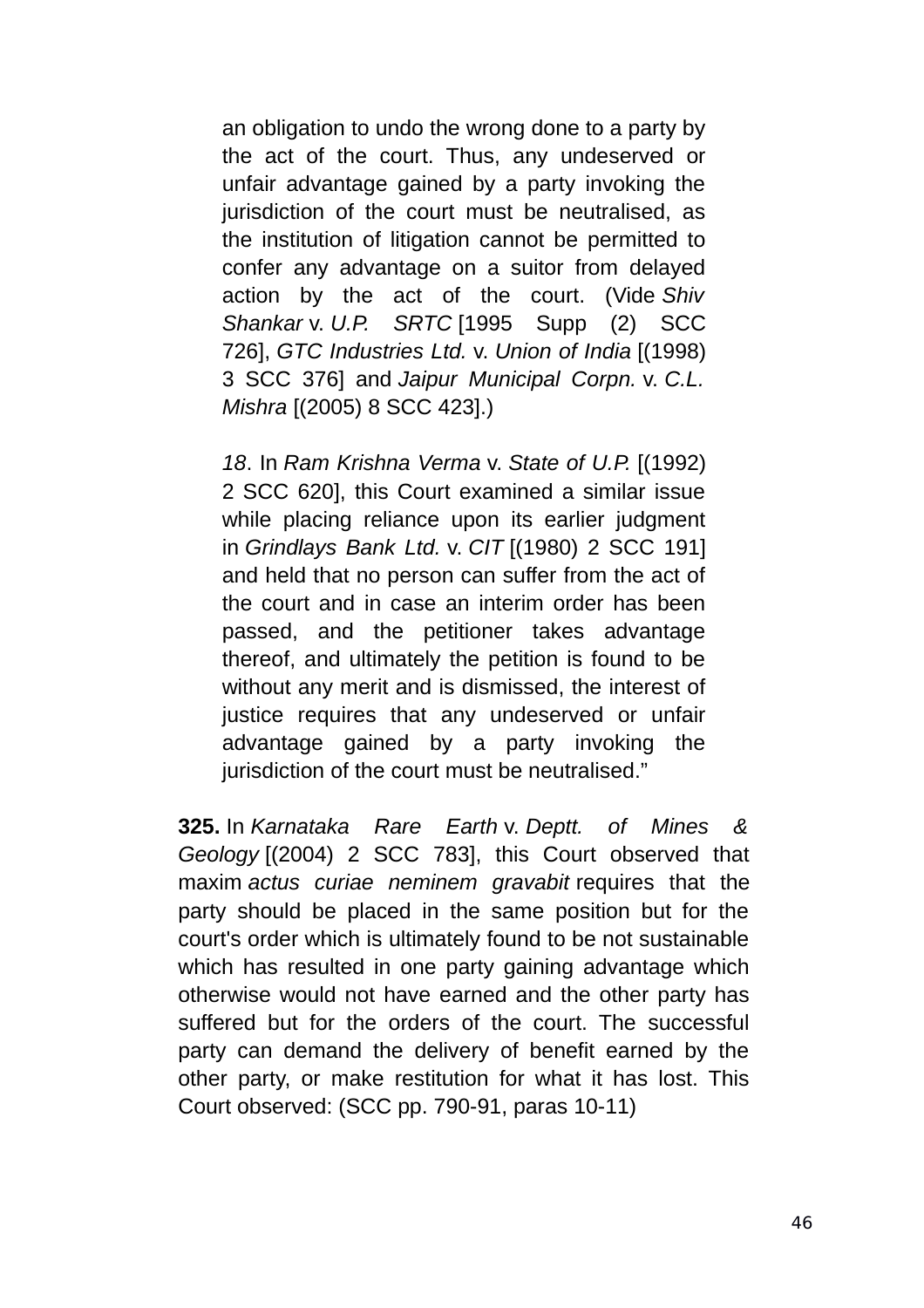"*10*. In … the doctrine of *actus curiae neminem gravabit* and held that the doctrine was not confined in its application only to such acts of the court which were erroneous; the doctrine is applicable to all such acts as to which it can be held that the court would not have so acted had it been correctly apprised of the facts and the law. It is the principle of restitution that is attracted. *When on account of an act of the party, persuading the court to pass an order, which at the end is held as not sustainable, has resulted in one party gaining advantage which it would not have otherwise earned, or the other party has suffered an impoverishment which it would not have suffered, but for the order of the court and the act of such party, then the successful party finally held entitled to a relief, assessable in terms of money at the end of the litigation, is entitled to be compensated in the same manner in which the parties would have been if the interim order of the court would not have been passed. The successful party can demand : (a) the delivery of benefit earned by the opposite party under the interim order of the court, or (b) to make restitution for what it has lost*.

*11*. In the facts of this case, in spite of the judgment [*Karnataka Rare Earth* v. *Department of Mines & Geology*, WPs No. 4030-4031 of 1997, order dated 1-12-1998 (KAR)] of the High Court, if the appellants would not have persuaded this Court to pass the interim orders, they would not have been entitled to operate the mining leases and to raise and remove and dispose of the minerals extracted. But for the interim orders passed by this Court, there is no difference between the appellants and any person raising, without any lawful authority, any mineral from any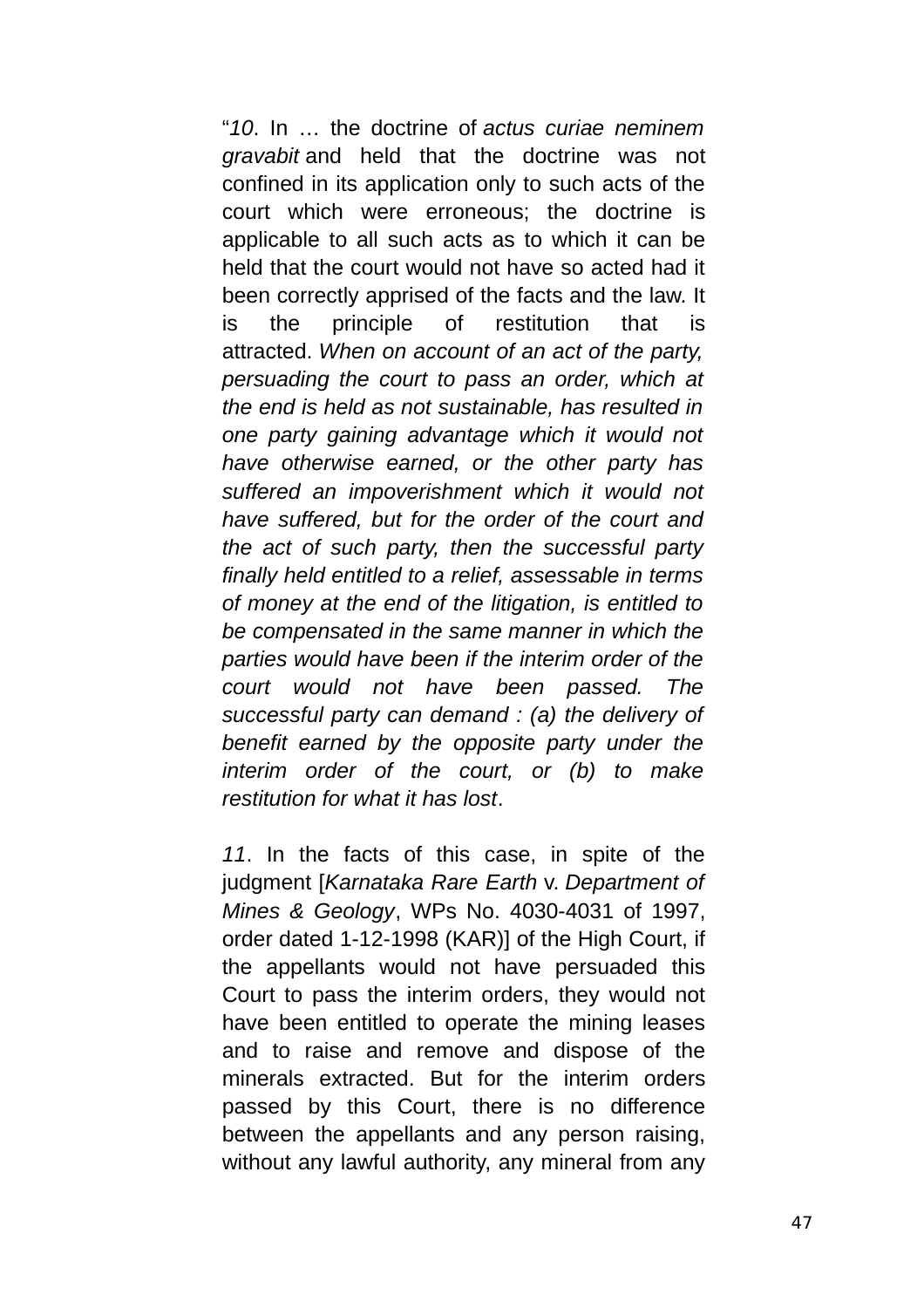land, attracting applicability of sub-section (5) of Section 21. As the appellants have lost from the Court, they cannot be allowed to retain the benefit earned by them under the interim orders of the Court. *The High Court has rightly held the appellants liable to be placed in the same position in which they would have been if this Court would not have protected them by issuing interim orders*. All that the State Government is demanding from the appellants is the price of the minor minerals. Rent, royalty or tax has already been recovered by the State Government and, therefore, there is no demand under that head. No penal proceedings, much less any criminal proceedings, have been initiated against the appellants. It is absolutely incorrect to contend that the appellants are being asked to pay any penalty or are being subjected to any penal action. It is not the case of the appellants that they are being asked to pay the price more than what they have realised from the exports or that the price appointed by the respondent State is in any manner arbitrary or unreasonable."

(emphasis supplied)

**326.** In *A.R. Antulay* [*A.R. Antulay* v. *R.S. Nayak*, (1988) 2 SCC 602], this Court observed that it is a settled principle that an act of the court shall prejudice no man. This maxim *actus curiae neminem gravabit* is founded upon justice and good sense and affords a safe and certain guide for the administration of the law. No man can be denied his rights. In India, a delay occurs due to procedural wrangles. In *A.R. Antulay* [*A.R. Antulay* v. *R.S. Nayak*, (1988) 2 SCC 602], this Court observed: (SCC p. 687, para 102)

"*102*. This being the apex court, no litigant has any opportunity of approaching any higher forum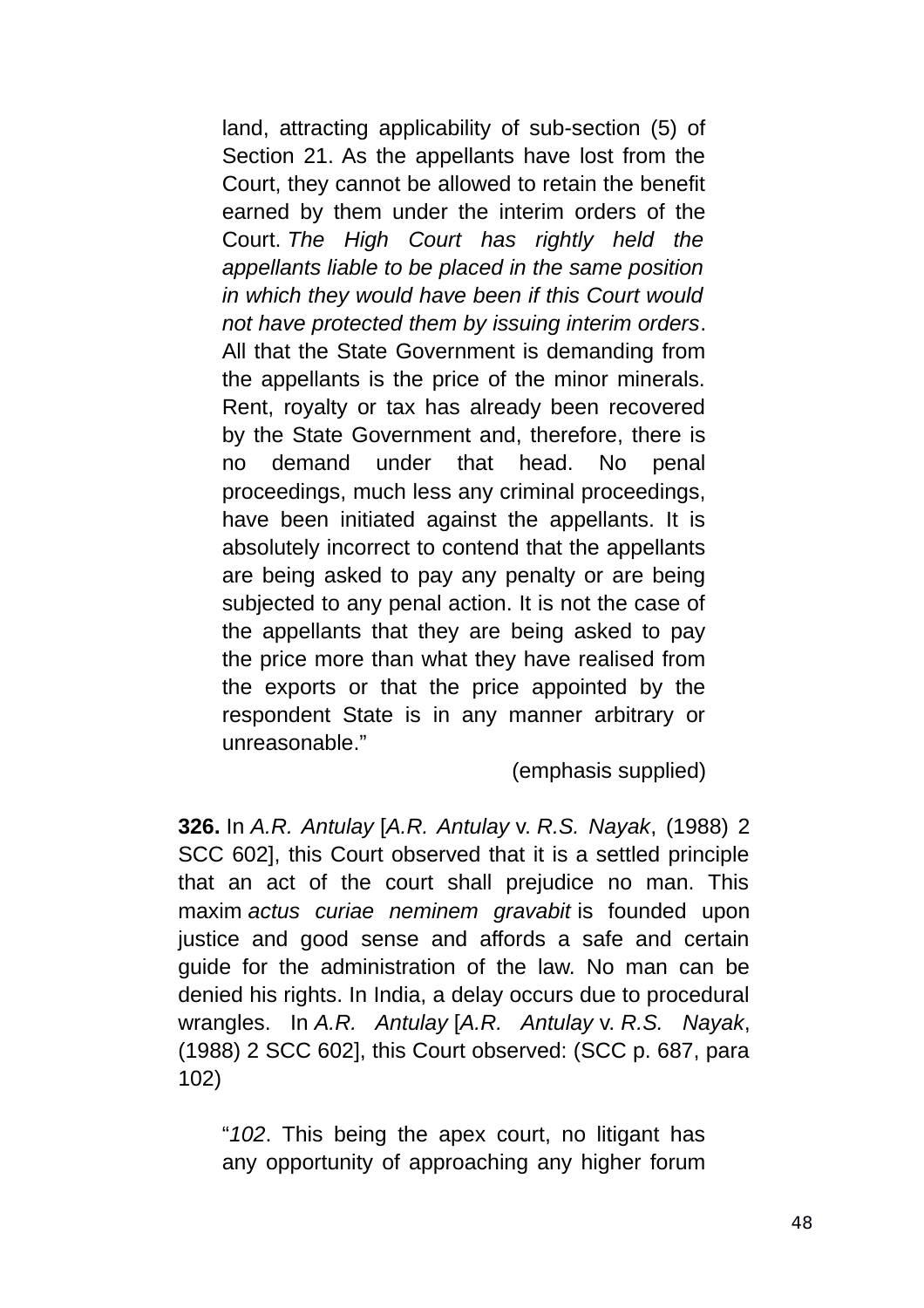to question its decisions. Lord Buckmaster in *Montreal Street Railway Co.* v. *Normandin* [1917 AC 170 (PC)] (sic) stated:

'All rules of court are nothing but provisions intended to secure the proper administration of justice. It is, therefore, essential that they should be made to serve and be subordinate to that purpose.'

This Court in *State of Gujarat* v. *Ramprakash P. Puri* [(1969) 3 SCC 156], reiterated the position by saying: (SCC p. 159, para 5)

'*5*. … Procedure has been described to be a handmaid and not a mistress of law, intended to subserve and facilitate the cause of justice and not to govern or obstruct it. Like all rules of procedure, this rule demands a construction which would promote this cause.'

Once judicial satisfaction is reached that the direction was not open to be made and it is accepted as a mistake of the court, it is not only appropriate but also the duty of the court to rectify the mistake by exercising inherent powers. Judicial opinion heavily leans in favour of this view that a mistake of the court can be corrected by the court itself without any fetters. This is on principle, as indicated in *Alexander Rodger case* [*Alexander Rodger* v. *Comptoir D'Escompte De Paris*, (1969-71) LR 3 PC 465 : 17 ER 120]. I am of the view that in the present situation, the court's inherent powers can be exercised to remedy the mistake. Mahajan, J. speaking for a four-Judge Bench in *Keshardeo Chamria* v. *Radha Kissen Chamria* [1953 SCR 136 : AIR 1953 SC 23], SCR p. 153 stated: (AIR p. 28, para 21)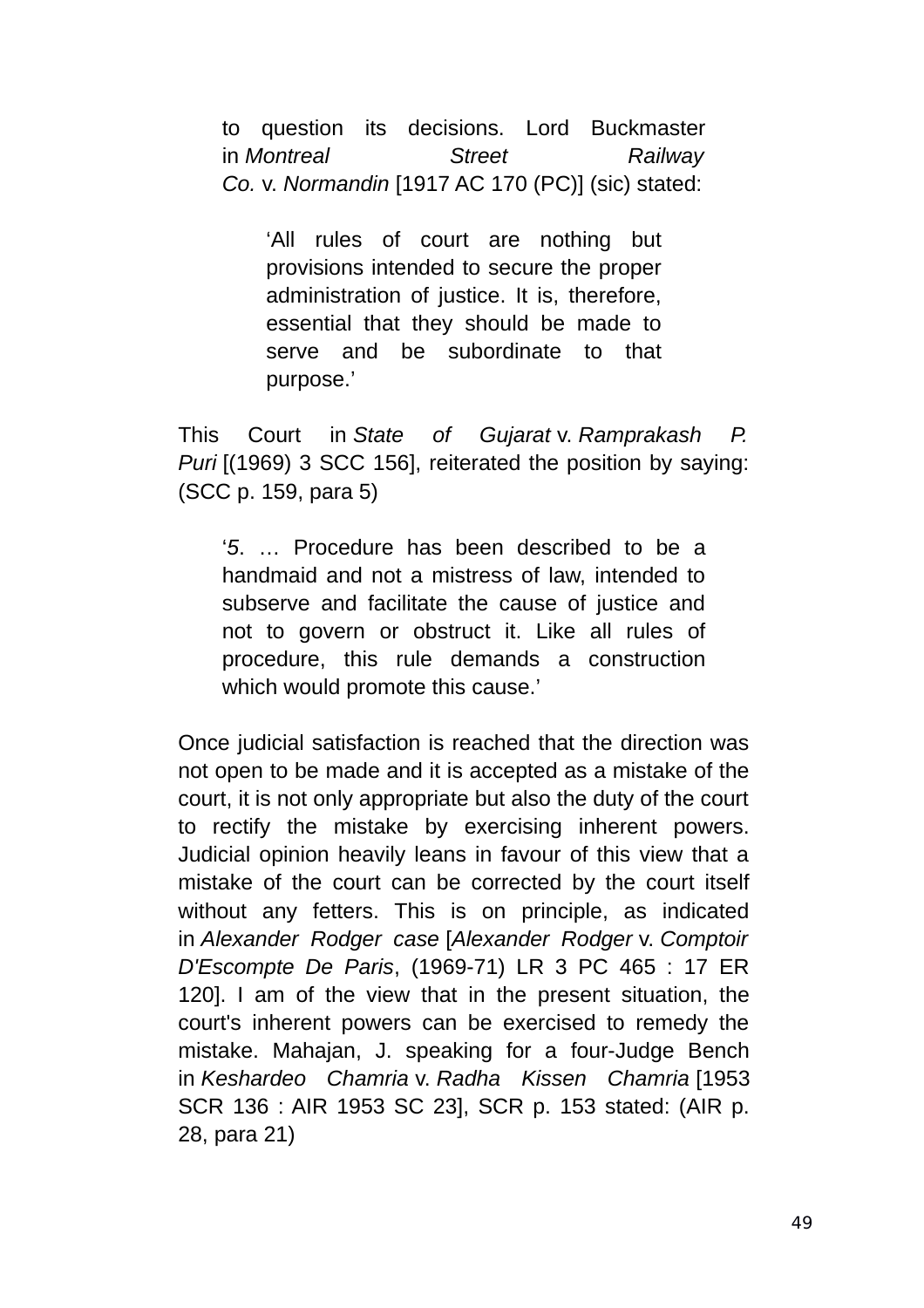'*21*. … The Judge had jurisdiction to correct his own error without entering into a discussion of the grounds taken by the decree-holder or the objections raised by the judgment-debtors.' "

X X X X

**329.** There can be no doubt that when parties are before court, the final decision has to prevail, and they succeed or fail based on the merits of their relative cases. Neither can be permitted to take shelter under the cover of court's order to put the other party in a disadvantageous position. If one has enjoyed under the court's cover, that period cannot be included towards inaction of the authorities to take requisite steps under Section 24. The State authorities would have acted but for the court's order. *In fact, the occasion for the petitioners to approach the court in those cases, was that the State or acquiring bodies were taking their properties*. Ultimately case had to stand on its merit in the challenge to the acquisition or compensation, and no right or advantage could therefore be conferred (or accrue) under Section 24(2) in such situations.

X X X X

**334.** For all these reasons, it is held that the omission to expressly enact a provision, that excludes the period during which any interim order was operative, preventing the State from taking possession of acquired land, or from giving effect to the award, in a particular case or cases, cannot result in the inclusion of such period or periods for the purpose of reckoning the period of 5 years. Also, merely because timelines are indicated, with the consequence of lapsing, under Sections 19 and 69 of the 2013 Act, per se does not mean that omission to factor such time (of subsistence of interim orders) has any special legislative intent. This Court notices, in this context, that even under the new Act (nor was it so under the 1894 Act) no provision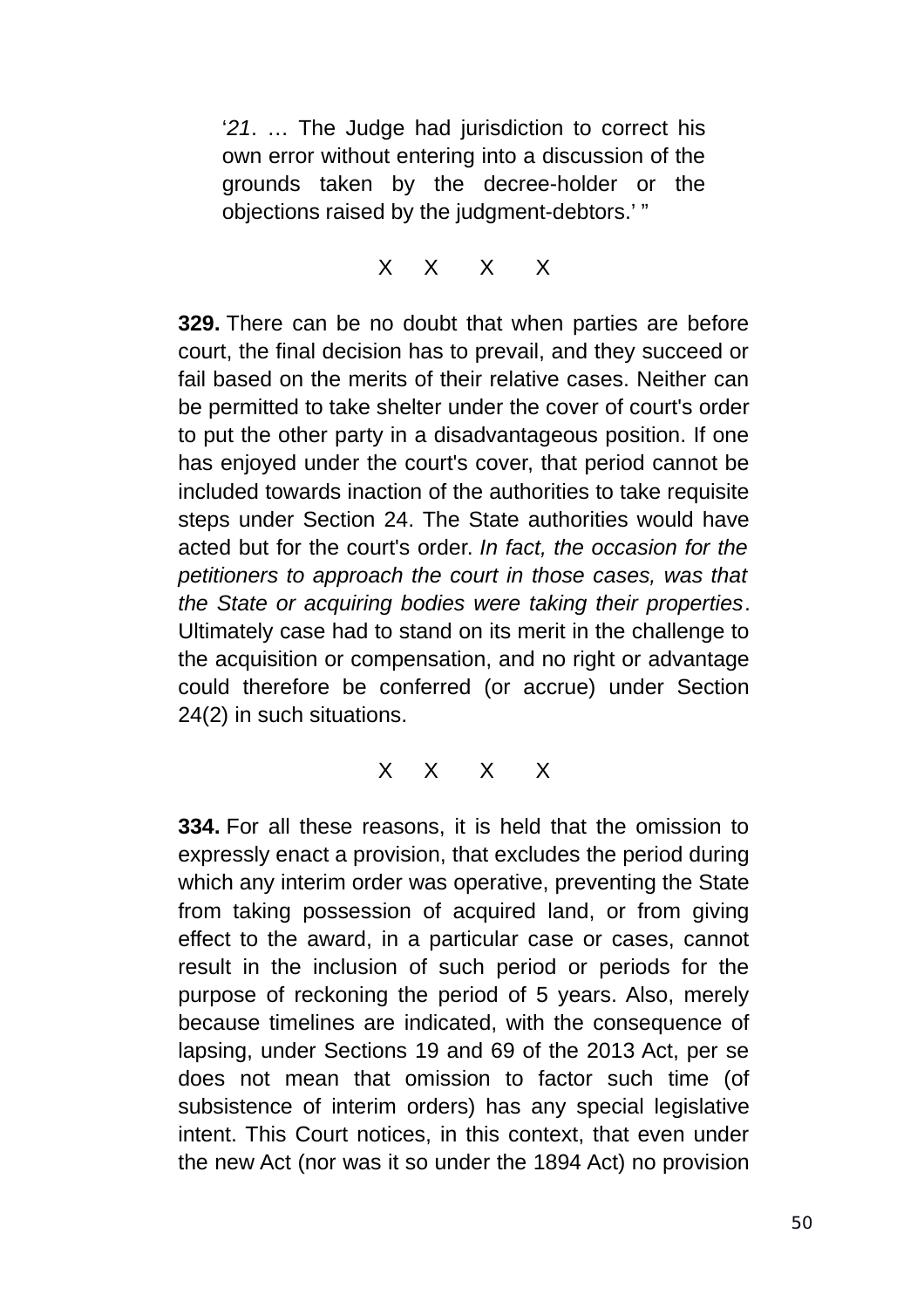has been enacted, for lapse of the entire acquisition, for non-payment of compensation within a specified time; nor has any such provision been made regarding possession. Furthermore, non-compliance with payment and deposit provisions (under Section 77) only results in higher interest pay-outs under Section 80. The omission to provide for exclusion of time during which interim orders subsisted, while determining whether or not acquisitions lapsed, in the present case, is a clear result of inadvertence or accident, having regard to the subject-matter, refusal to apply the principle underlying the maxim *actus curiae neminem gravabit* would result in injustice."

**11.2** While applying the principle of restitution, it is observed in paragraphs 335 to 339 as under:-

## *"In re : Principle of restitution*

**335.** The principle of restitution is founded on the ideal of doing complete justice at the end of litigation, and parties have to be placed in the same position but for the litigation and interim order, if any, passed in the matter. In *South Eastern Coalfields Ltd.* v. *State of M.P.* [(2003) 8 SCC 648], it was held that no party could take advantage of litigation. It has to disgorge the advantage gained due to delay in case lis is lost. The interim order passed by the court merges into a final decision. The validity of an interim order, passed in favour of a party, stands reversed in the event of a final order going against the party successful at the interim stage. Section 144 of the Code of Civil Procedure is not the fountain source of restitution. It is rather a statutory recognition of the rule of justice, equity and fair play. The court has inherent jurisdiction to order restitution so as to do complete justice. This is also on the principle that a wrong order should not be perpetuated by keeping it alive and respecting it. In exercise of such power, the courts have applied the principle of restitution to myriad situations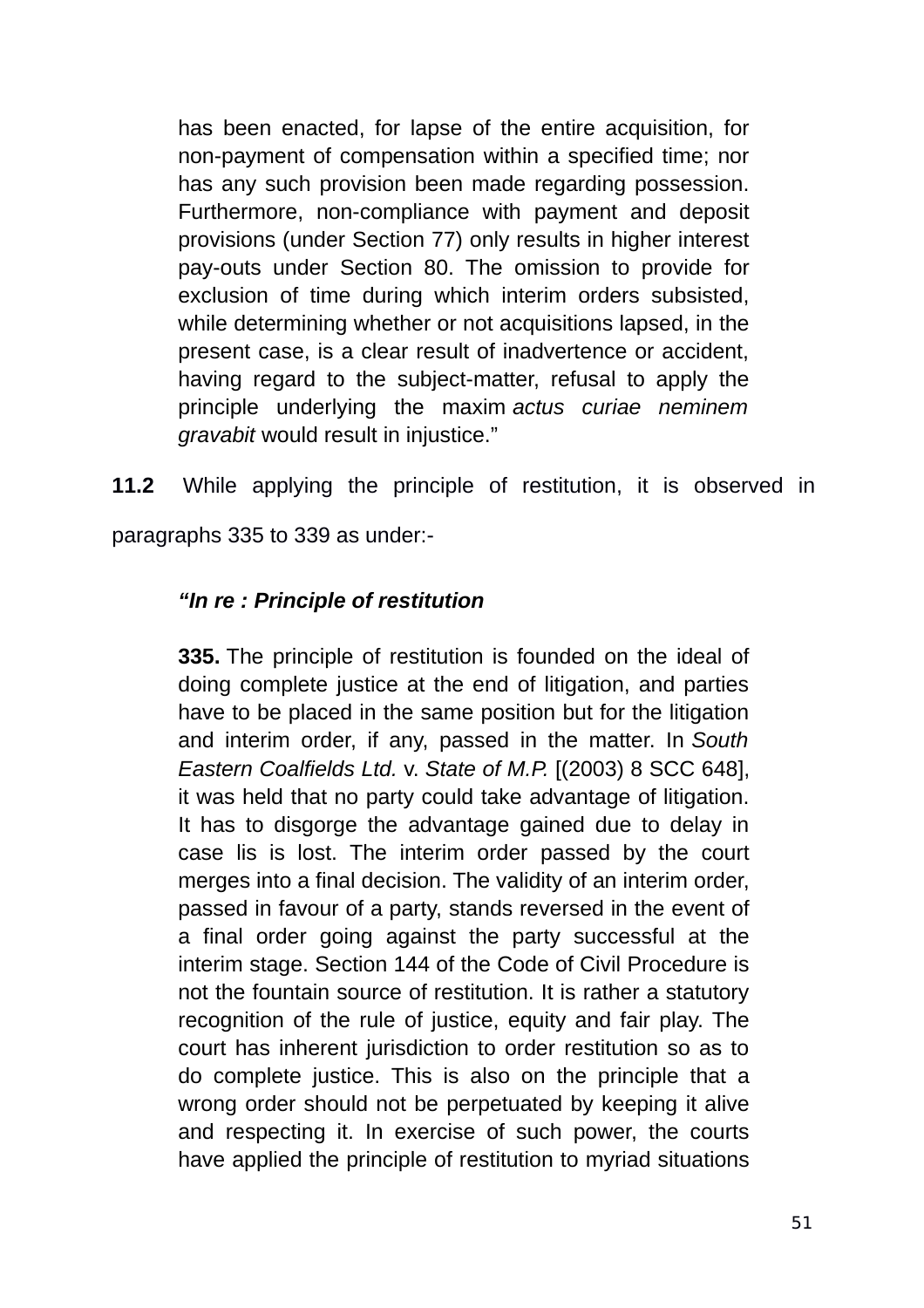not falling within the terms of Section 144 CPC. What attracts applicability of restitution is not the act of the court being wrongful or mistake or an error committed by the court; the test is whether, on account of an act of the party persuading the court to pass an order held at the end as not sustainable, resulting in one party gaining an advantage which it would not have otherwise earned, or the other party having suffered an impoverishment, restitution has to be made. Litigation cannot be permitted to be a productive industry. Litigation cannot be reduced to gaming where there is an element of chance in every case. If the concept of restitution is excluded from application to interim orders, then the litigant would stand to gain by swallowing the benefits yielding out of the interim order. This Court observed in *South Eastern Coalfields* [*South Eastern Coalfields Ltd.* v. *State of M.P.*, (2003) 8 SCC 648] thus: (SCC pp. 662-64, paras 26-28)

"*26*. In our opinion, the principle of restitution takes care of this submission. The word "restitution" in its etymological sense means restoring to a party on the modification, variation or reversal of a decree or order, what has been lost to him in execution of decree or order of the court or in direct consequence of a decree or order (see *Zafar Khan* v. *Board of Revenue, U.P.* [1984 Supp SCC 505]). In law, the term "restitution" is used in three senses : (*i*) return or restoration of some specific thing to its rightful owner or status; (*ii*) compensation for benefits derived from a wrong done to another; and (*iii*) compensation or reparation for the loss caused to another. (See *Black's Law Dictionary*, 7th Edn., p. 1315). *The Law of Contracts* by John D. Calamari & Joseph M. Perillo has been quoted by Black to say that "restitution" is an ambiguous term, sometimes referring to the disgorging of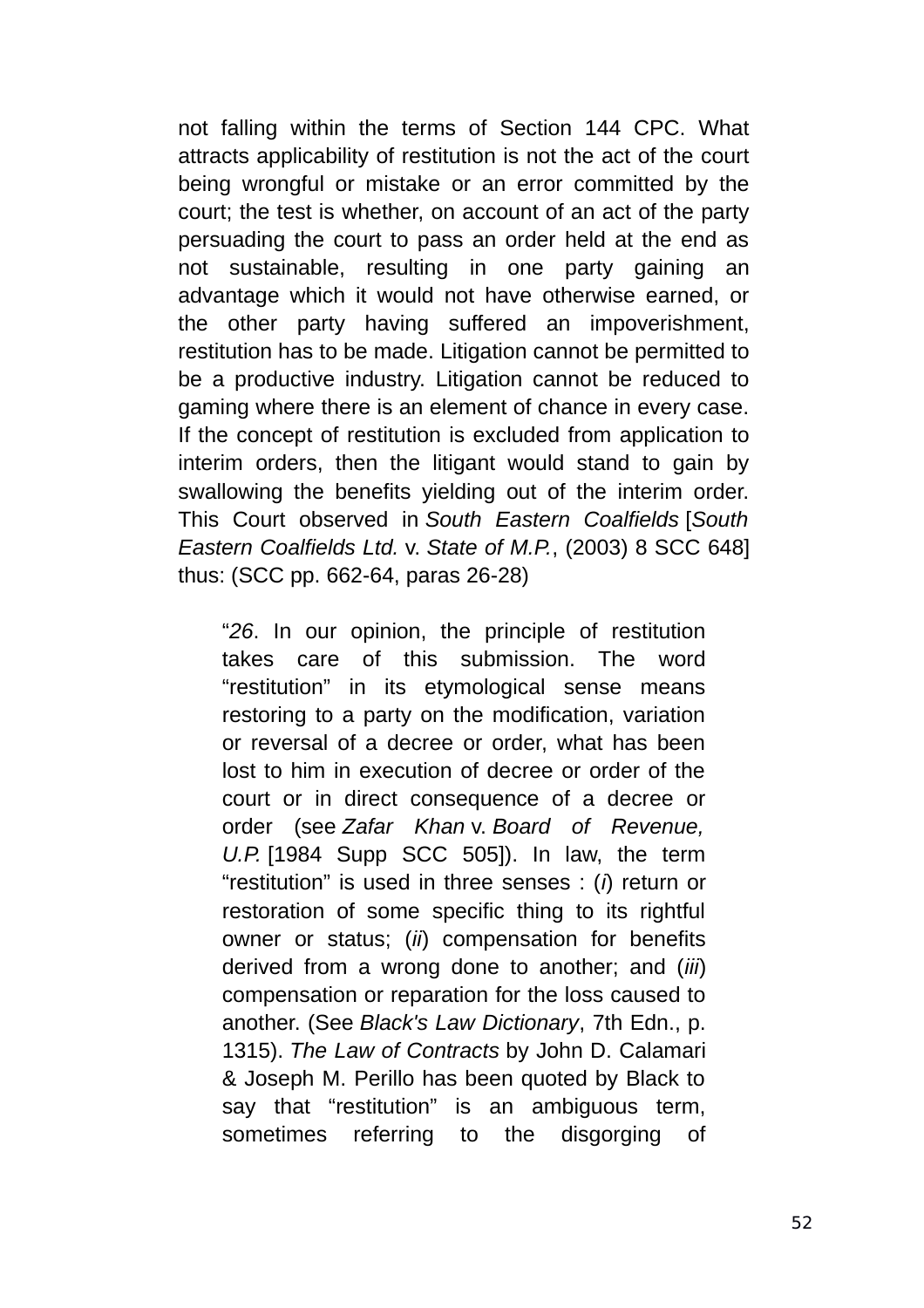something which has been taken and at times referring to compensation for the injury done:

'Often, the result under either meaning of the term would be the same. … Unjust impoverishment, as well as unjust enrichment, is a ground for restitution. If the defendant is guilty of a non-tortious misrepresentation, the measure of recovery is not rigid but, as in other cases of restitution, such factors as relative fault, the agreed-upon risks, and the fairness of alternative risk allocations not agreed upon and not attributable to the fault of either party need to be weighed.'

The principle of restitution has been statutorily recognised in Section 144 of the Code of Civil Procedure, 1908. Section 144 CPC speaks not only of a decree being varied, reversed, set aside or modified but also includes an order on a par with a decree. The scope of the provision is wide enough so as to include therein almost all the kinds of variation, reversal, setting aside or modification of a decree or order. The interim order passed by the court merges into a final decision. The validity of an interim order, passed in favour of a party, stands reversed in the event of a final decision going against the party successful at the interim stage. …

*27*. … This is also on the principle that a wrong order should not be perpetuated by keeping it alive and respecting it (*A. Arunagiri Nadar* v. *S.P. Rathinasami* [1970 SCC OnLine Mad 63]). In the exercise of such inherent power, the courts have applied the principles of restitution to myriad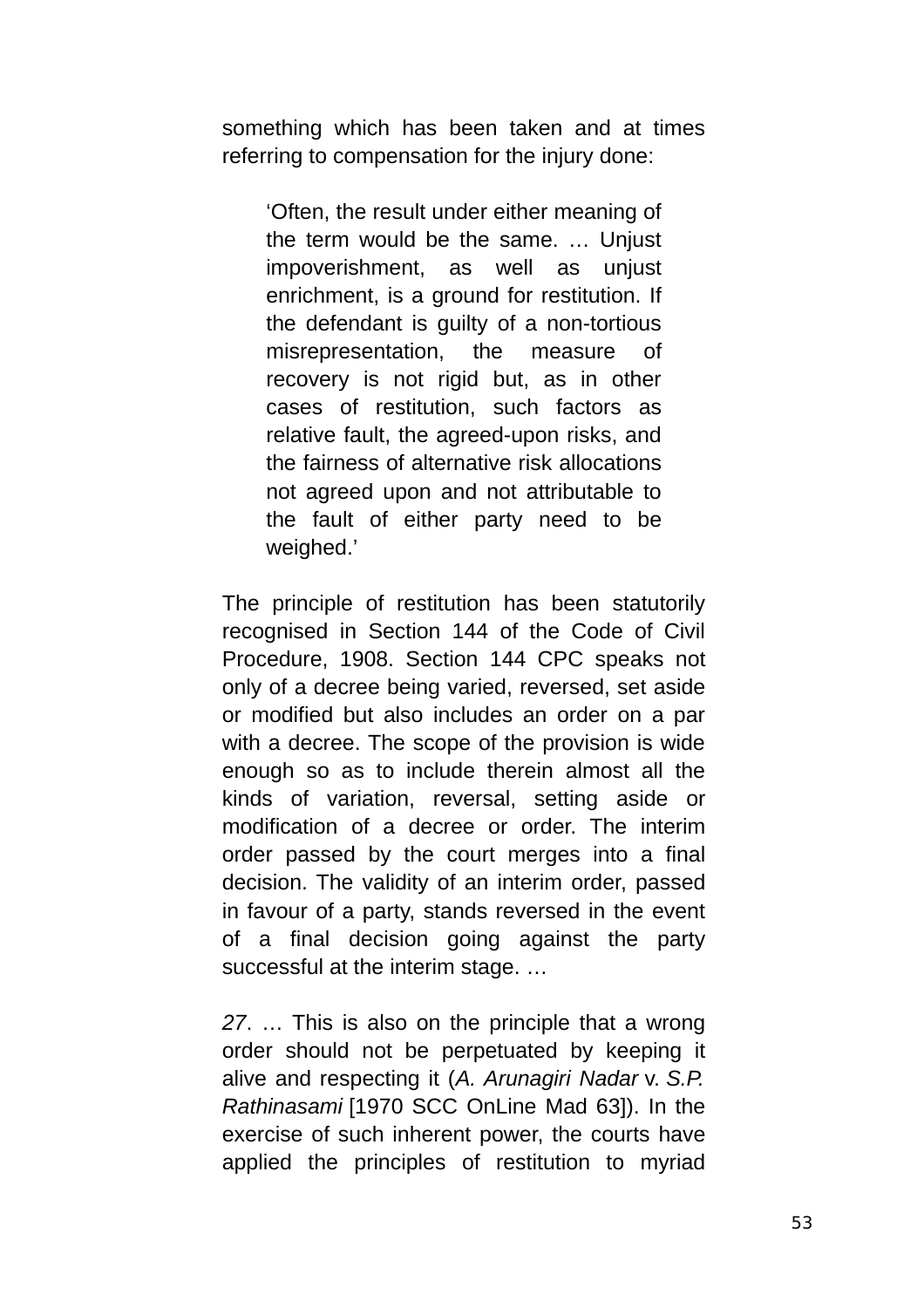situations not strictly falling within the terms of Section 144.

*28*. That no one shall suffer by an act of the court is not a rule confined to an erroneous act of the court; the "act of the court" embraces within its sweep all such acts as to which the court may form an opinion in any legal proceedings that the court would not have so acted had it been correctly apprised of the facts and the law. … the concept of restitution *is excluded from application to interim orders, then the litigant would stand to gain by swallowing the benefits yielding out of the interim order* even though the battle has been lost at the end. This cannot be countenanced. We are, therefore, of the opinion that the successful party finally held entitled to a relief assessable in terms of money at the end of the litigation, is entitled to be compensated by award of interest at a suitable reasonable rate for the period for which the interim order of the court withholding the release of money had remained in operation."

(emphasis supplied)

**336.** In *State of Gujarat* v. *Essar Oil Ltd.* [(2012) 3 SCC 522], it was observed that the principle of restitution is a remedy against unjust enrichment or unjust benefit. The Court observed: (SCC p. 542, paras 61-62)

"*61*. The concept of restitution is virtually a common law principle, and it is a remedy against unjust enrichment or unjust benefit. The core of the concept lies in the conscience of the court, which prevents a party from retaining money or some benefit derived from another, which it has received by way of an erroneous decree of the court. Such remedy in English Law is generally different from a remedy in contract or in tort and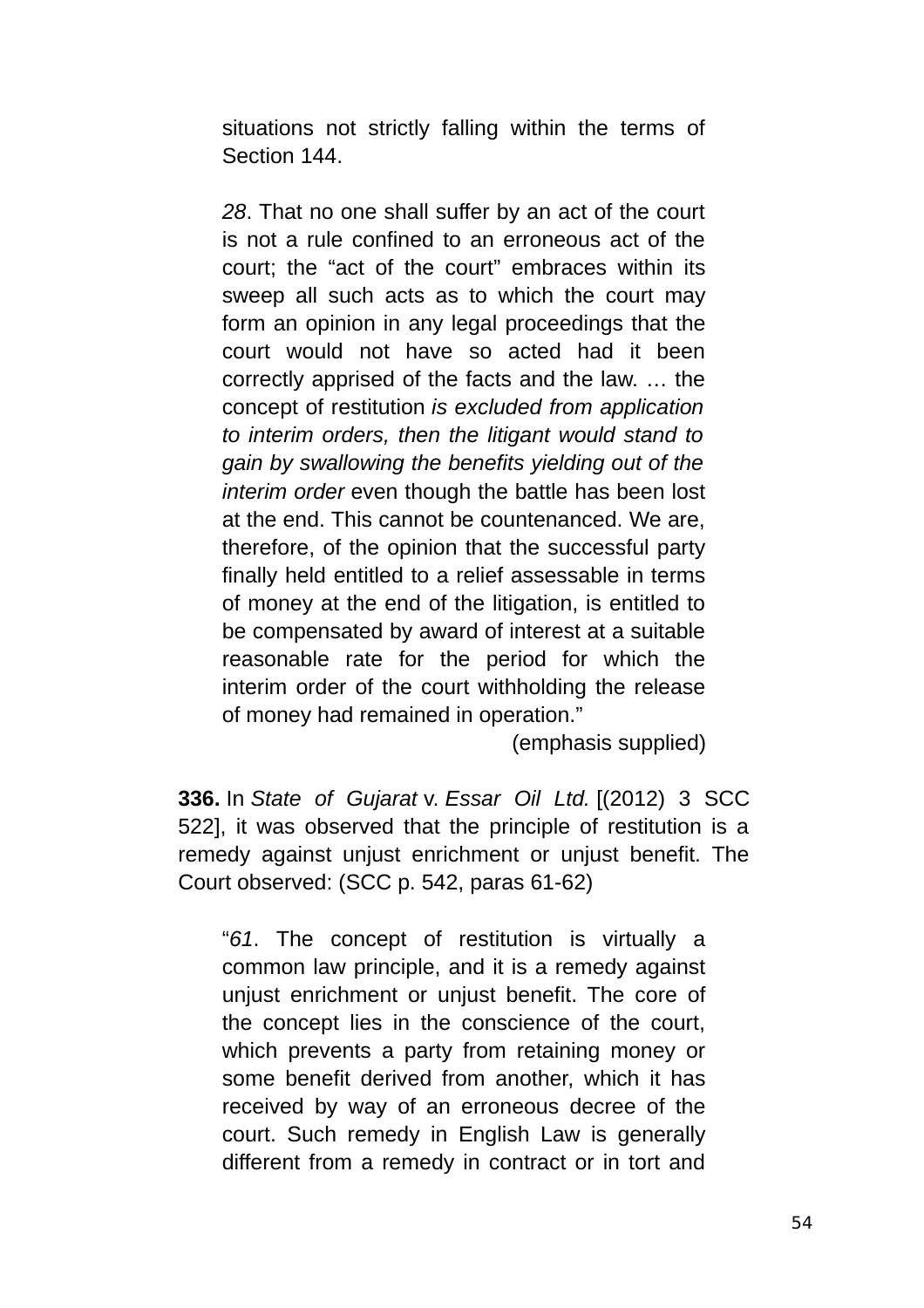falls within the third category of common law remedy, which is called quasi-contract or restitution.

*62*. If we analyse the concept of restitution, one thing emerges clearly that the obligation to restitute lies on the person or the authority that has received unjust enrichment or unjust benefit (see *Halsbury's Laws of England*, 4th Edn., Vol. 9, p. 434)."

**337.** In *A. Shanmugam* v. *Ariya Kshatriya Rajakula Vamsathu Madalaya Nandhavana Paripalanai Sangam* [(2012) 6 SCC 430], it was stated that restitutionary jurisdiction is inherent in every court, to neutralise the advantage of litigation. A person on the right side of the law should not be deprived, on account of the effects of litigation; the wrongful gain of frivolous litigation has to be eliminated if the faith of people in the judiciary has to be sustained. The Court observed: (SCC pp. 451- 55, para 37)

"*37*. This Court, in another important case in *Indian Council for Enviro-Legal Action* v. *Union of India* [*Indian Council for Enviro-Legal Action* v. *Union of India*, (2011) 8 SCC 161] (of which one of us, Dr Bhandari, J. was the author of the judgment) had an occasion to deal with the concept of restitution. The relevant paragraphs of that judgment dealing with relevant judgments are reproduced hereunder : (SCC pp. 238-41 & 243, paras 171-76 & 183-84)

'*170*.\*\*\*

*171*. In *Ram Krishna Verma* v. *State of U.P.* [(1992) 2 SCC 620] this Court observed as under: (SCC p. 630, para 16)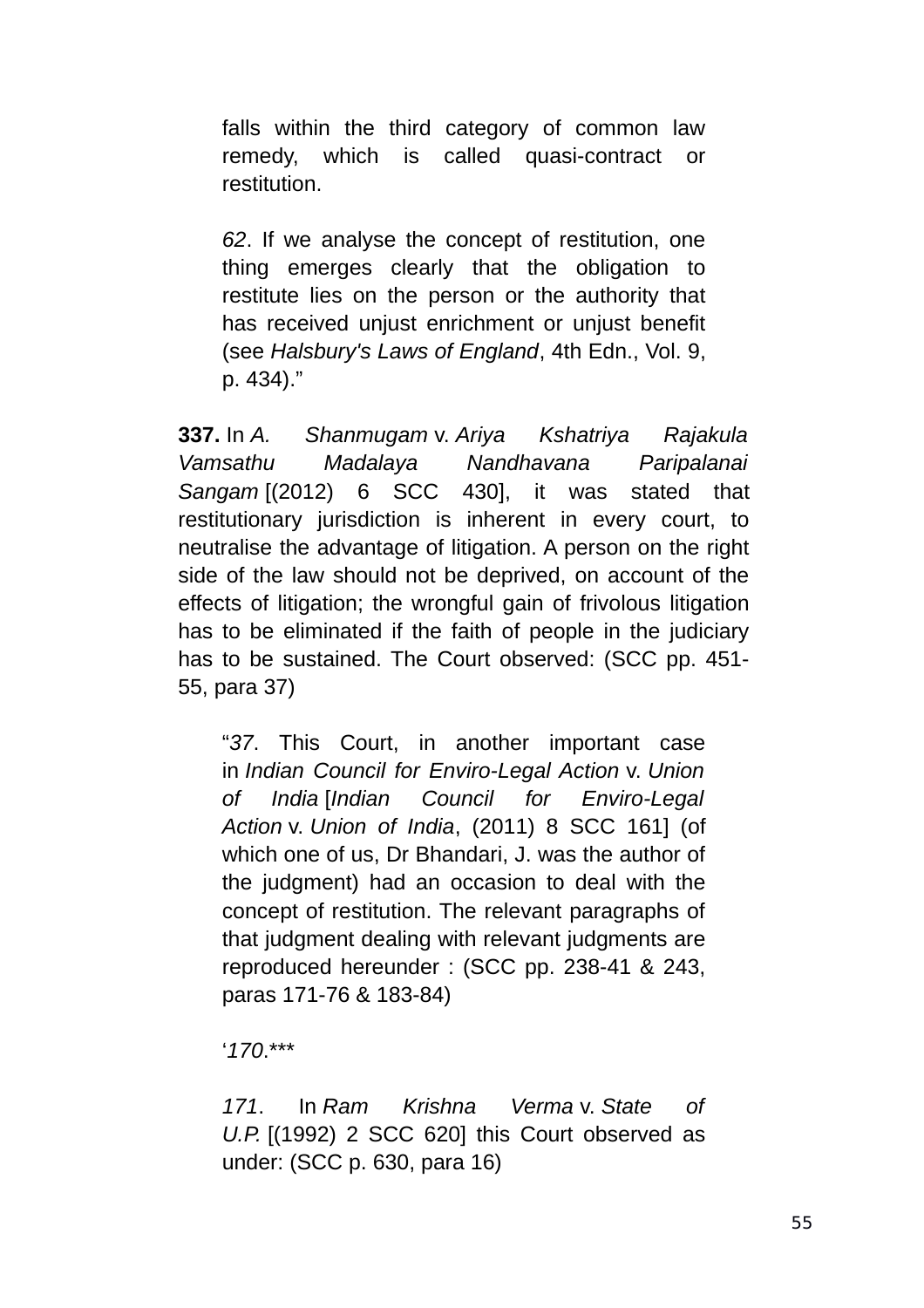"*16*. The 50 operators, including the appellants/private operators, have been running their stage carriages by blatant abuse of the process of the court by delaying the hearing as directed in *Jeewan Nath Wahal case* [*Jeewan Nath Wahal* v. *State of U.P.*, (2011) 12 SCC 769] and the High Court earlier thereto. As a fact, on the expiry of the initial period of the grant after 29-9-1959, they lost the right to obtain renewal or to ply their vehicles, as this Court declared the scheme to be operative. However, by sheer abuse of the process of law, they are continuing to ply their vehicles pending the hearing of the objections. This Court in *Grindlays Bank Ltd.* v. *CIT* [(1980) 2 SCC 191] held that the High Court, while exercising its power under Article 226, the interest of justice requires that any undeserved or unfair advantage gained by a party invoking the jurisdiction of the court must be neutralised. It was further held that the institution of the litigation by it should not be permitted to confer an unfair advantage on the party responsible for it. In the light of that law and in view of the power under Article 142(1) of the Constitution this Court, while exercising its jurisdiction would do complete justice and neutralise the unfair advantage gained by the 50 operators including the appellants in dragging the litigation to run the stage carriages on the approved route or area or portion thereof and forfeited their right to hearing of the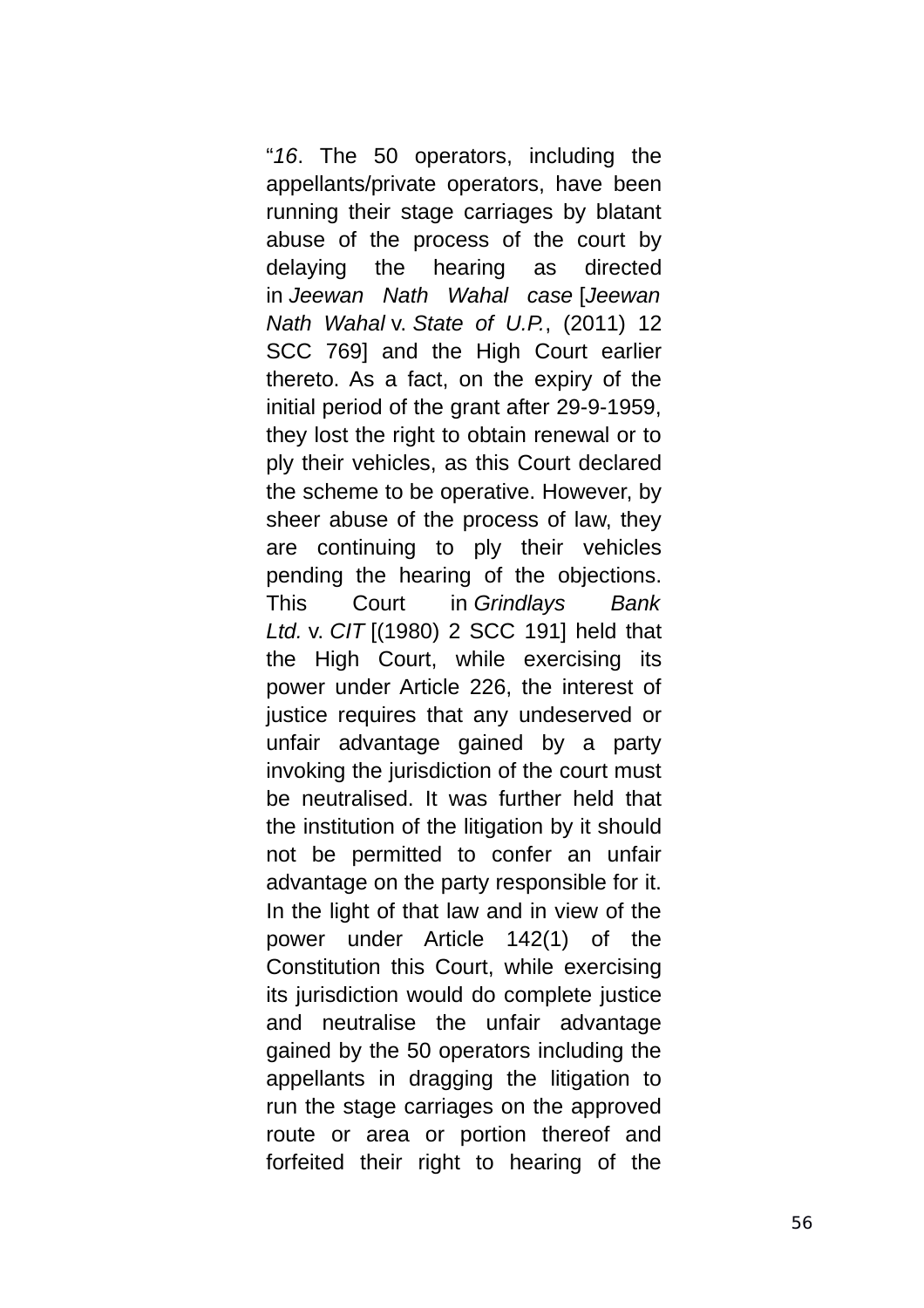objections filed by them to the draft scheme dated 26-2-1959."

*172*. This Court in *Kavita Trehan* v. *Balsara Hygiene Products Ltd.* [(1994) 5 SCC 380] observed as under: (SCC p. 391, para 22)

"*22*. The jurisdiction to make restitution is inherent in every court and will be exercised whenever the justice of the case demands. It will be exercised under inherent powers, where the case did not strictly fall within the ambit of Section 144. Section 144 opens with the words:

'**144.** *Application for restitution*.—(1) Where and insofar as a decree or an order is varied or reversed in any appeal, revision or other proceeding or is set aside or modified in any suit instituted for the purpose,….'

The instant case may not strictly fall within the terms of Section 144, but the aggrieved party in such a case can appeal to the larger and general powers of restitution inherent in every court."

*173*. This Court in *Marshall Sons & Co. (India) Ltd.* v. *Sahi Oretrans (P) Ltd.* [(1999) 2 SCC 325] observed as under: (SCC pp. 326-27, para 4)

"*4*. From the narration of the facts, though it appears to us, prima facie, that a decree in favour of the appellant is not being executed for some reason or the other, we do not think it proper at this stage to direct the respondent to deliver the possession to the appellant since the suit filed by the respondent is still pending. It is true that proceedings are dragged on for a long time on one count or the other and, on occasion, become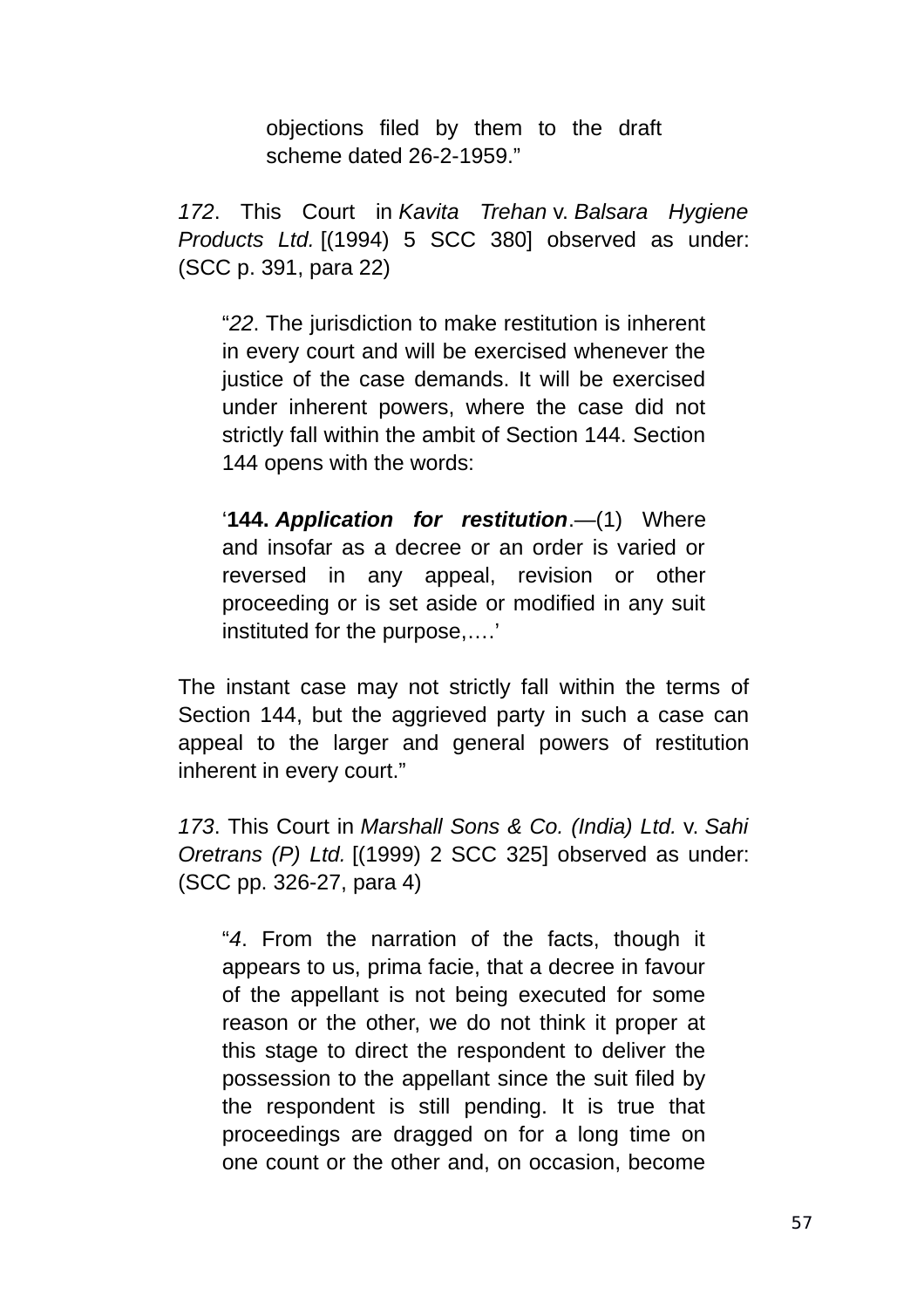highly technical accompanied by unending prolixity at every stage, providing a legal trap to the unwary. Because of the delay, unscrupulous parties to the proceedings take undue advantage, and the person who is in wrongful possession draws delight in delay in disposal of the cases by taking undue advantage of procedural complications. It is also a known fact that after obtaining a decree for possession of the immovable property, its execution takes a long time. In such a situation, for protecting the interest of the judgment-creditor, it is necessary to pass appropriate orders so that reasonable mesne profit which may be equivalent to the market rent is paid by a person who is holding over the property. In appropriate cases, the court may appoint a Receiver and direct the person who is holding over the property to act as an agent of the [Receiver with a direction to deposit the royalty amount fixed by the] Receiver or pass such other order which may meet the interest of justice. This may prevent further injury to the plaintiff in whose favour the decree is passed and to protect the property, including further alienation."

*174*. In *Padmawati* v. *Harijan Sewak Sangh* [2008 SCC OnLine Del 1202] decided by the Delhi High Court on 6-11- 2008, the Court held as under: (SCC Online Del para 6)

"*6*. The case at hand shows that frivolous defences and frivolous litigation is a calculated venture involving no risks situation. You have only to engage professionals to prolong the litigation so as to deprive the rights of a person and enjoy the fruits of illegalities. I consider that in such cases where the court finds that using the courts as a tool, a litigant has perpetuated illegalities or has perpetuated an illegal possession, the court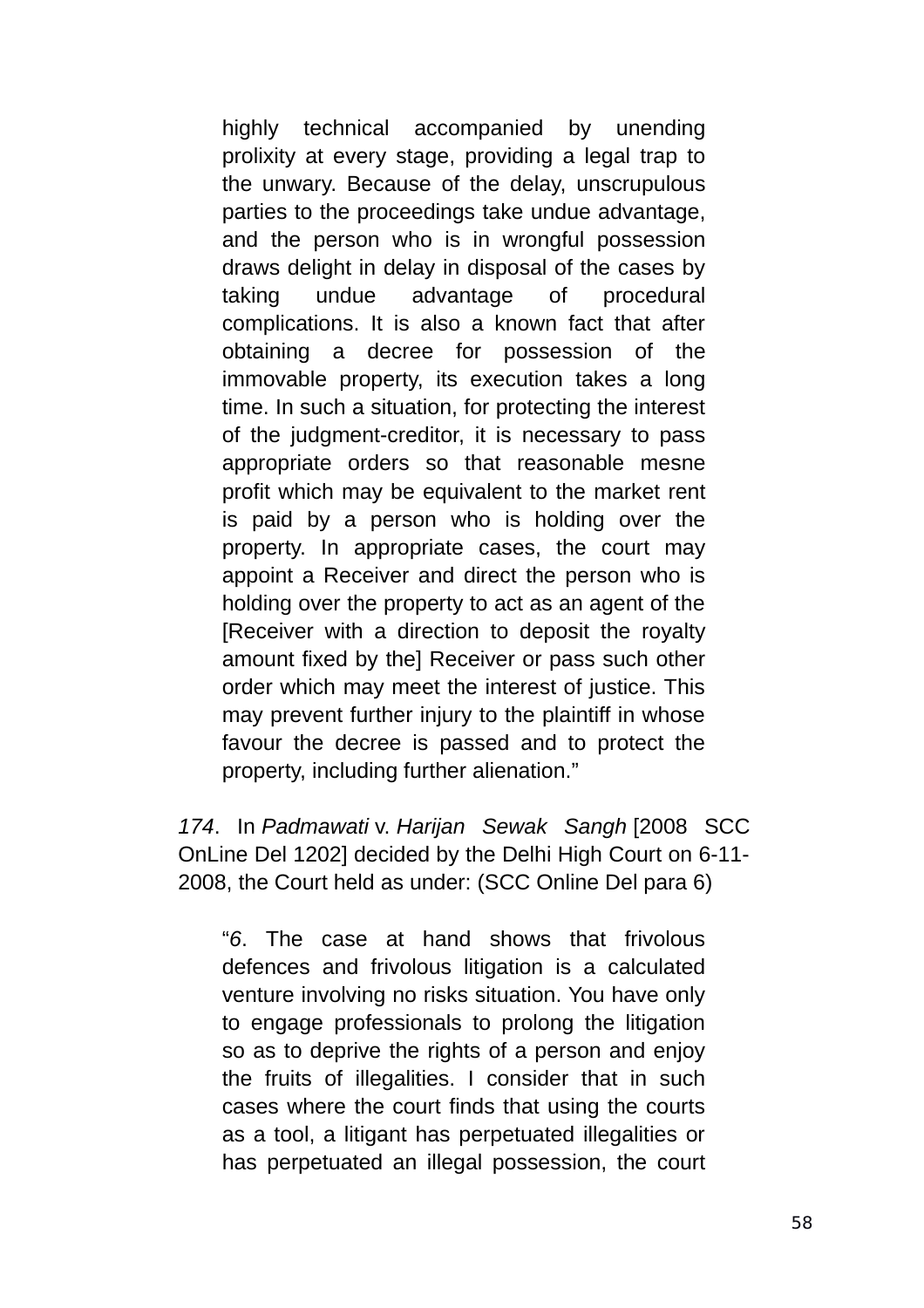must impose costs on such litigants which should be equal to the benefits derived by the litigant and harm and deprivation suffered by the rightful person so as to check the frivolous litigation and prevent the people from reaping a rich harvest of illegal acts through the courts. One of the aims of every judicial system has to be to discourage unjust enrichment using courts as a tool. The costs imposed by the courts must in all cases should be the real costs equal to deprivation suffered by the rightful person."

We approve the findings of the High Court of Delhi in the case mentioned above.

*175*. The High Court also stated: (*Padmawati case* [*Padmawati* v. *Harijan Sewak Sangh*, 2008 SCC OnLine Del 1202], SCC OnLine Del para 9)

"*9*. Before parting with this case, we consider it necessary to observe that one of the [main] reasons for overflowing of court dockets is the frivolous litigation in which the courts are engaged by the litigants and which is dragged on for as long as possible. Even if these litigants ultimately lose the lis, they become the real victors and have the last laugh. This class of people who perpetuate illegal acts by obtaining stays and injunctions from the courts must be made to pay the sufferer not only the entire illegal gains made by them as costs to the person deprived of his right but also must be burdened with exemplary costs. The faith of people in judiciary can only be sustained if the persons on the right side of the law do not feel that even if they keep fighting for justice in the court and ultimately win, they would turn out to be a fool since winning a case after 20 or 30 years would make the wrongdoer as real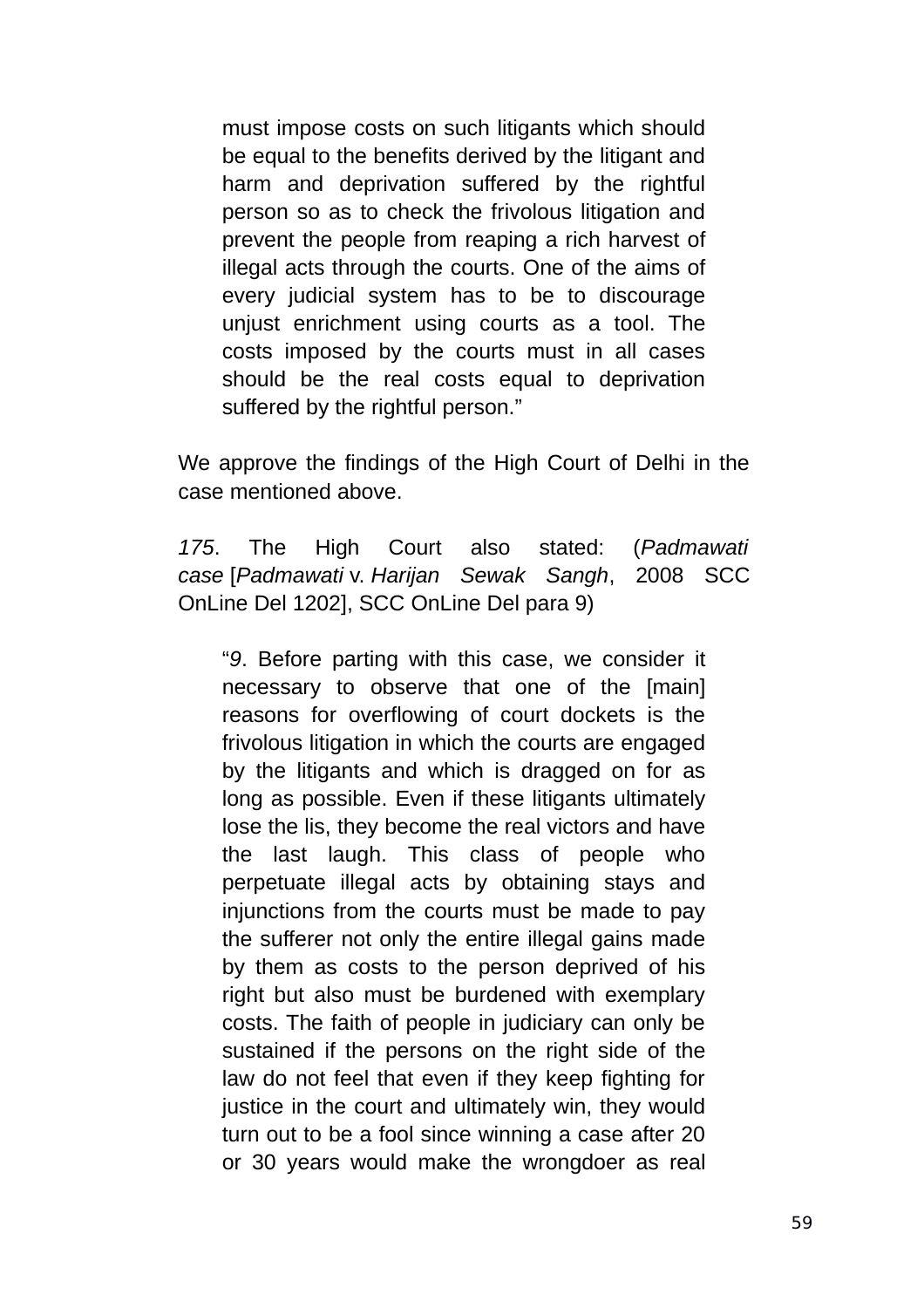gainer, who had reaped the benefits for all those years. Thus, it becomes the duty of the courts to see that such wrongdoers are discouraged at every step, and even if they succeed in prolonging the litigation due to their money power, ultimately, they must suffer the costs of all these years' long litigation. Despite the settled legal positions, the obvious wrongdoers, use one after another tier of judicial review mechanism as a gamble, knowing fully well that dice is always loaded in their favour since even if they lose, the time gained is the real gain. This situation must be redeemed by the courts."

*176*. Against this judgment of the Delhi High Court, Special Leave to Appeal (Civil) No. 29197 of 2008 was preferred to this Court. The Court passed the following order [*Padmawati* v. *Harijan Sewak Sangh*, (2012) 6 SCC 460]: (SCC p. 460, para 1)

"*1*. We have heard the learned counsel appearing for the parties. We find no ground to interfere with the well-considered judgment passed by the High Court. The special leave petition is, accordingly, dismissed."

*183*. In *Marshall Sons & Co. (India) Ltd.* v. *Sahi Oretrans (P) Ltd.* [(1999) 2 SCC 325] this Court in para 4 of the judgment observed as under: (SCC pp. 326-27)

\*\*\*

"*4*. … It is true that proceedings are dragged on for a long time on one count or the other and, on occasion, become highly technical accompanied by unending prolixity at every stage, providing a legal trap to the unwary. Because of the delay, unscrupulous parties to the proceedings take undue advantage, and a person who is in wrongful possession draws delight in delay in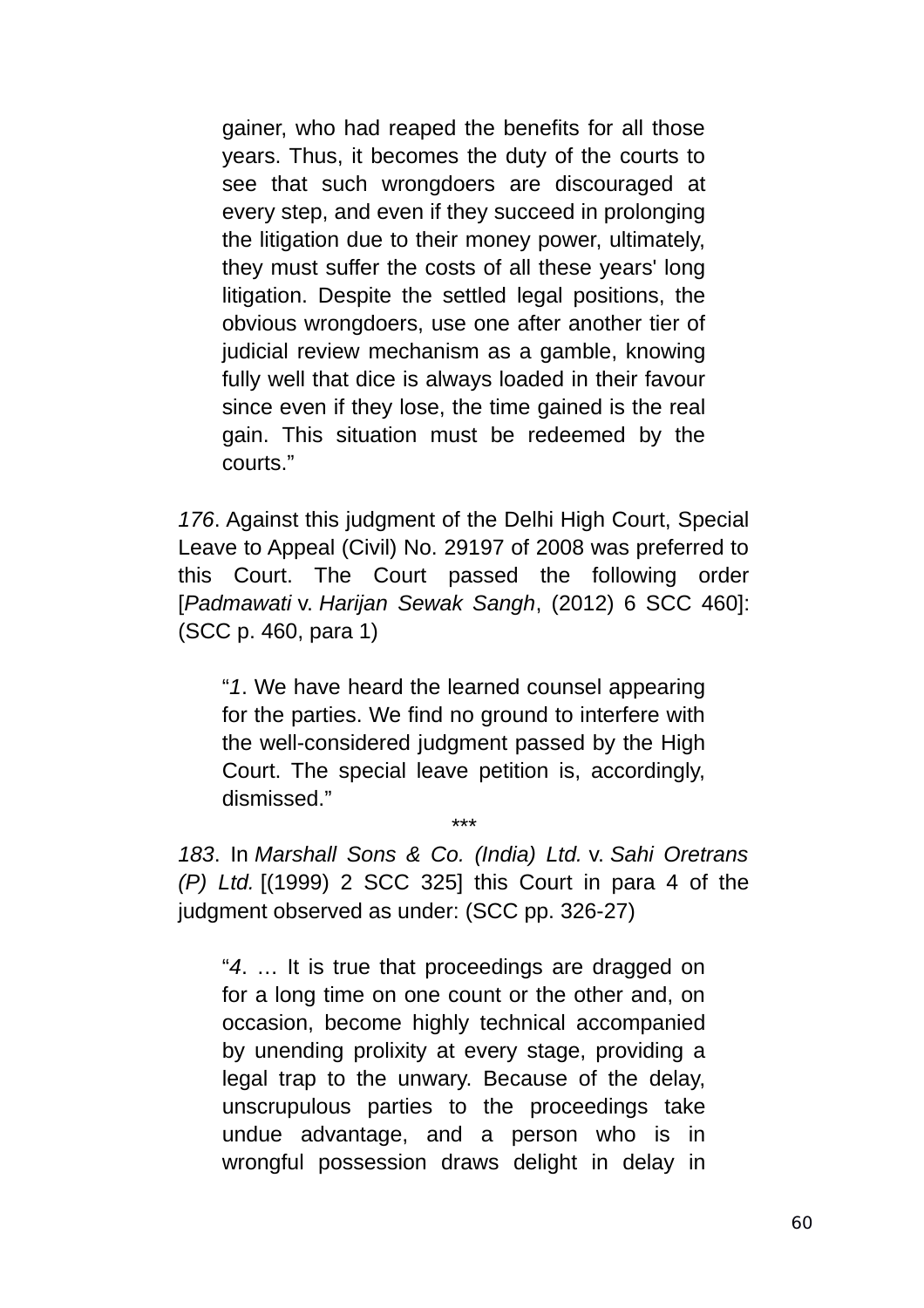disposal of the cases by taking undue advantage of procedural complications. It is also a known fact that after obtaining a decree for possession of immovable property, its execution takes a long time. In such a situation, for protecting the interest of the judgment-creditor, it is necessary to pass appropriate orders so that reasonable mesne profit which may be equivalent to the market rent is paid by a person who is holding over the property. In appropriate cases, the court may appoint a Receiver and direct the person who is holding over the property to act as an agent of the Receiver with a direction to deposit the royalty amount fixed by the Receiver or pass such other order which may meet the interest of justice. This may prevent further injury to the plaintiff in whose favour the decree is passed and to protect the property, including further alienation."

*184*. In *Ouseph Mathai* v. *M. Abdul Khadir* [(2002) 1 SCC 319] this Court reiterated the legal position that: (SCC p. 328, para 13)

"*13*. … [the] stay granted by the court does not confer a right upon a party and it is granted always subject to the final result of the matter in the court and at the risks and costs of the party obtaining the stay. After the dismissal, of the lis, the party concerned is relegated to the position which existed prior to the filing of the petition in the court which had granted the stay. Grant of stay does not automatically amount to extension of a statutory protection." ' "

There are other decisions as well, which iterate and apply the same principle. [*Indian Council for Enviro-Legal Action* v. *Union of India*, (2011) 8 SCC 161; *Grindlays Bank Ltd.* v. *CIT*, (1980) 2 SCC 191; *Ram Krishna*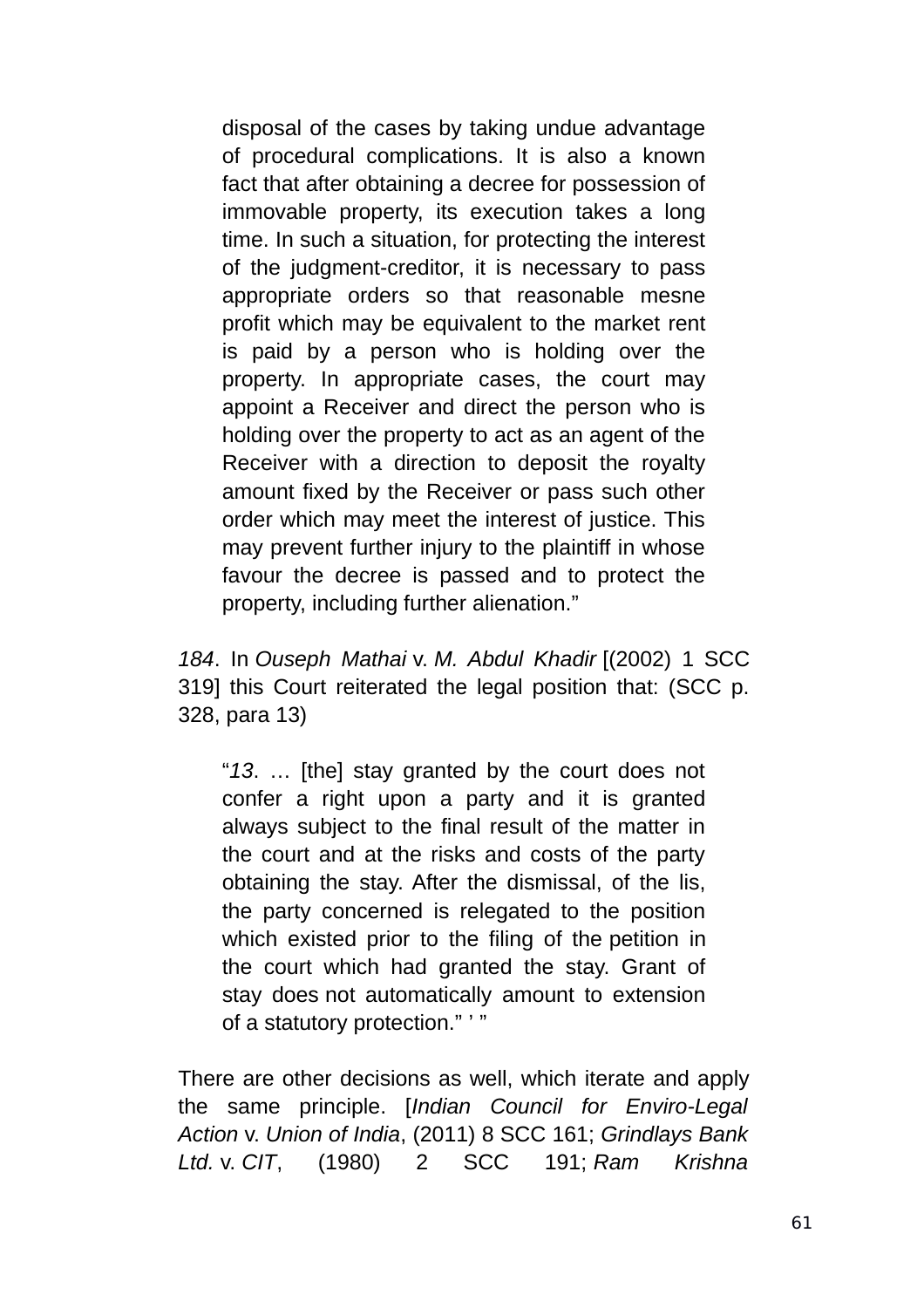*Verma* v. *State of U.P.*, (1992) 2 SCC 620. Also *Marshall Sons & Co. (India) Ltd.* v. *Sahi Oretrans (P) Ltd.*, (1999) 2 SCC 325.]

**338.** A wrongdoer or in the present context, a litigant who takes his chances, cannot be permitted to gain by delaying tactics. It is the duty of the judicial system to discourage undue enrichment or drawing of undue advantage, by using the court as a tool. In *Kalabharati Advertising* v. *Hemant Vimalnath Narichania* [(2010) 9 SCC 437], it was observed that courts should be careful in neutralizing the effect of consequential orders passed pursuant to interim orders. Such directions are necessary to check the rising trend among the litigants to secure reliefs as an interim measure and avoid adjudication of the case on merits. Thus, the restitutionary principle recognizes and gives shape to the idea that advantages secured by a litigant, on account of orders of court, *at his behest*, should not be perpetuated; this would encourage the prolific or serial litigant, to approach courts time and again and defeat rights of others — including undermining of public purposes underlying acquisition proceedings. A different approach would mean that, for instance, where two landowners (sought to be displaced from their lands by the same notification) are awarded compensation, of whom one allows the issue to attain finality — and moves on, the other obdurately seeks to stall the public purpose underlying the acquisition, by filing one or series of litigation, during the pendency of which interim orders might inure and bind the parties, the latter would profit and be rewarded, with the deemed lapse condition under Section 24(2). Such a consequence, in the opinion of this Court, was never intended by Parliament; furthermore, the restitutionary principle requires that the advantage gained by the litigant should be suitably offset, in favour of the other party.

**339.** In *Krishnaswamy S. Pd.* v. *Union of India* [(2006) 3 SCC 286], it was observed that an unintentional mistake of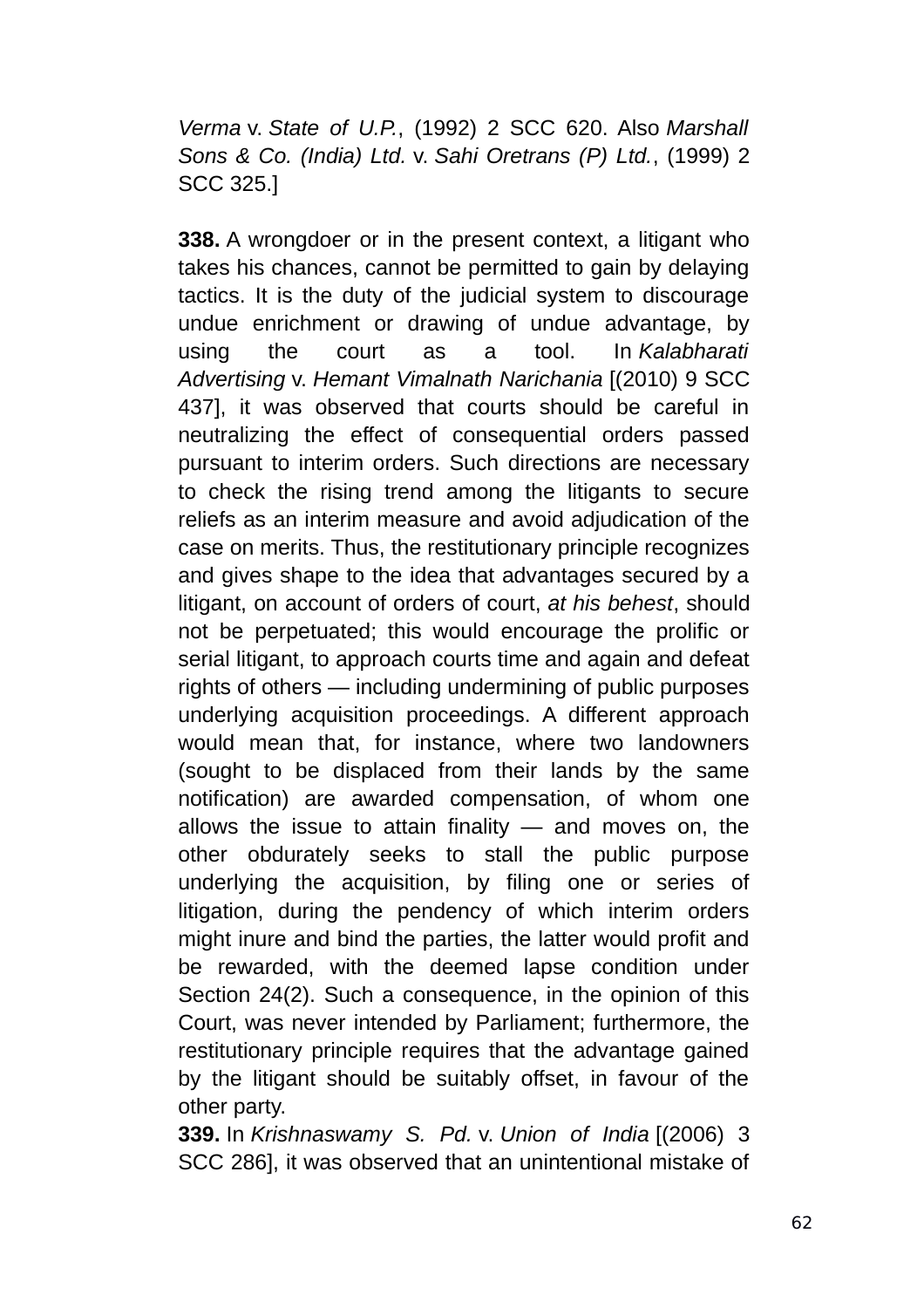the Court, which may prejudice the cause of any party, must and alone could be rectified. Thus, in our opinion, the period for which the interim order has operated under Section 24 has to be excluded for counting the period of 5 years under Section 24(2) for the various reasons mentioned above."

**12.** The sum and substance of the aforesaid observations could be summarized as under:-

- (i) The time of five years is provided to the authorities to take action, not to sleep over the matter;
- (ii) Only in cases of lethargy or inaction and default on the part of the authorities and for no other reason lapse of acquisition can occur;
- (iii) Lapse of acquisition takes place only in case of default by the authorities acquiring the land, not caused by any other reason or order of the court;
- (iv) The additional compensation @ 12% provided under Section 69 of the Act, 2013 has been excluded from the period acquisition proceedings have been held up on account of the interim injunction order of any court;
- (v) If it was not possible for the acquiring authorities, for any reason not attributable to them or the Government, to take requisite steps, the period has to be excluded;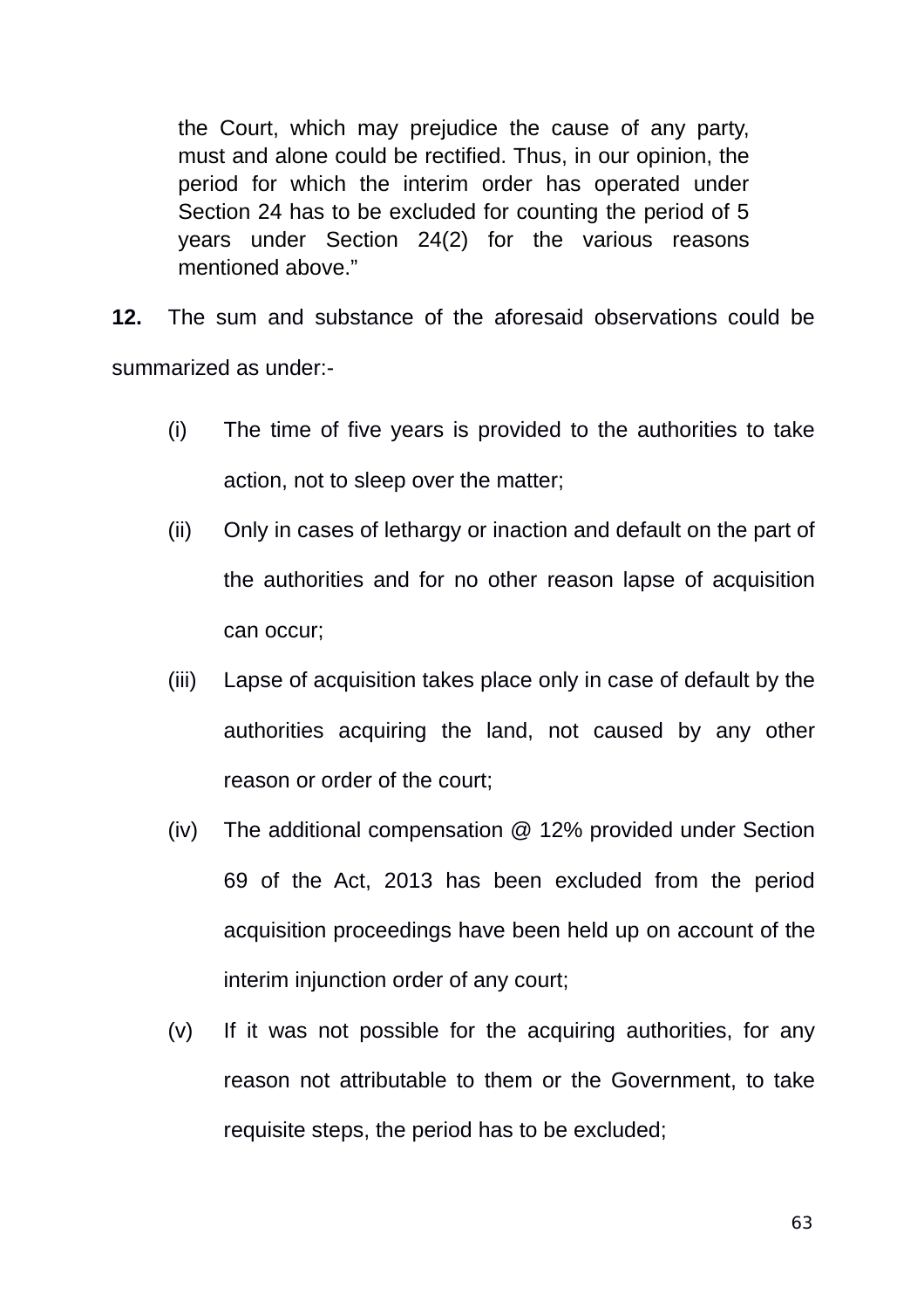- (vi) In case the authorities are prevented by the court's order, obviously, as per the interpretation of the provisions such period has to be excluded;
- (vii) The intent of the Act, 2013 is not to benefit landowners only. The provisions of Section 24 by itself do not intend to confer benefits on litigating parties as such, while as per Section 114 of the Act, 2013 and Section 6 of the General Clauses Act the case has to be litigated as per the provisions of the Act, 1894.
- (viii) It is not the intendment of the Act, 2013 that those who have assailed the acquisition process should get benefits of higher compensation as contemplated under Section 24;
- (ix) It is not intended by the provisions that in case, the persons, who have litigated and have obtained interim orders from the Civil Courts by filing suits or from the High Court under Article 226 of the Constitution should have the benefits of the provisions of the Act, 2013 except to the extent specifically provided under the Act, 2013;
- (x) In cases where some landowners have chosen to take recourse to litigation and have obtained interim orders restraining taking of possession or orders of status quo, as a matter of practical reality it is not possible for the authorities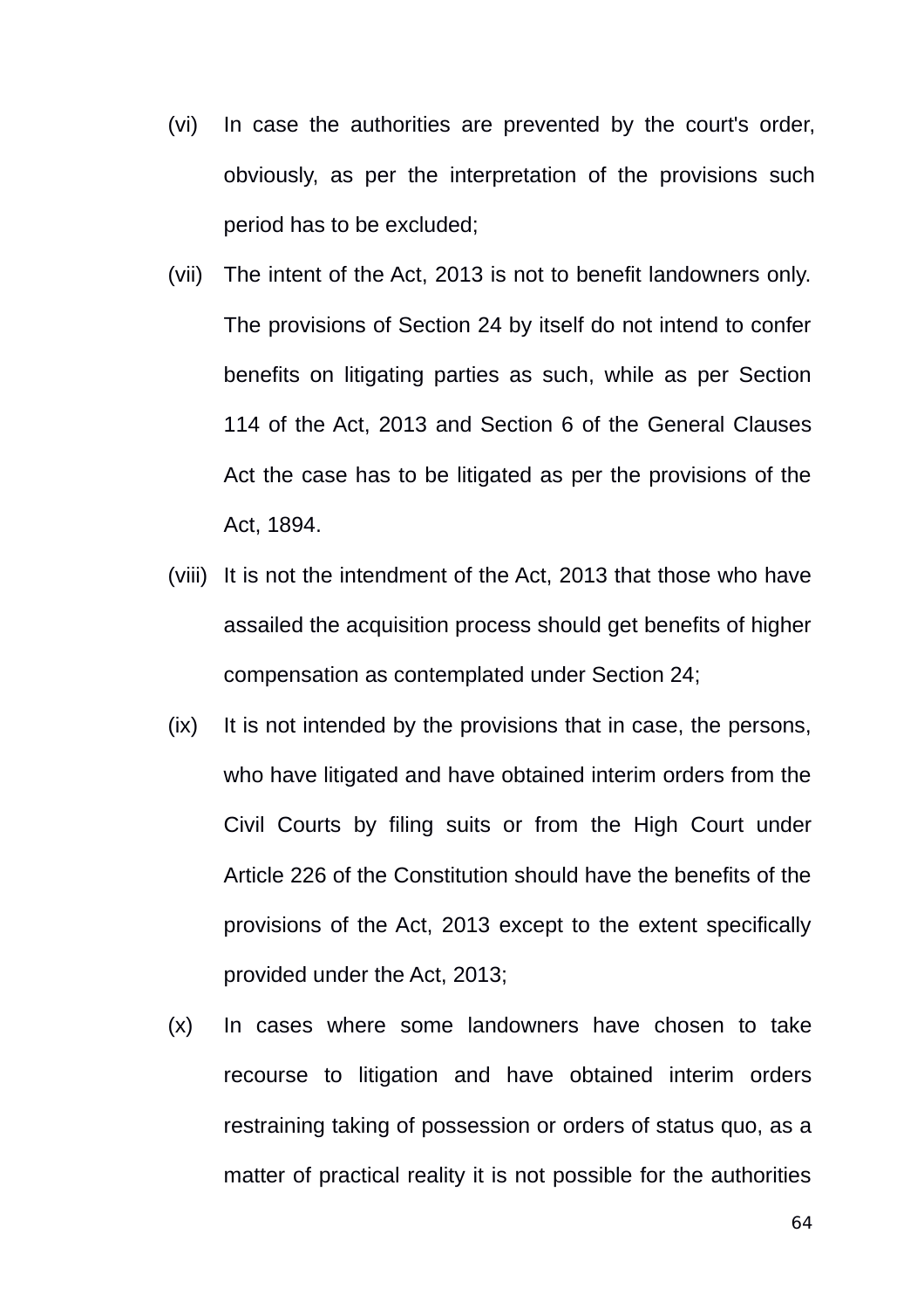or the Government to take possession or to make payment of compensation to the landowners. In several instances, such interim orders also have impeded the making of an award;

- (xi) However, so far as awards are concerned, the period provided for making of awards under the Act, 2013 (sic 1894 Act) could be excluded by virtue of Explanation to Section 11-A, which provided that in computing the period of two years, the period during which any action or proceeding to be taken in pursuance of the declaration is stayed by an order of a court shall be excluded;
- (xii) The litigation initiated by the landowners has to be decided on its own merits and the benefits of Section 24(2) should not be available to the litigants in a straightjacket manner. In case there is no interim order, they can get the benefits they are entitled to, not otherwise. Delays and dilatory tactics and sometimes wholly frivolous pleas cannot result in benefitting the landowners under sub-section (1) of Section 24 of the Act, 2013;
- (xiii) Any type of order passed by this Court would inhibit action on the part of the authorities to proceed further, when a challenge to acquisition is pending;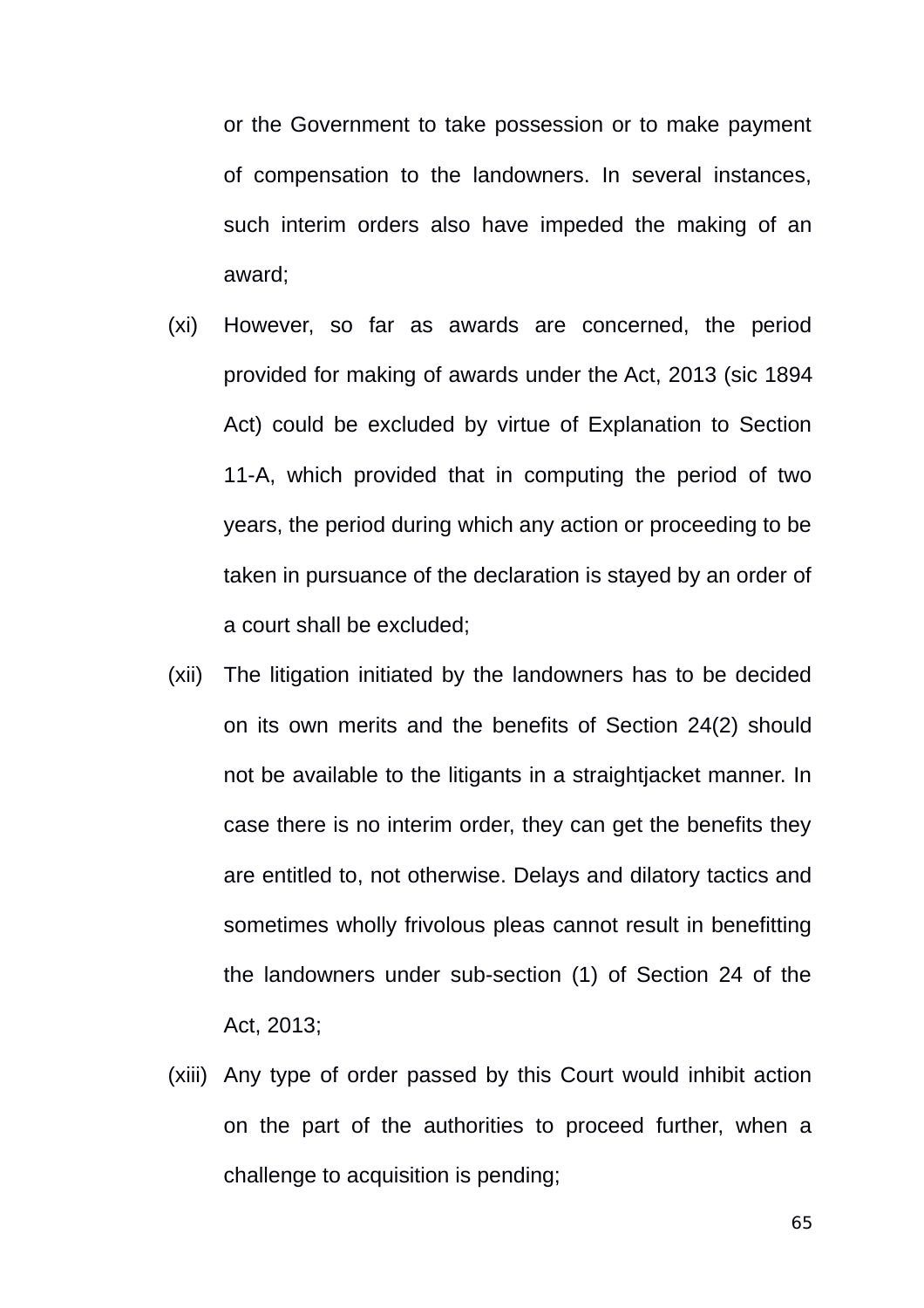- (xiv) Interim order of stay granted in one of the matters of the landowners would cause a complete restraint on the authorities to proceed further to issue declaration;
- (xv) When the authorities are disabled from performing duties due to impossibility, it would be a sufficient excuse for them to save them from rigour of provisions of Section 24. A litigant may have a good or a bad cause, be right or wrong. But he cannot be permitted to take advantage of a situation created by him by way of an interim order passed in his favour by the Court at his instance. Although provision of Section 24 does not discriminate between landowners, who are litigants or non-litigants and treat them differently with respect to the same acquisition, it is necessary to view all of them from the stand point of the intention of the Parliament. Otherwise, anomalous results may occur and provisions may become discriminatory in itself;
- (xvi) The law does not expect the performance of the impossible;
- (xvii) An act of the court shall prejudice no man;
- (xviii) A party prevented from doing an act by certain circumstances beyond his control can do so at the first subsequent opportunity;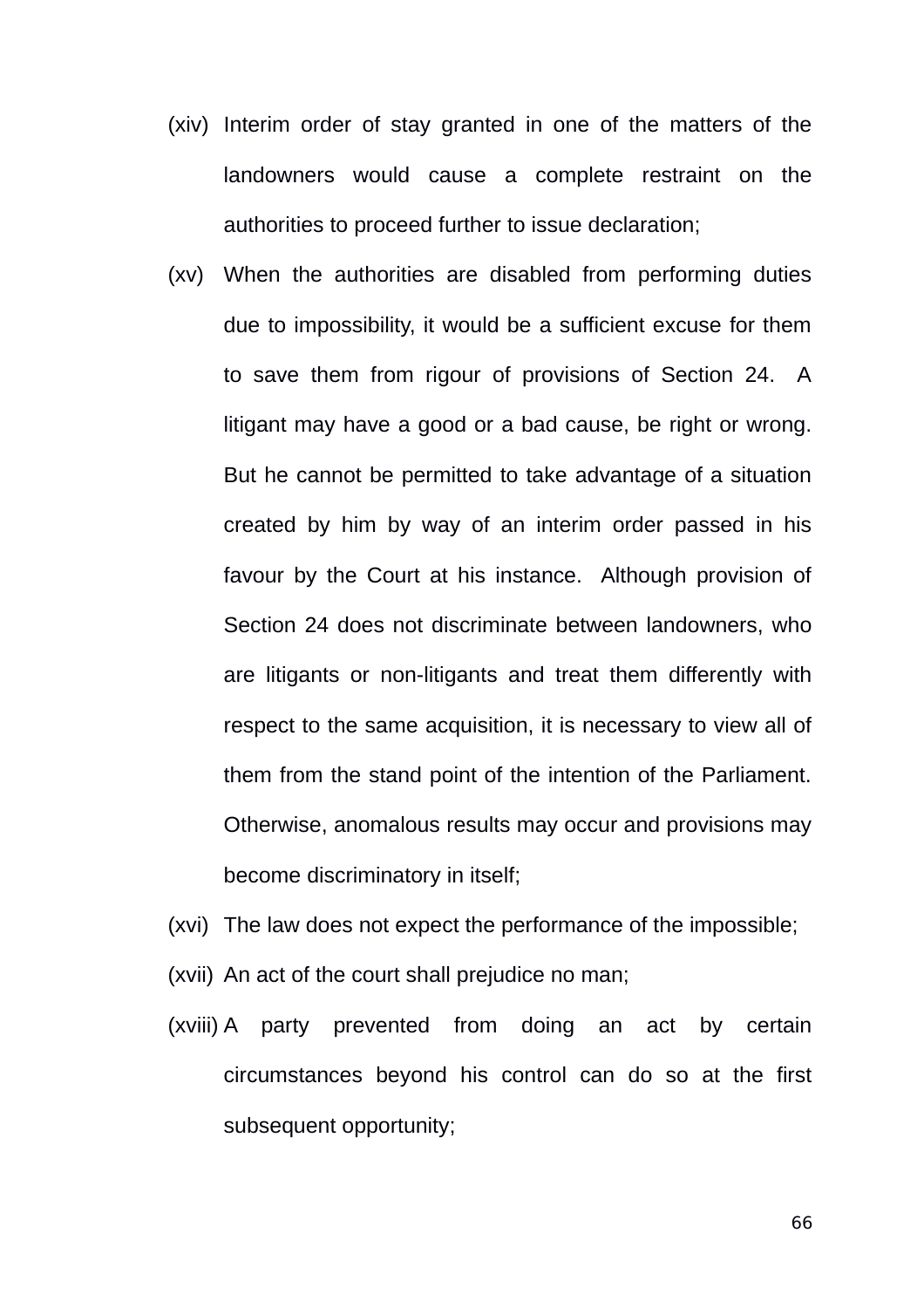- (xix) When there is a disability to perform a part of the law, such a charge has to be excused. When performance of the formalities prescribed by a statute is rendered impossible by circumstances over which the persons concerned have no control, it has to be taken as a valid excuse;
- (xx) The Court can under its inherent jurisdiction *ex debito justitiae* has a duty to mitigate the damage suffered by the defendants by the act of the Court;
- (xxi) No person can suffer from the act of Court and an unfair advantage of the interim order must be neutralised;
- (xxii) No party can be permitted to take shelter under the cover of Court's order to put the other party in a disadvantageous position;
- (xxiii) If one has enjoyed under the Court's cover, that period cannot be included towards inaction of the authorities to take requisite steps under Section 24 as the State authorities would have acted and passed an award determining compensation but for the Court's order.

**13.** Repelling the submission that there is no express provision in Section 24, that excludes the period during which any interim order was operative, preventing the State from making an award, it is observed and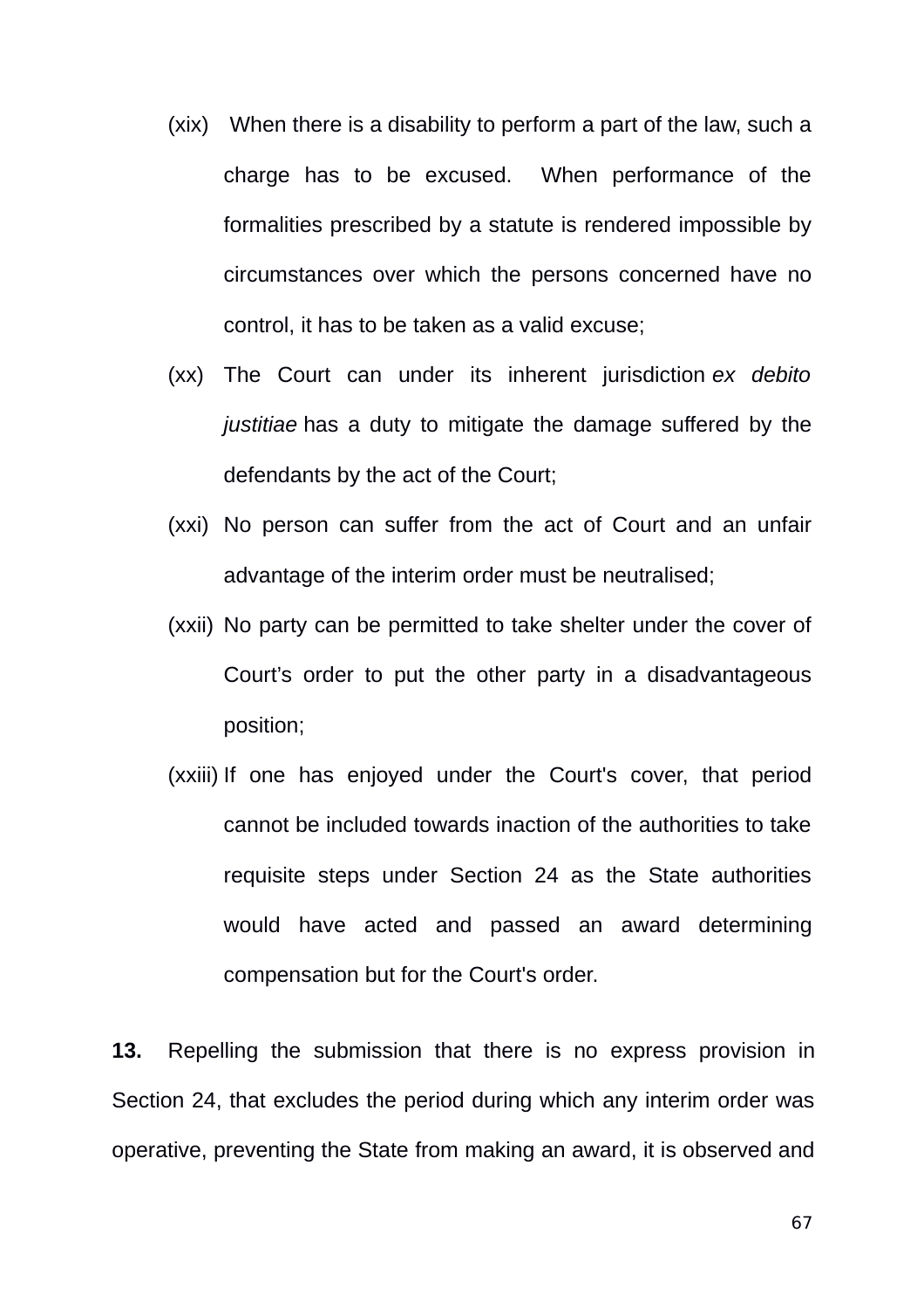held that preventing the State from taking the possession of acquired land or from giving effect to the award, in a particular case or cases, cannot result in the inclusion of such period or periods for the purpose of reckoning the period of five years.

**14.** The aforesaid observations would be aptly applicable while interpreting and considering Section 24(1) of the Act, 2013. In other words, whether due to the interim stay granted by the Court and the authority not declaring the award under Section 11 of the Act, 1894 and the interim stay being continued at the time when the Act, 2013 came to be enforced, such litigants, who have benefitted from the interim order can be permitted to take the advantage of the same and thereafter pray that in such a situation, they shall be paid compensation as per the new Act, 2013? It cannot be disputed that there shall be a very huge difference between the quantum of compensation payable under the Act, 1894 and the compensation payable under the Act, 2013. It cannot be said that there was any inaction on the part of the Authority in not declaring the award because of the interim order passed by the Court. Therefore, should the State and the Public Exchequer be made to suffer when there is no inaction on the part of the Authority in declaring the Award? The intention of the Parliament while enacting Section 24(1) of the Act, 2013 cannot be to give benefit to a litigant, who has obtained a stay order and because of that the award could not be declared and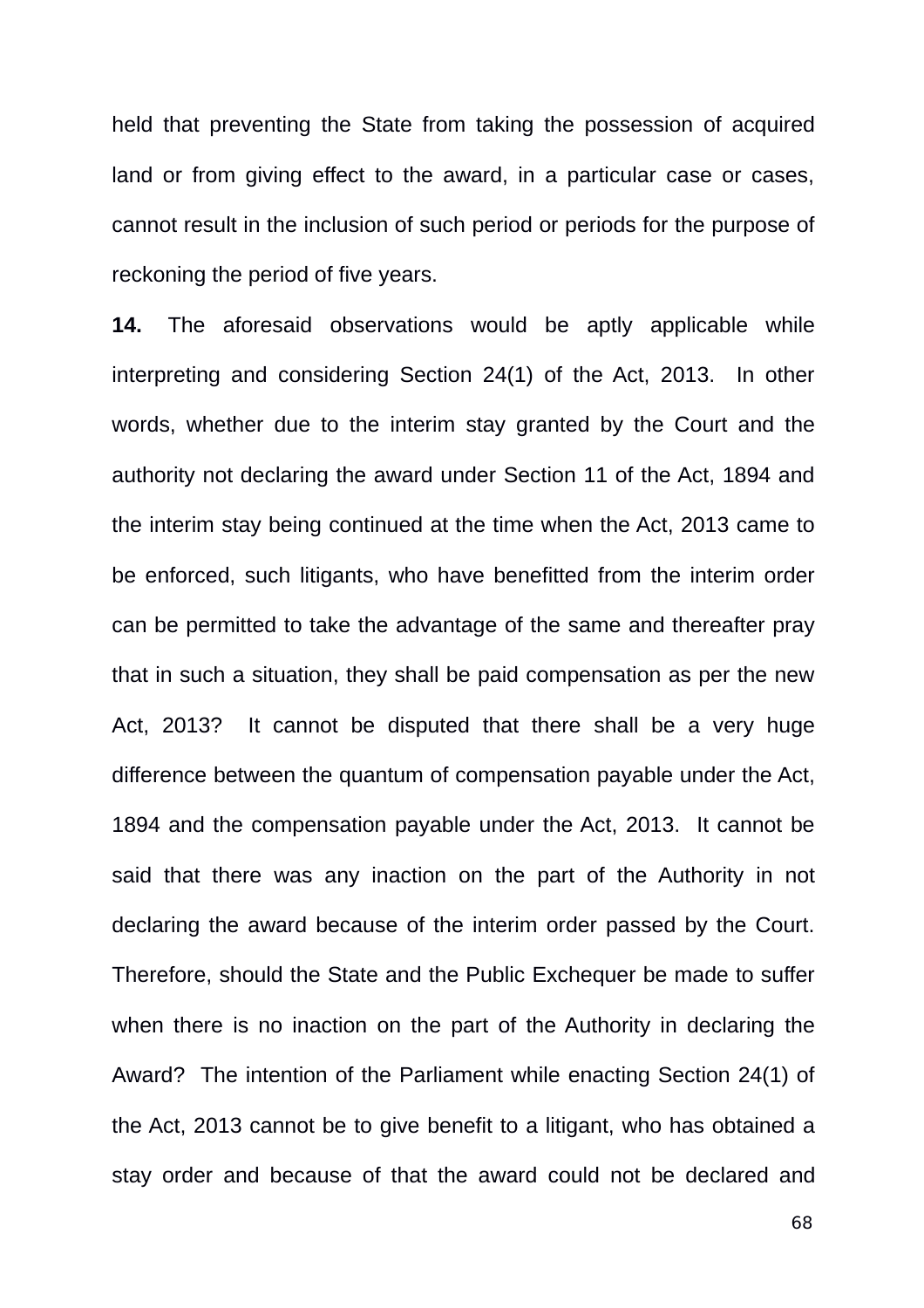thereafter the litigant may be awarded the compensation as per Act, 2013. It may even result in discrimination between the landowners, whose lands have been acquired under the same notification. Take an example, as in the present case, in Civil Appeal No. 2915 of 2022, the total land measuring 17.172 hectares was acquired from different landowners including the three plots owned by the respondents herein. The respondents herein alone were granted the interim order and because of that, the award could not be declared with respect to three plots only and with respect to the remaining lands under the same notification, the awards were declared and the payment of compensation was made under the Act, 1894. Therefore, if respondents herein, who litigated and obtained the stay order are now to be paid the compensation under the Act, 2013 on the ground that so far as they are concerned, the award has not been declared as on the date on which the Act, 2013 has been enforced, in that case, there would be two different amounts of compensation with respect to the landowners under the same notification and that would lead to discrimination amongst the landowners whose lands have been acquired under the same notification, which would never have been the intention of the Parliament. **15.** In the case of **Indore Development Authority (supra)**, even this Court applied the principle of restitution. It is observed that the principle

of restitution is founded on the ideal of doing complete justice at the end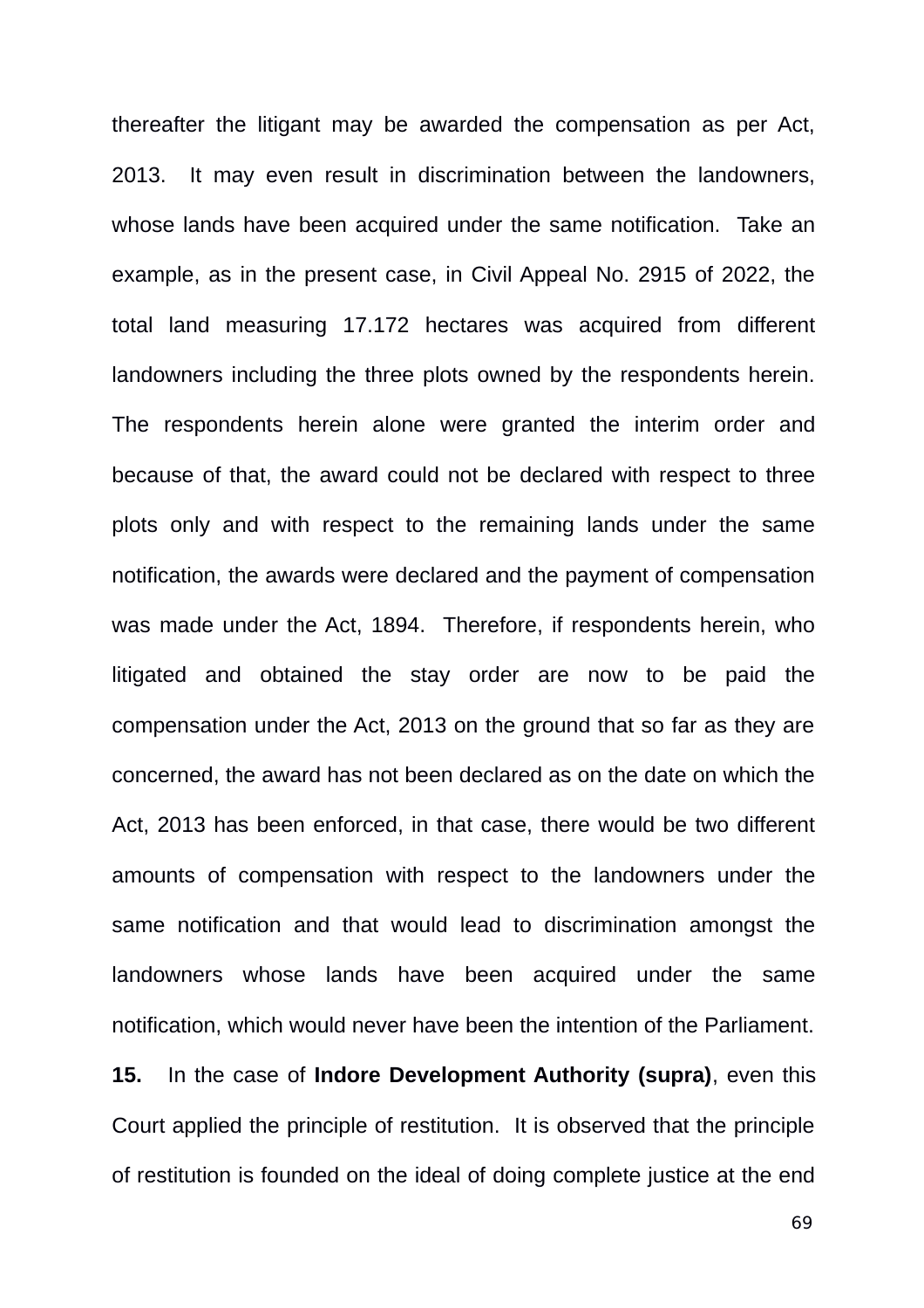of litigation, and parties have to be placed in the same position but for the litigation and interim order, if any, passed in the matter. Applying the principle of restitution, it is further observed that no party could take advantage of a litigation. It is further observed and held that the principle of restitution is a statutory recognition of the rule of justice, equity and fair play. The court has inherent jurisdiction to order restitution so as to do complete justice. This is also on the principle that an unsuccessful litigant who had the benefit of an interim order in his favour cannot encash or take advantage of the same on the enforcement of the Act, 2013 by initially stalling the acquisition process and later seeking a higher compensation under the provisions of Act, 2013. We say so for the reason that if at the instance of a landowner, who has challenged the acquisition, an interim order has been passed by a Court is successful then the proceeding of acquisition or the acquisition notification would be quashed. Then there would be no occasion to determine any compensation. But on the other hand, if a landowner, who has the benefit of an interim order in his favour whilst a challenge is made to the acquisition, is unsuccessful, he cannot then contend that he must be paid compensation under the provision of the Act, 2013 on its enforcement, whereas a landowner, who did not have the benefit of any interim order is paid compensation determined under the provisions of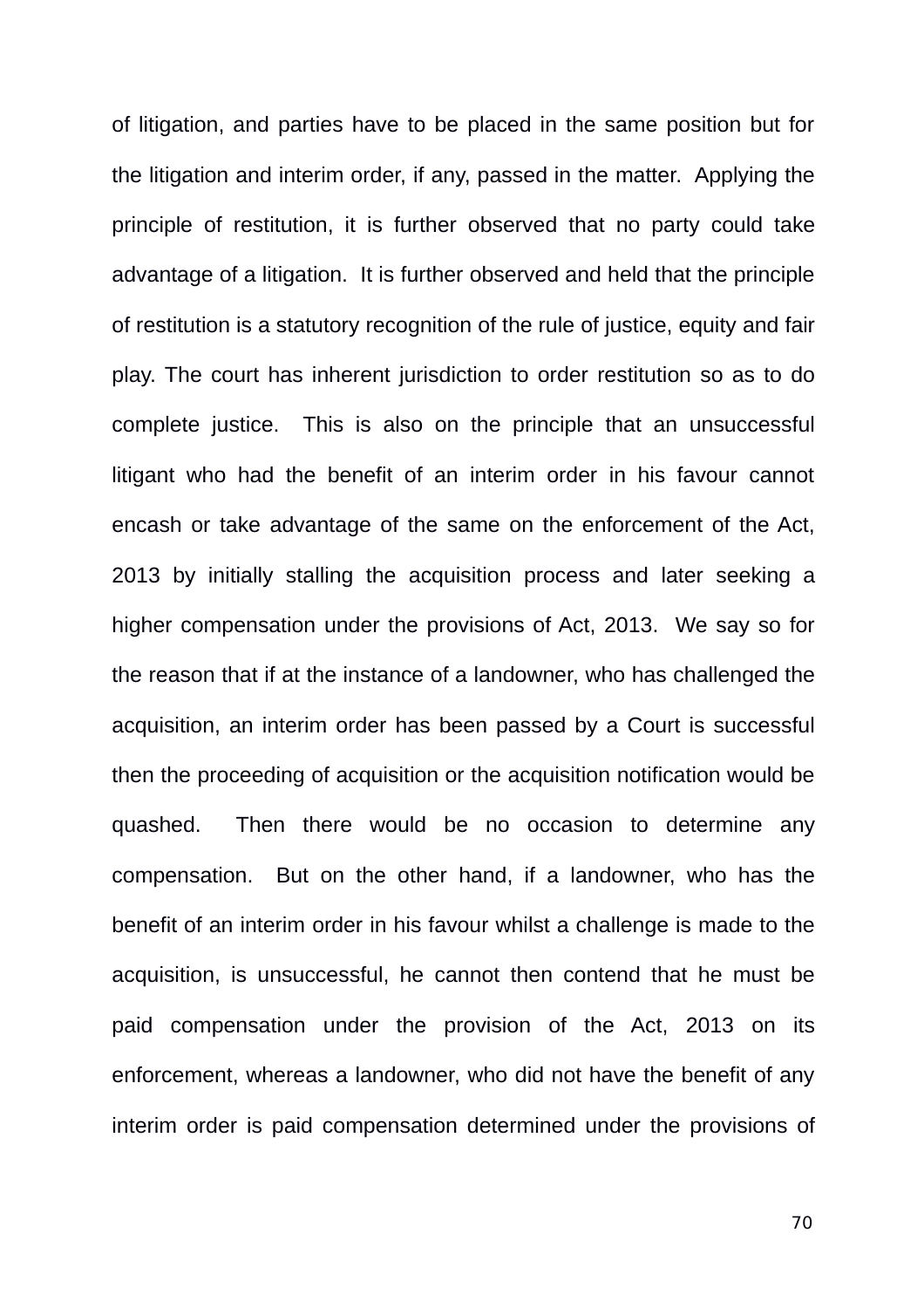the Act, 1894, which is lesser than what would be computed under the Act, 2013.

**15.1** Following the decision of this Court in the case of **State of Gujarat Vs. Essar Oil Ltd., (2012) 3 SCC 522**, it is observed that the principle of restitution is a remedy against unjust enrichment or unjust benefit. Following the decision of this Court in the case of **A. Shanmugam Vs. Ariya Kshatriya Rajakula Vamsathu Madalaya Nandhavana Paripalanai Sangam, (2012) 6 SCC 430**, it is observed that the restitutionary jurisdiction is inherent in every court, to neutralise the advantage of litigation. A person on the right side of the law should not be deprived, on account of the effects of litigation; the wrongful gain of frivolous litigation has to be eliminated if the faith of people in the judiciary has to be sustained.

**16.** Therefore, even applying the principle of restitution, as applied by this Court in the case of **Indore Development Authority (supra)**, the landowners cannot be permitted to take advantage of the interim order obtained by them due to which the Authority could not declare the award under Section 11 of the Act, 1894 and thereafter contend that in that view of the matter, he/they shall be paid the compensation under Section 24(1) of the Act, 2013, under which a higher compensation will be available to them on determination of the compensation under the Act, 2013.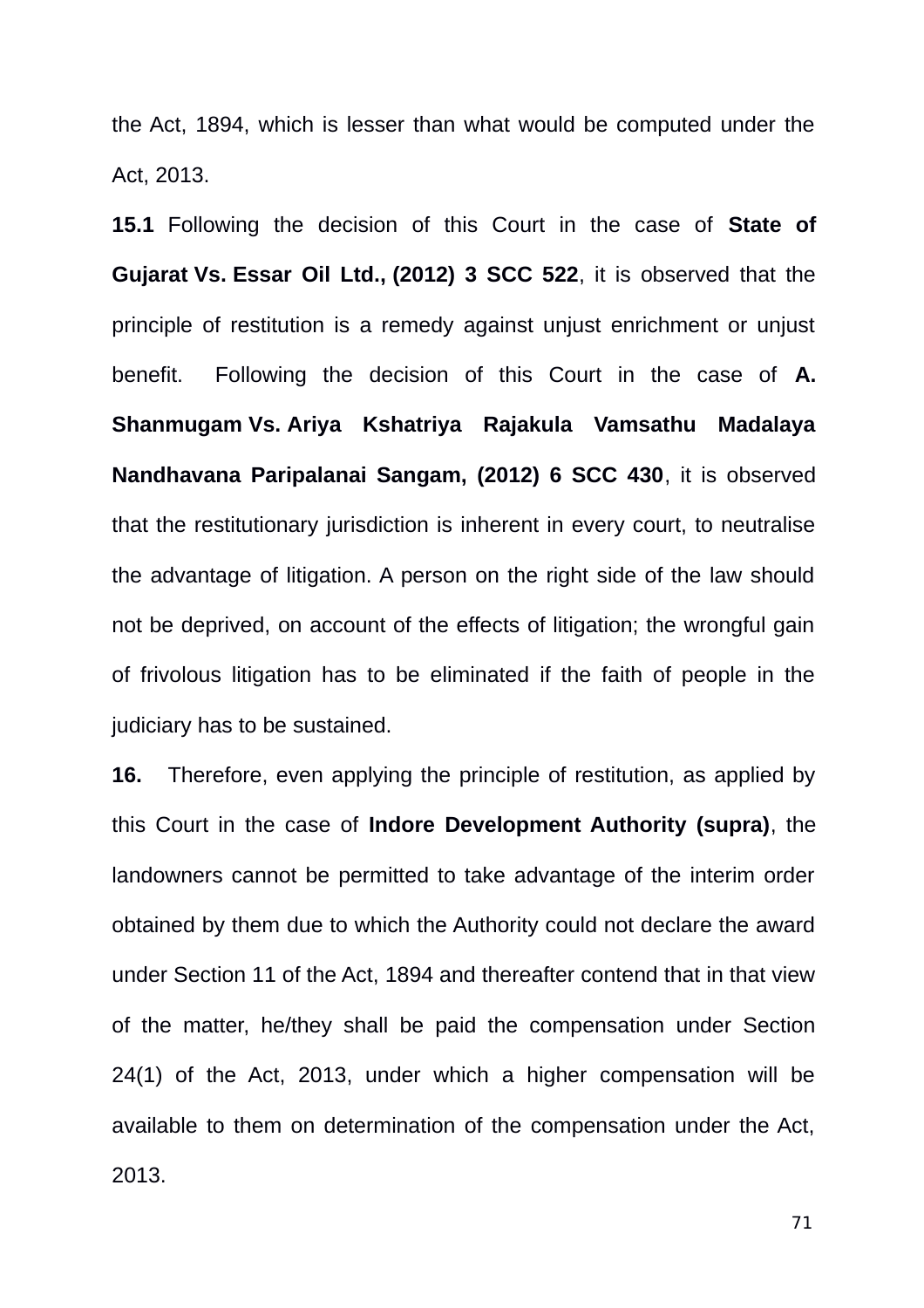## **Conclusion:-**

**17.** In view of the above and for the reasons stated above, it is observed as under:-

(i) It is concluded and held that in a case where on the date of commencement of Right to Fair Compensation and Transparency in Land Acquisition, Rehabilitation and Resettlement Act, 2013, no award has been declared under Section 11 of the Act, 1894, due to the pendency of any proceedings and/or the interim stay granted by the Court, such landowners shall not be entitled to the compensation under Section 24(1) of the Act, 2013 and they shall be entitled to the compensation only under the Act, 1894.

**18.** In view of the above discussion and for the reasons stated above and in view of our conclusion above, all these appeals are allowed. The impugned judgment(s) and order(s) passed by the High Court are quashed and set aside. The concerned appropriate Authority(s) to declare the award under Section 11 of the Act, 1894 with respect to the lands in question and determine the compensation under the provisions of the Act, 1894 by taking into consideration Section 114 of the Act, 2013 read with Section 6 of the General Clauses Act, 1897, wherever applicable and the original landowners shall be paid the compensation accordingly, under the provisions of the Act, 1894.